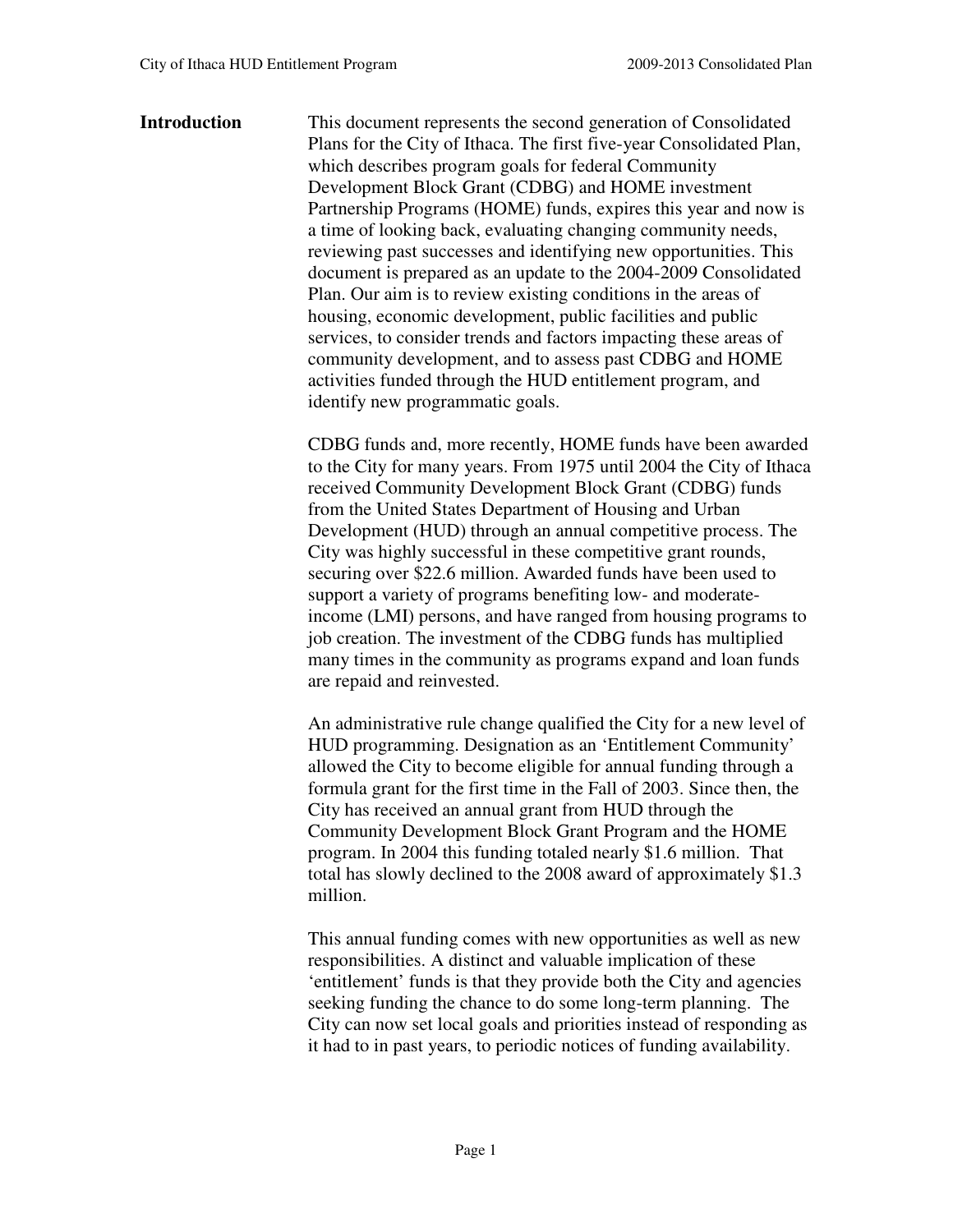|                                                                 | In order to formalize this long-term planning, HUD requires that<br>local jurisdictions prepare and adopt a 'Consolidated Plan' before<br>funds are dispersed. The <i>Plan</i> is expected to assess the community<br>development needs and priorities of the City and to provide a<br>strategy for addressing those needs. This Consolidated Plan will<br>guide the funding decisions and action strategies of the<br>Community, as they relate to the CDBG Program, for the next five<br>years. |  |  |
|-----------------------------------------------------------------|---------------------------------------------------------------------------------------------------------------------------------------------------------------------------------------------------------------------------------------------------------------------------------------------------------------------------------------------------------------------------------------------------------------------------------------------------------------------------------------------------|--|--|
| The Role of the<br><b>Ithaca Urban</b><br><b>Renewal Agency</b> | The Ithaca Urban Renewal Agency (IURA) has been delegated<br>primary responsibility for administering Community Development<br>Block Grant Entitlement Programs. The IURA Executive Director<br>is the City's Director of Planning and Development. The IURA is<br>operated through a five-member board appointed by the Mayor and<br>approved by the Common Council. It currently has a staff of four<br>people directly responsible for program development, monitoring<br>and implementation.  |  |  |
|                                                                 | Technical assistance is provided by IURA staff to help individuals<br>and organizations develop activities for potential entitlement<br>funding. Assistance is also available for writing project proposals<br>and for preparing related materials necessary for evaluating and<br>selecting programs for inclusion in the annual Action Plan.                                                                                                                                                    |  |  |
| <b>Program Year</b>                                             | For the City of Ithaca, July 1 is the beginning of the program year.<br>This means that this <i>Consolidated Plan</i> and the 2009 Action Plan<br>must gain HUD approval by HUD by July 1. It also means that<br>funds are technically available for use on July 1.                                                                                                                                                                                                                               |  |  |
| <b>Statutory Program</b><br><b>Goals of the CDBG</b><br>Program | There are three basic program goals for the Community<br>Development Block Grant Program, presented below as they<br>appear in the Statutory Program Goals from Guidelines for<br>Preparing a Consolidated Plan Submission for Local<br>Jurisdictions, US Department of Housing and Urban Development.                                                                                                                                                                                            |  |  |
|                                                                 | <b>DECENT HOUSING</b> - which includes:<br>assisting homeless persons obtain affordable housing;<br>assisting persons at risk of becoming homeless;<br>retention of affordable housing stock; increasing the<br>availability of affordable permanent housing in standard<br>condition to low-income and moderate-income families,                                                                                                                                                                 |  |  |

<sup>&</sup>lt;sup>1</sup> Funds are not actually available for use on July 1 due to administrative requirements that must be met after the award has been made. Expenses may be incurred for the projects selected to be included in the *Action Plan* and can be reimbursed when the money is actually available.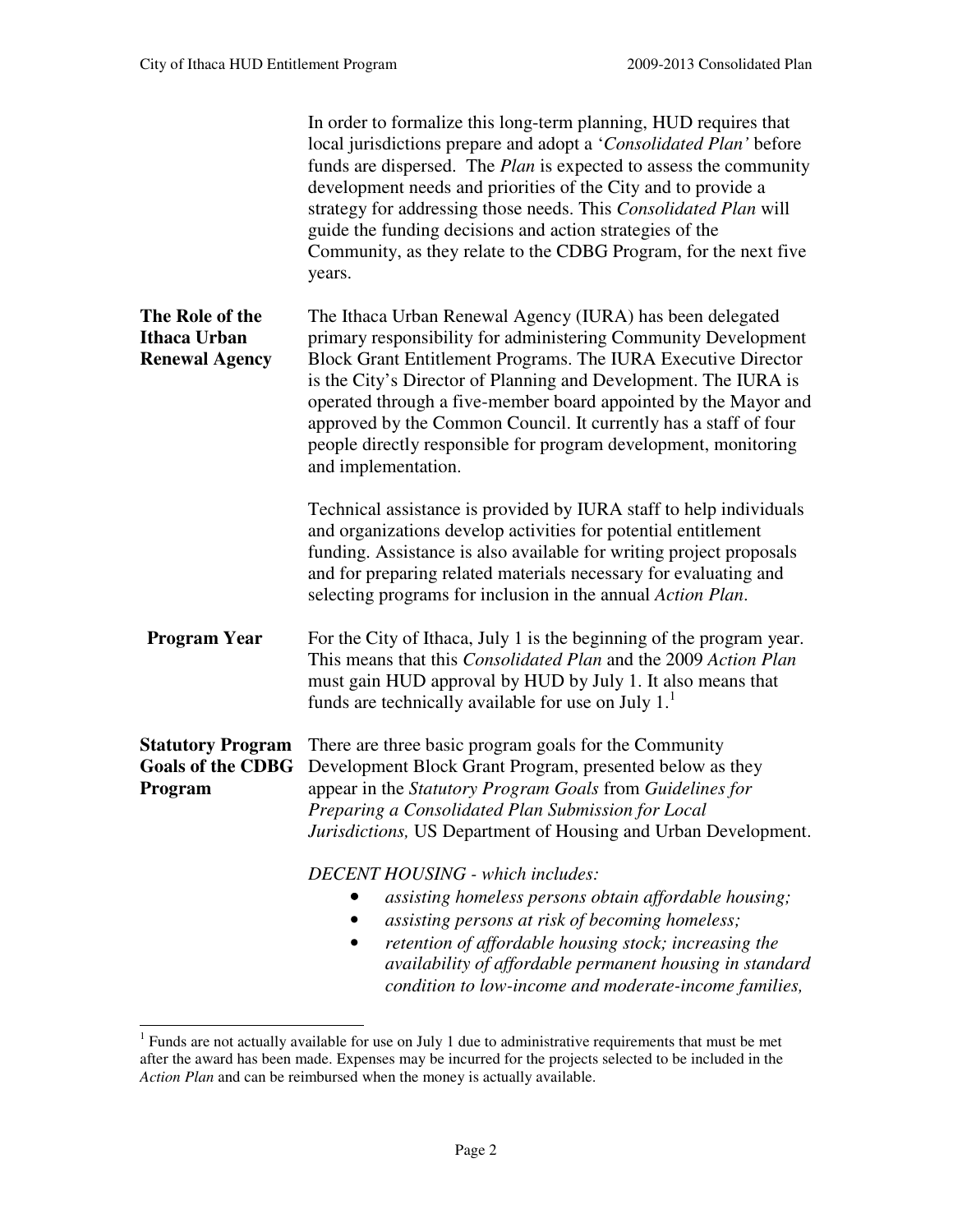*particularly to members of disadvantaged minorities without discrimination on the basis of race, color, religion, sex, national origin, familial status, or disability<sup>2</sup>*

- *increasing the supply of supportive housing which includes structural features and services to enable persons with special needs (including persons with HIV/AIDS) to live in dignity and independence; and*
- *providing affordable housing that is accessible to job opportunities.*

### *A SUITABLE LIVING ENVIRONMENT - - which includes:*

- *improving the safety and livability of neighborhoods;*
- *increasing access to quality public and private facilities and services;*
- *reducing the isolation of income groups within areas through spatial de-concentration of housing opportunities for lower income persons and the revitalization of deteriorating neighborhoods;*
- *restoring and preserving properties of special historic, architectural, or aesthetic value; and*
- • *conserving energy resources.*

### *EXPANDED ECONOMIC OPPORTUNITIES - - which includes:*

- • *job creation and retention;*
- • *establishment, stabilization and expansion of small businesses (including micro-businesses);*
- • *the provision of public services concerned with employment;*
- • *the provision of jobs to low-income persons living in areas affected by those programs and activities, or jobs resulting from carrying out activities under programs covered by the plan;*
- • *availability of mortgage financing for low-income persons at reasonable rates using non-discriminatory lending practices;*

 $2$  This is the language published by the US Department of Housing and Urban Development. City of Ithaca legislation states that the City will not discriminate against any employee, applicant for employment, subcontractor, supplier of materials or services, or program participant because of actual or perceived: age, creed, color, disability, ethnicity, familial status, gender, height, immigration or citizenship status, marital status, national origin, race, religion, sexual orientation, socio-economic status, or weight.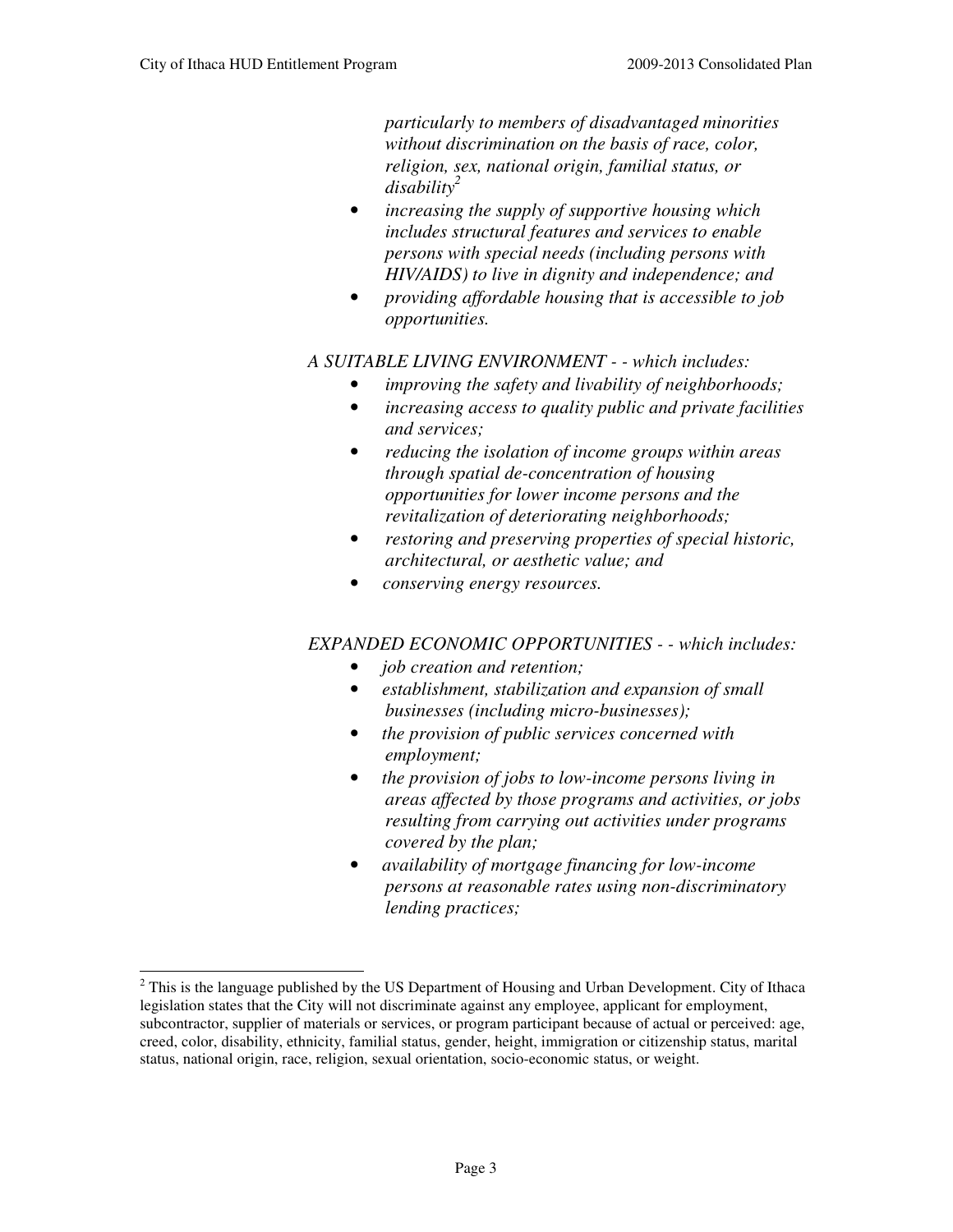• *access to capital and credit for development activities that promote the long-term economic and social viability of the community; and empowerment and self-sufficiency for low-income persons to reduce generational poverty in federally assisted housing and public housing* 

 It is within the framework of the statutory program goals that this *Consolidated Plan* has been developed.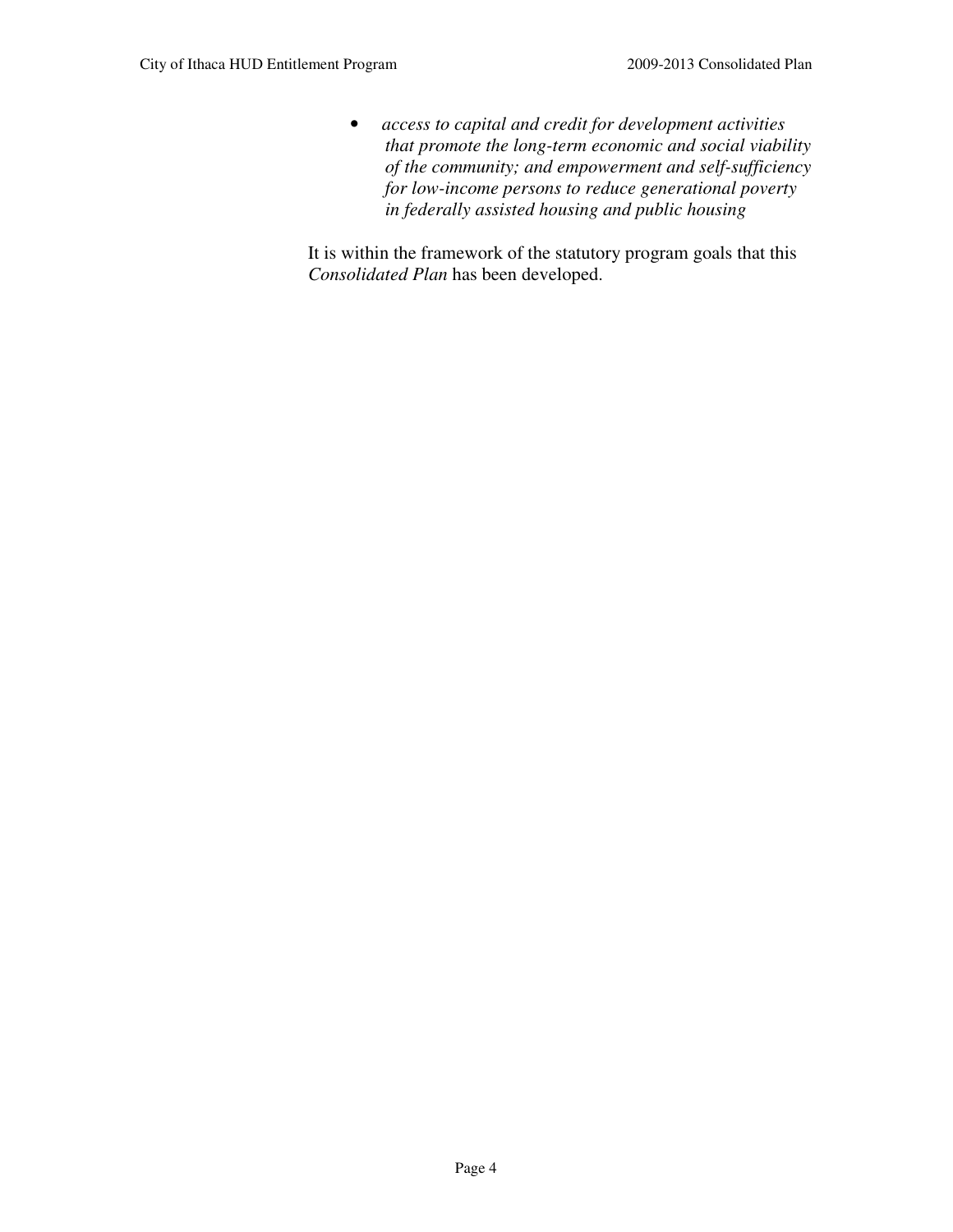**The Citizen** The first step in preparing a *Consolidated Plan* is consideration of **Participation** the community's involvement in the process. This includes the **Plan creation of a clear statement encouraging public participation, and** development of a road map of the planning process which identifies the points in time where the public has an opportunity to get involved. The document describing this roadmap is the *Citizen Participation Plan* (*CP Plan*).

> The *CP Plan* identifies how the IURA will seek public input, advertise meetings and public hearings, and reach out to neighborhood residents and professionals involved in community development. It also describes how the annual *Action Plan* is developed, how a *Consolidated Plan* or *Action Plan* amendment is undertaken, and how the IURA will address complaints made by the public.

> Criteria for funding specific activities are described in the CP Plan. Projects funded with CDBG money must implement the goals and objectives outlined in this *Consolidated Plan*. Selection criteria further includes but is not limited to the following:

- Eligibility;
- Need;
- Impact;
- Feasibility;
- Capacity of the sponsor organization to successfully implement the proposed activity in a timely manner, including past performance of the sponsor organization;
- Leveraging of other funding sources;
- Coordination with other initiatives, plans or other submitted proposed activities.

The Ithaca Urban Renewal Agency reviewed and revised its existing *Citizen Participation Plan* in August of 2006. The revised *CP Plan* was adopted by the Common Council on September 6, 2006 A copy of the *CP Plan* is available to members of the public on request.

**Summary of Public Input for the 2009-2013 Consolidated Plan**  The *CP Plan* outlined a two-phased public input strategy during the development of a *Consolidated Plan*. In the first phase, the IURA staff held meetings with neighborhood residents to get input on the top priority needs in the city. The second phase involved a series of consultations where the staff sought input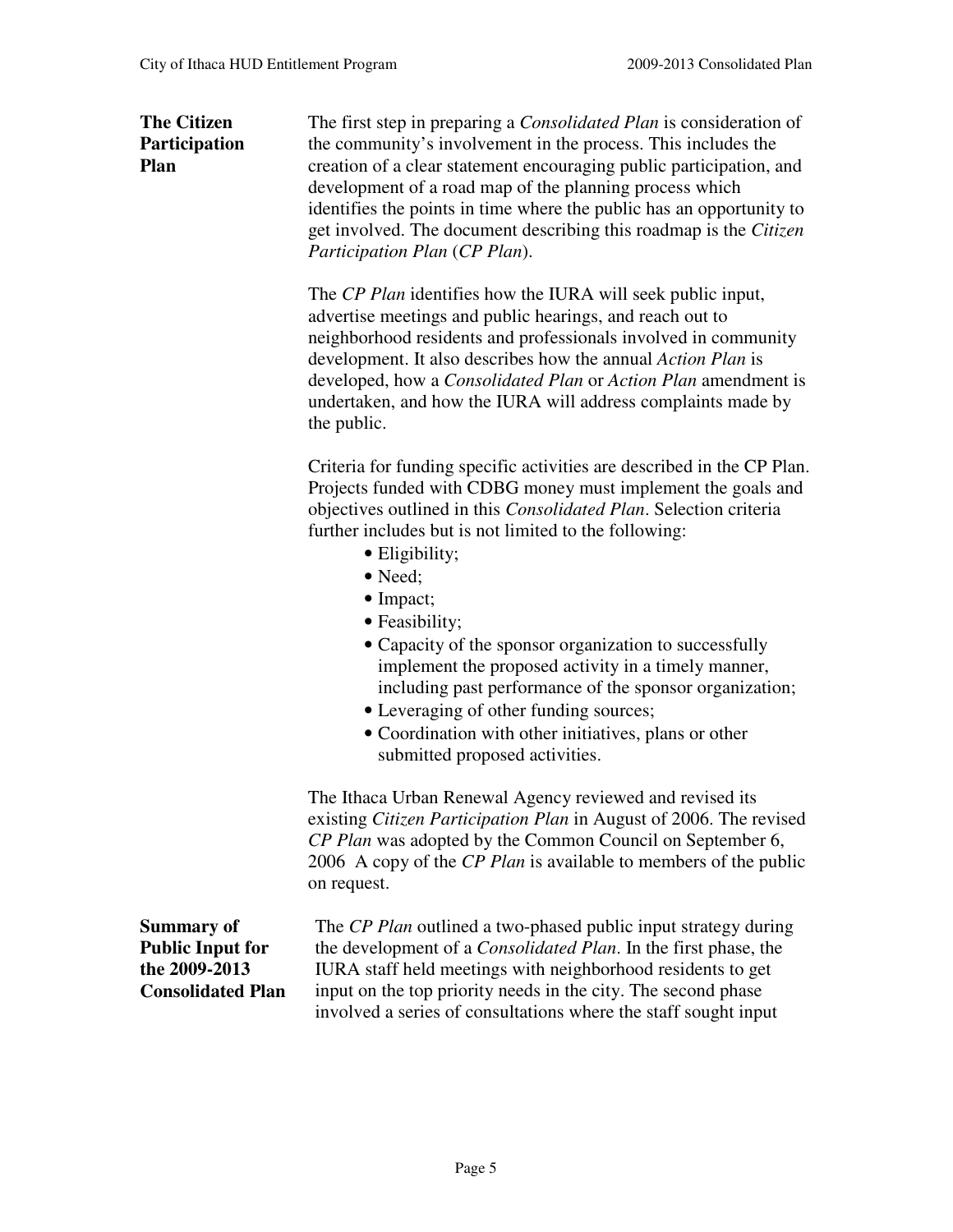from professionals and practitioners in fields related to community development. Neighborhood public input meetings were held as follows:

- Nov. 17, 2008, Noon to 1:00 PM, at the Greater Ithaca Activities Center (GIAC), 318 North Albany Street
- Nov. 18, 2008, 5:30 PM to 6:30 PM in Council Chambers, Third Floor of City Hall, 108 E. Green St.
- Dec. 4, 2008 6:00 PM to 8:00 PM at the Tompkins County Public Library
- Dec. 8, 2008, Noon to 2:00 PM, in Council Chambers, Third Floor of City Hall, 108 E. Green St.

Two public hearings were held to obtain citizen comments on the community development priorities for Ithaca and to get specific input on proposed activities for the 2009 Action Plan. These hearings were held as follows:

- Jan. 22, 2009, 8:30 a.m., before the Ithaca Urban Renewal Agency.
- April 15, 2009, 7:30 p.m. before the Planning and Economic Development Committee of the Ithaca Common Council.

Both meetings were held in Common Council Chambers in Ithaca City Hall.

Criteria for selecting meeting places included convenience and accessibility to the neighborhoods served by the IURA. Advertising for meetings was done according to the *Citizen Participation Plan.* 

Consultations with public and private agencies were scheduled as follows:

10/16/08 Finger Lakes Independence Center meeting – meeting convened by the Downtown Ithaca Alliance to discuss accessibility of the downtown business district and Commons.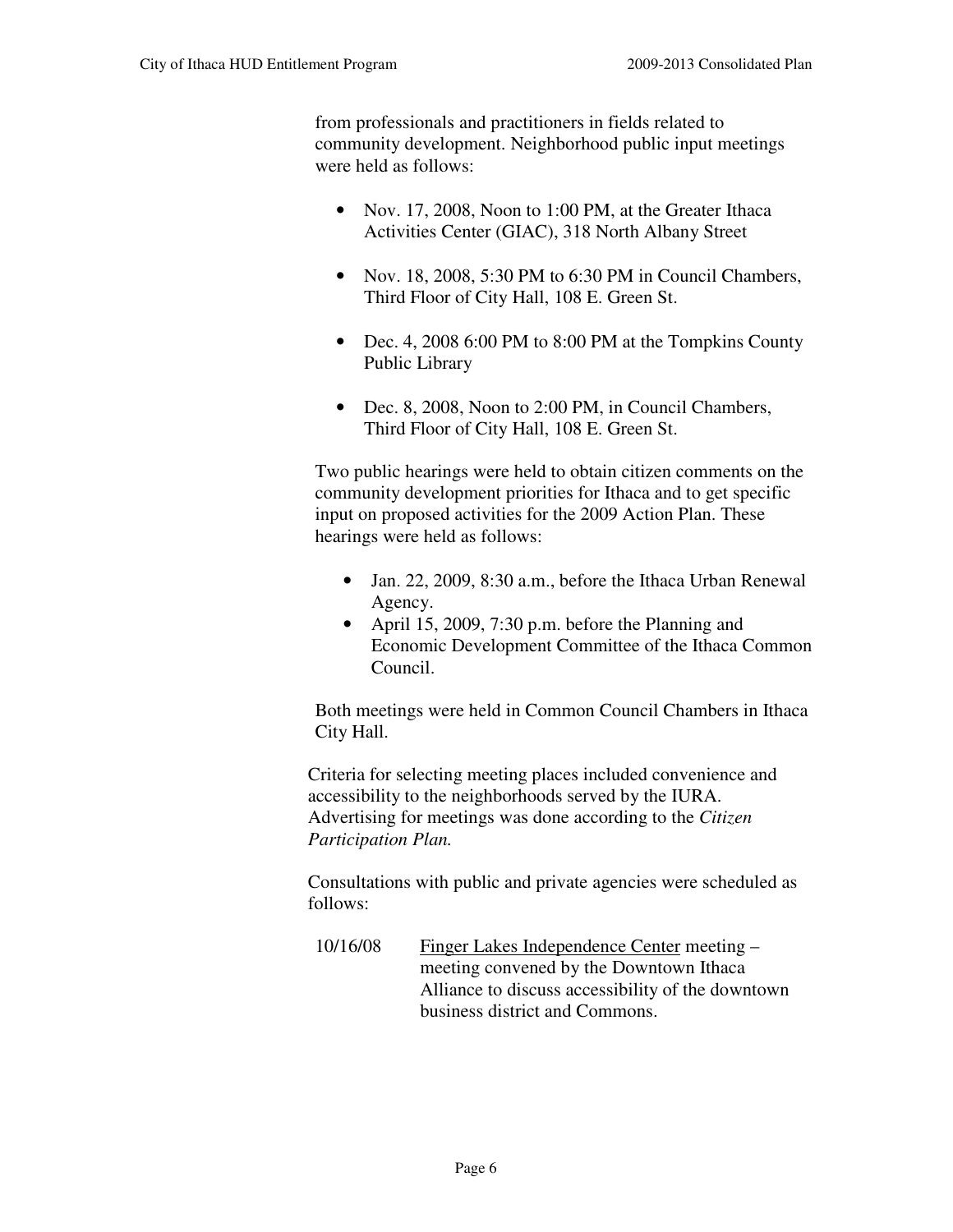| 11/5/09               | Presentation at the Disability Advisory Council to<br>get input on accessibility needs and other related<br>issues.                                                                                          |
|-----------------------|--------------------------------------------------------------------------------------------------------------------------------------------------------------------------------------------------------------|
| 12/3/08               | Presentation at the Homeless Housing Task Force –<br>Staff received significant input from housing<br>providers on the topic of affordable housing and the<br>needs of the homeless and near-homeless.       |
| 1/27/09               | Presentation at the Human Services Coalition board<br>to gain input on public services needs in the<br>community.                                                                                            |
| 2/19/09               | Meeting discussing affordable housing with the<br>Tompkins County Coalition for Families to gain<br>information on the types of challenges and<br>opportunities non-housing providers are thinking<br>about. |
| 3/2/09                | Consultation with Ithaca Housing Authority to<br>assure cooperation and coordination between the<br>City and the Housing Authority in meeting the<br>housing needs of LMI people.                            |
| 3/2/09                | Consultation with Lisa Horn-Director of the<br>Tompkins County Office for the Aging to discuss<br>priority needs for seniors.                                                                                |
| 3/4/09                | Consultation with staff from the Department of<br>Public Works to discuss the public facility needs of<br>the City.                                                                                          |
| 3/11/09               | Consultation with the City Parks Commission to<br>discern the needs for parks and playgrounds in LMI<br>neighborhoods.                                                                                       |
| 3/13/09               | Consultation with Betty Falco, Director of the<br>Health Planning Council regarding the unmet health<br>care needs locally, as well as the state of area<br>initiatives to address these needs.              |
| 12/16/08 &<br>1/16/09 | Discussion with the Economic Development<br>Committee of the Ithaca Urban Renewal Agency to                                                                                                                  |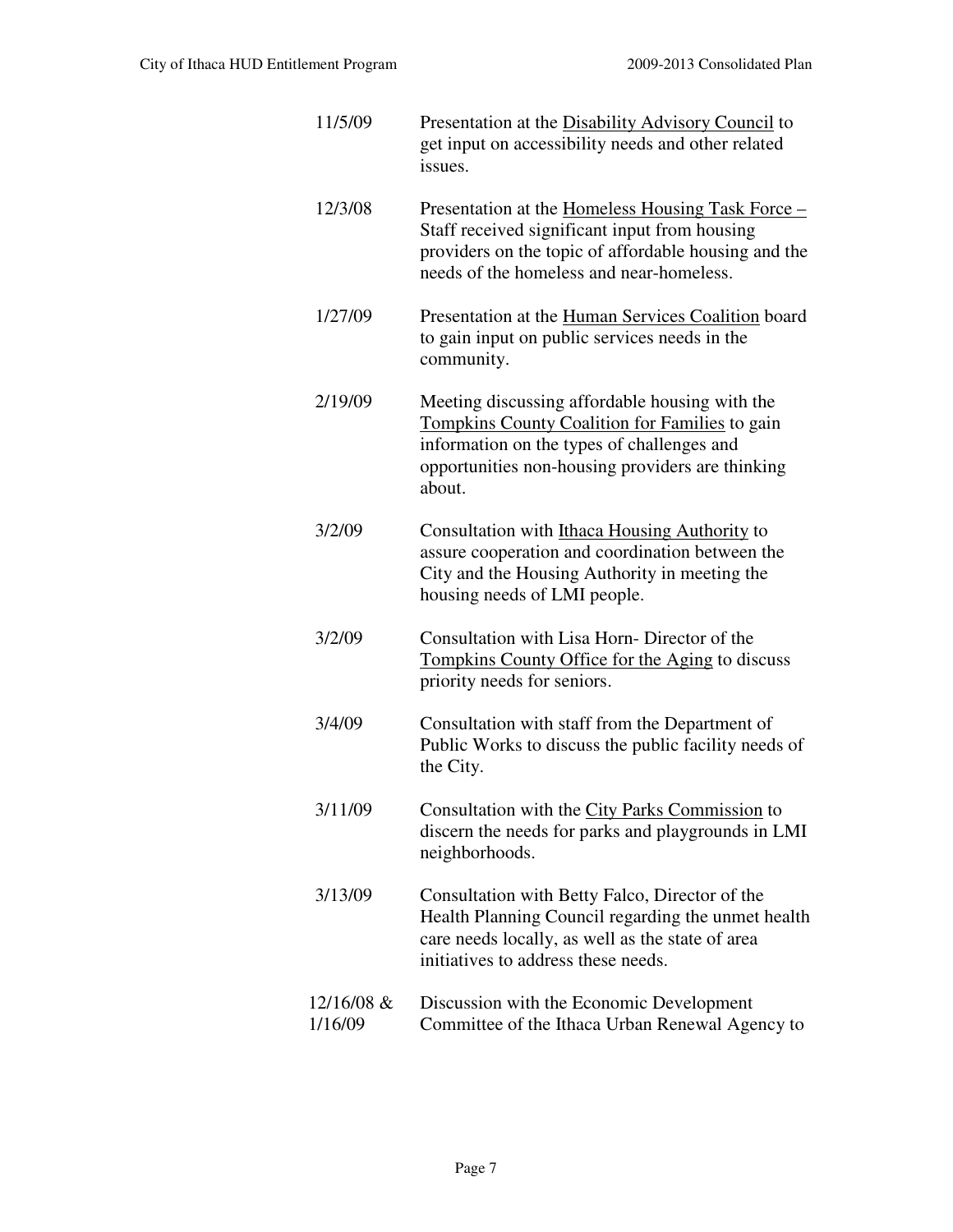discuss the role of CDBG and revolving loan funds in the community and unmet economic development needs in the community.

Comments and priorities varied by location but the clear consensus is that:

- Affordable rental units and affordable homes for first time homebuyers are a primary need in all neighborhoods. There was frequent discussion about the need for programs and funding to help fill the gap between existing homeownership programs and the ability of LMI residents to qualify for these programs. The high cost of utilities and the poor quality of existing affordable rental units was also consistently prioritized as a top area of concern.
- The high tax rate poses a significant barrier to affordable housing. Approximately 62% of the assessed value of properties in the City of Ithaca is tax-exempt. This has declined from 71% in 2003.
- The infrastructure and public facilities in LMI neighborhoods are generally good but specific attention needs to be directed toward parks, pedestrian improvements and traffic calming.
- Job training programs directly linked to jobs and support/development of micro-businesses, particularly minority-owned micro-businesses, is a priority. The need for job training programs for teens and young adults cannot be over emphasized. A significant part of the conversation regarding small businesses was devoted to the need to expand and create programs that better support minority-owned and women-owned businesses and start-ups.
- Public services and programs for teens and children are urgently needed. In every meeting participants articulated the need for expanded programming for younger children, including affordable daycare and daycare during nontraditional hours. Addressing the need for meaningful afterschool or community center programming for teens presents an even greater challenge.
- Other programs, such as health services and clinics downtown -- including a dental clinic -- food pantries, and crime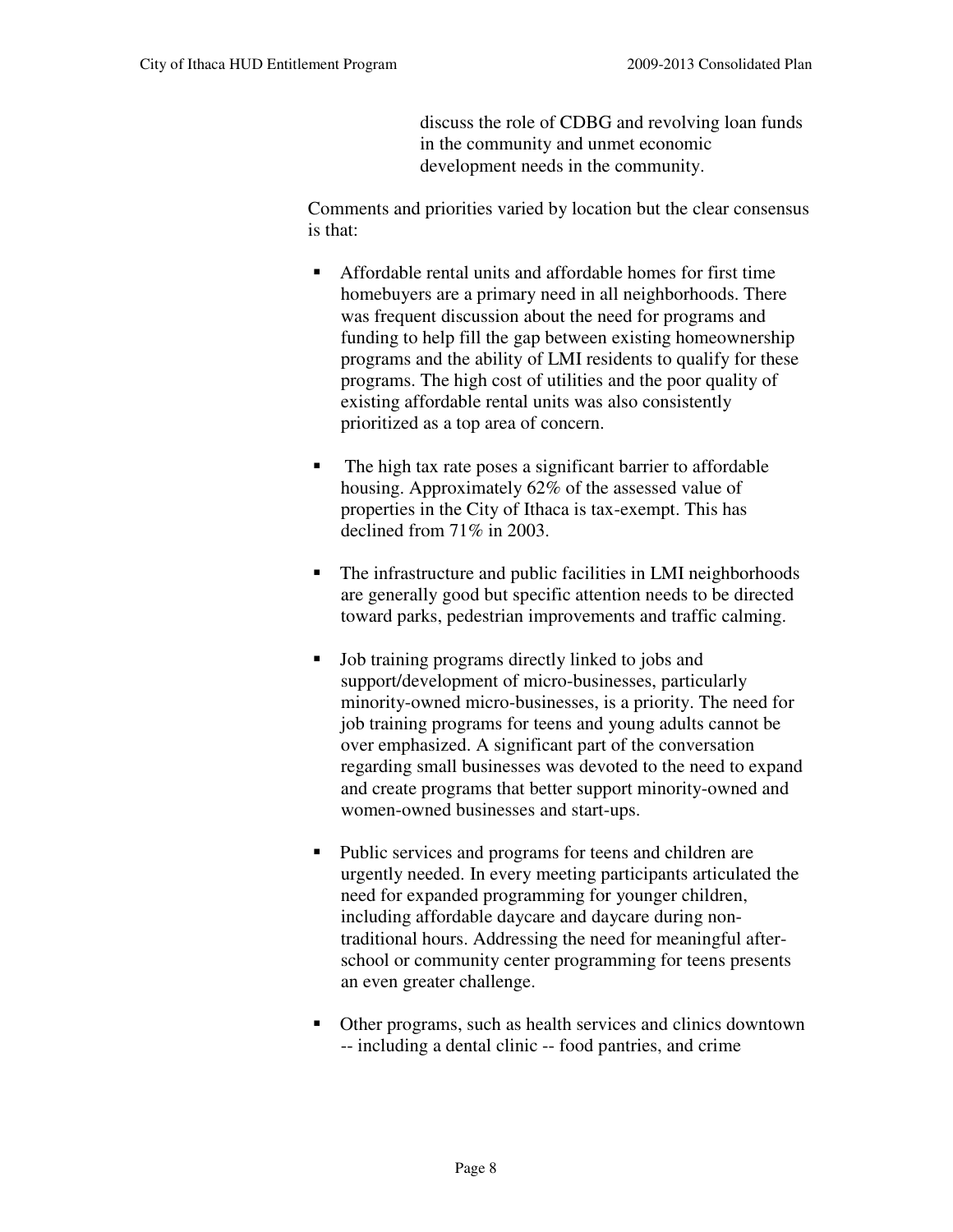prevention/neighborhood policing, were all categorized as high priority in the LMI neighborhoods.

- In every meeting participants articulated the goal of better coordinating and marketing of existing public services. Sentiment was expressed that, with the exception of the programs listed above, proposals for additional public services should be carefully considered. There is a sense that many existing programs are underutilized. Marketing and outreach should better target those in need in order to more efficiently and effectively connect them with existing opportunities and services.
- There was clear consensus about the need to address cultural barriers limiting access by LMI people of color and immigrants to programs and projects, including social services, housing, and economic development and job training programs.
- There was no public input recommending adoption of new strategies or objectives, nor were any recommendations to abandon existing strategies or objectives.

Following each meeting a memo was prepared describing the conversation and the results of the meeting. All meeting notes are on file and available for public review at the office of the Ithaca Urban Renewal Agency.

**Review of** Community development goals for the City's first *Consolidated* **Ithaca's** *Plan* were developed after careful consideration of the input **Community** received. The goals were:

**Goals** Neighborhoods

- **2004-2008** •Preserve neighborhood character. Support efforts which strengthen mixed-income, culturally-diverse neighborhoods.
	- Take appropriate actions to remove or address factors which detract from a neighborhood or act as a blighting influence in the area
	- Support efforts which result in LMI neighborhoods becoming more attractive, physically more accessible, safer and more desirable places to live.

**Development**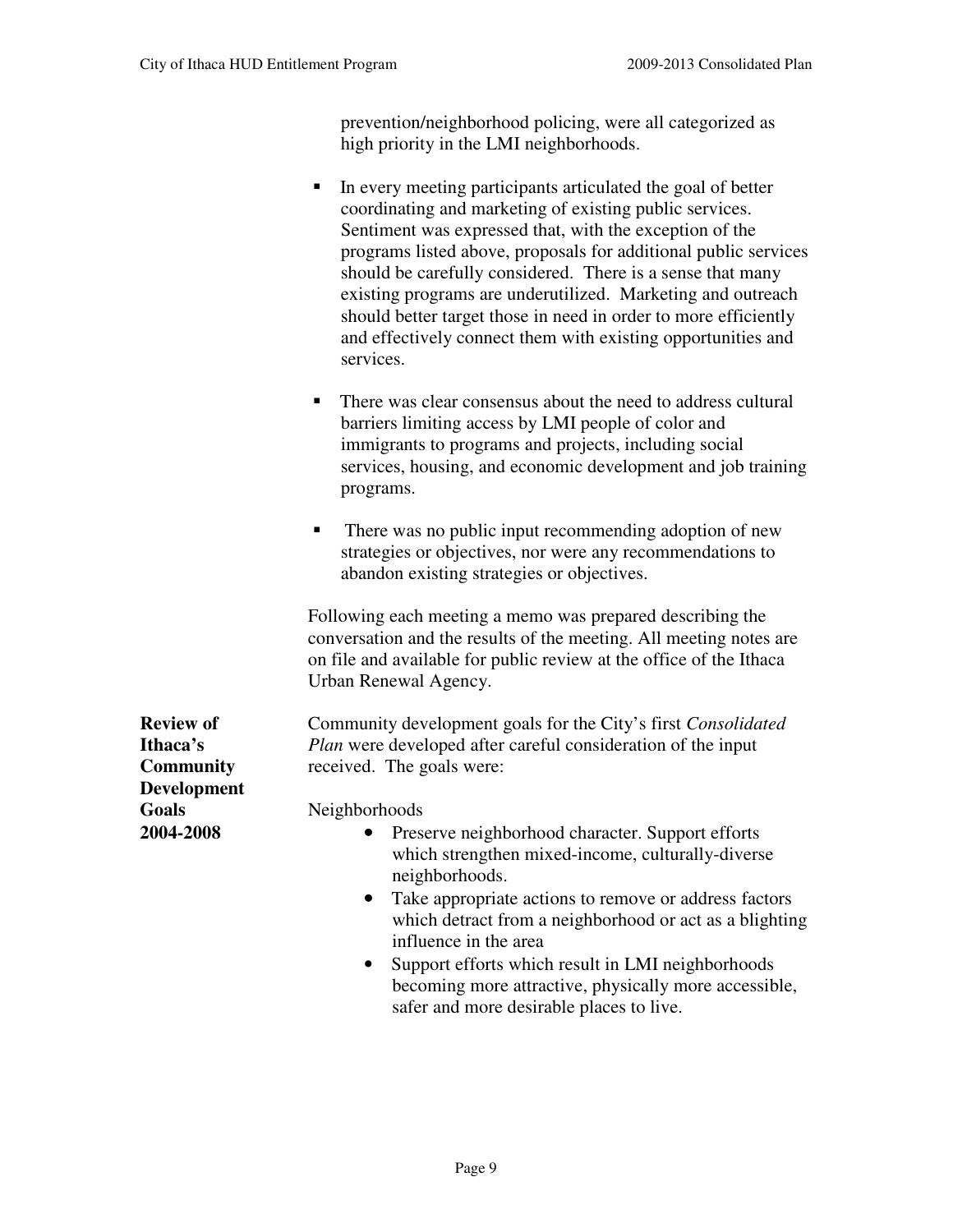Housing

- Increase the supply of quality owner-occupied and rental housing.
- Improve the quality of existing housing.
- Increase opportunities for renters to become homeowners.
- Ensure that more quality affordable rental units are available, increasing the range of housing options and focusing on long-term affordability.
- Increase the range of housing options and related services for residents with special needs.
- Ensure adequate emergency, transitional, and permanent housing to address unmet needs of homeless persons.

Economic Development

- Create employment opportunities for LMI persons with a focus on quality jobs with opportunities for advancement
- Revitalize commercial areas
- Implement economic development components of plans adopted by the City
- Expand opportunities for job training and placement for LMI persons, especially people of color, women, and disadvantaged teens

Public Facilities

- Ensure that the infrastructure in LMI neighborhoods is safe, attractive and in compliance with applicable codes or quality standards.
- Ensure that LMI neighborhoods have adequate public facilities and that all public facilities in LMI neighborhoods are operated, sustained, and developed as vibrant neighborhood assets.

Public Services

- Ensure that all residents have access to food, shelter, heat, clothing and other essential services.
- Increase programs and services geared toward meeting the needs of focus populations (children, teens, young adults and people of color).
- Support existing public services for LMI persons by assisting with capital improvements to stabilize the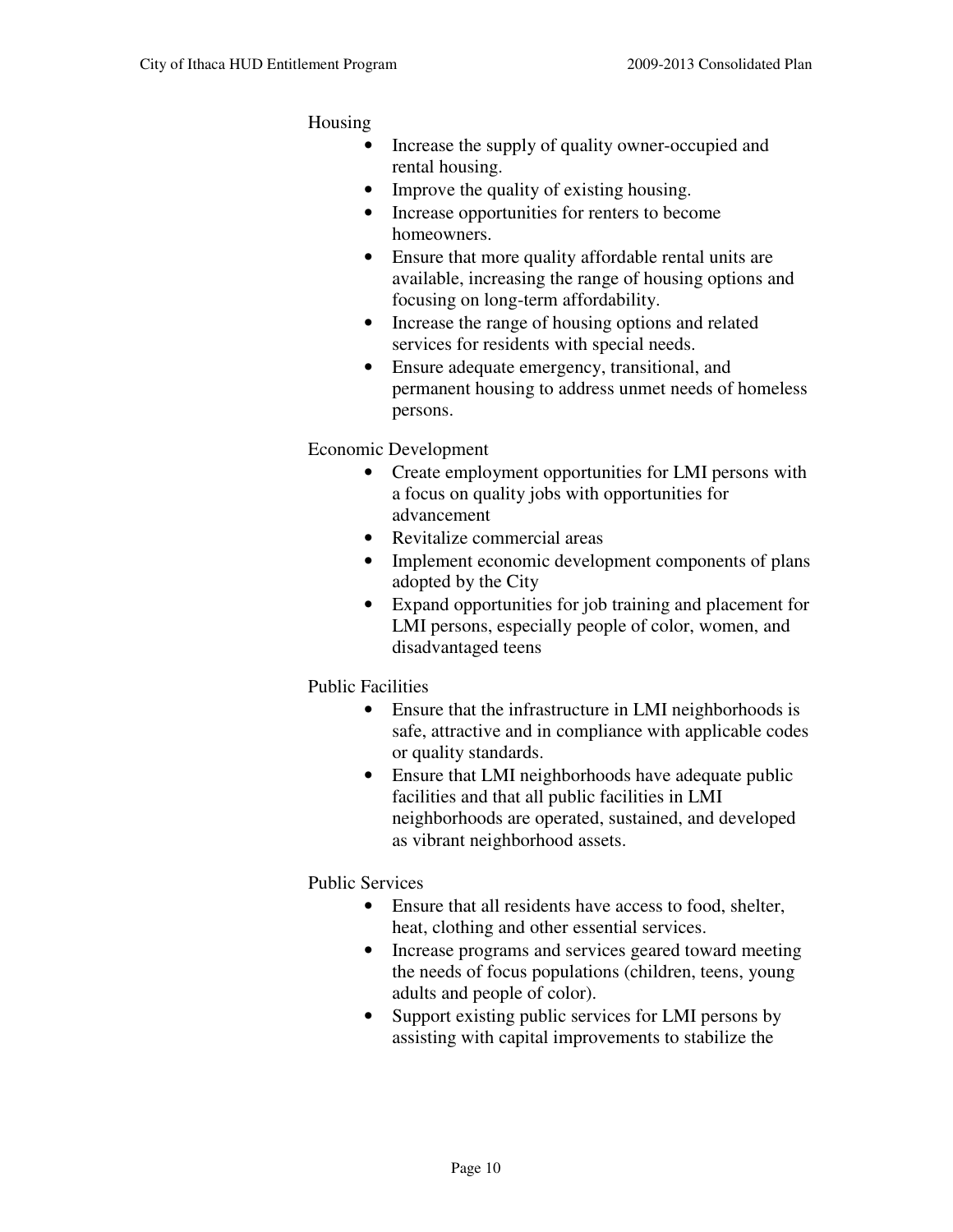operations; ensuring the coordination and marketing of

|                                                                                          | existing programs; and focusing on removing cultural<br>barriers to people of color, immigrants, the poor and the<br>elderly in accessing public services.                                                                                                                                                                                                                                                                                                                                                                                                                                                                                                                                             |  |  |  |
|------------------------------------------------------------------------------------------|--------------------------------------------------------------------------------------------------------------------------------------------------------------------------------------------------------------------------------------------------------------------------------------------------------------------------------------------------------------------------------------------------------------------------------------------------------------------------------------------------------------------------------------------------------------------------------------------------------------------------------------------------------------------------------------------------------|--|--|--|
| <b>Changes to Ithaca's</b><br><b>Community Development</b><br><b>Goals for 2009-2013</b> | Three additions will be made to Ithaca's Community<br>Development goals for the period from 2009-2013. These<br>are:<br>Support programs and initiatives which incorporate the<br>$\bullet$<br>principles of smart growth and sustainability and<br>enhance walkability to all areas of our community.<br>Support programs which facilitate access to transit and<br>٠<br>the existing public transportation system and develop<br>new programs which minimize the use and need for<br>personal vehicles.<br>Support programs which specialize in connecting<br>$\bullet$<br>people with existing programs and services and which<br>enhance the ability of LMI people in accessing these<br>services. |  |  |  |
| <b>The Strategic</b><br>Plan                                                             | In order to utilize CDBG and HOME funds, most effectively to<br>address Ithaca's priority community development needs, the City<br>is required to develop a strategic plan. The plan will be used to<br>guide the decision-making process as the City strives to achieve<br>the statutory goals. These include providing decent housing, a<br>suitable living environment and expanded economic opportunities,<br>principally for extremely low-, low- and moderate-income<br>residents.                                                                                                                                                                                                               |  |  |  |
|                                                                                          | HUD regulations require analysis of community needs among<br>specifically targeted groups as well as description and consideration<br>of locally identified categories of need. In general, the City's<br>Strategic Plan will follow the series of tables and requirements<br>described in HUD's Guidelines for Preparing a Consolidated Plan<br>Submission for Local Jurisdictions.                                                                                                                                                                                                                                                                                                                   |  |  |  |
| <b>Housing</b><br><b>Trends and Needs</b><br><b>Identified in 2004</b>                   | During the last planning process, the following trends and needs<br>were identified:<br>The lack of quality affordable housing was raised as a<br>$\bullet$<br>critical need in the Ithaca community.<br>The cost of buying a home was rising rapidly.<br>$\bullet$<br>Over half of renters were paying more than 30% of gross<br>$\bullet$<br>income for housing.                                                                                                                                                                                                                                                                                                                                     |  |  |  |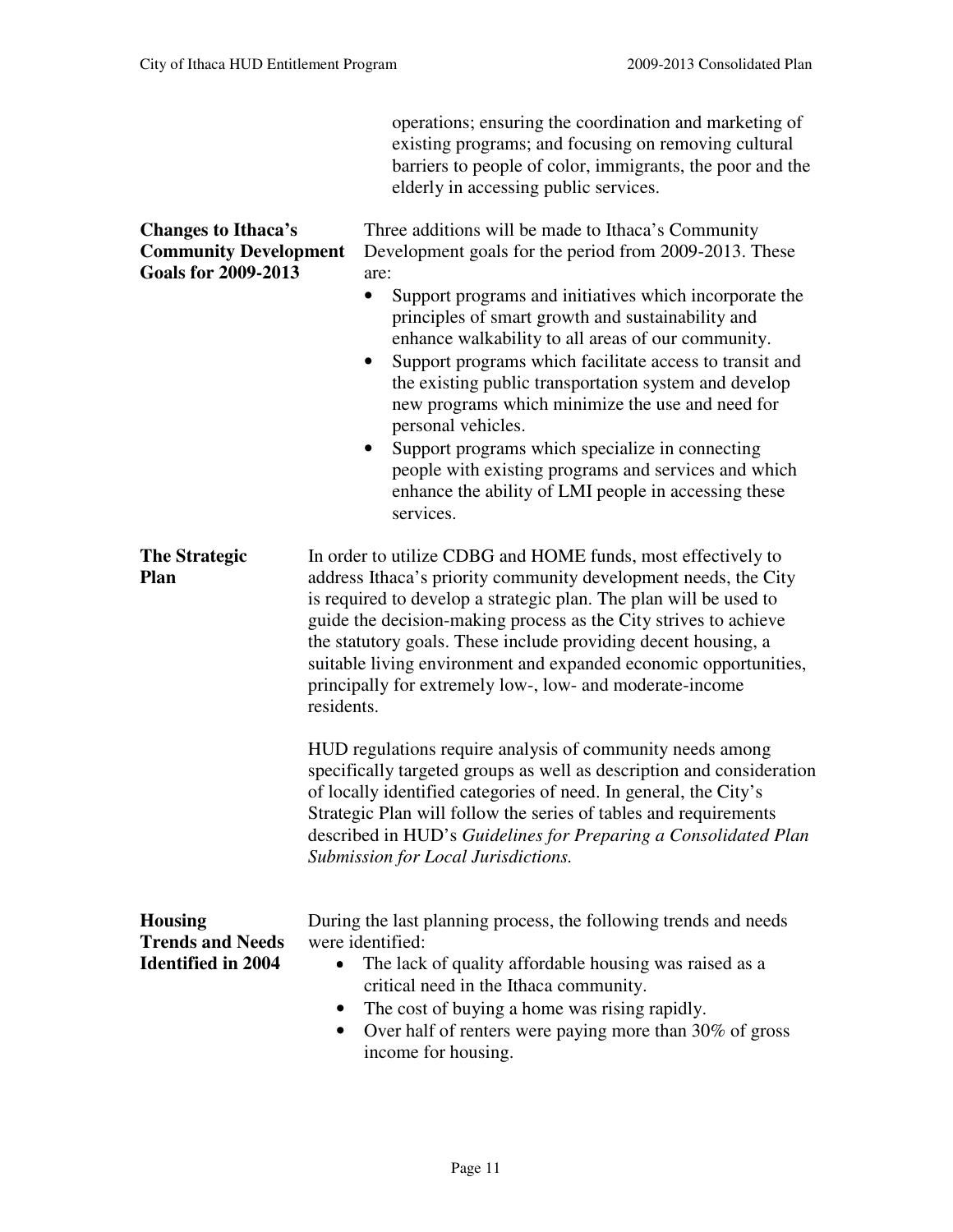• The City's homeownership rate is approximately 40% of the national average. The demand for housing was on the rise. • In many areas, local residents were priced out of the rental market. • Over three quarters of renters were low- and moderateincome. The number of low-income seniors was increasing. • The need for accessible, adaptable and visitable housing was growing. • Housing quality was named as a concern in every neighborhood. There were 341 public housing units in six developments within the City, all of which are operated by the Ithaca Housing Authority (IHA). Two hundred thirty five of these units are occupied by elderly/ disabled households, 105 units are occupied by families/disabled households and one unit is occupied as a police satellite station. This number of units has not changed. The January 2009 waiting list is 77 people.<sup>3</sup> **Ithaca's Response** During the first planning period Ithaca set goals for increasing **to Housing Needs** every type of housing. Table 2C at the end of this document **2004-2008** tabulates the 5-year goals of the prior plan and Ithaca's achievements. To highlight some successes, when all of the 2004-2008 funds have been expended, Ithaca will have: • Created 25 new owner-occupied housing units • Assisted 6 new homebuyers • Completed 90 weatherization projects • Completed over 383 mini-repairs for owner-occupants, primarily seniors, to help them stay in their homes. • Funded 375 Rental Security Deposits • Created 62 new rental units Built a new emergency shelter with 16 shelter beds, leveraging 4 SRO units for those transitioning from the shelter to more permanent housing. • Provided 7 homeless young people with rental assistance to access permanent housing. Priority was given to projects which did not take taxable parcels off

the tax rolls in order to avoid exacerbating the problem of the already

<sup>&</sup>lt;sup>3</sup> Statistics from Ithaca Housing Authority Streamlined Annual PHA Plan for 2008. This document is available for inspection at the IURA Office.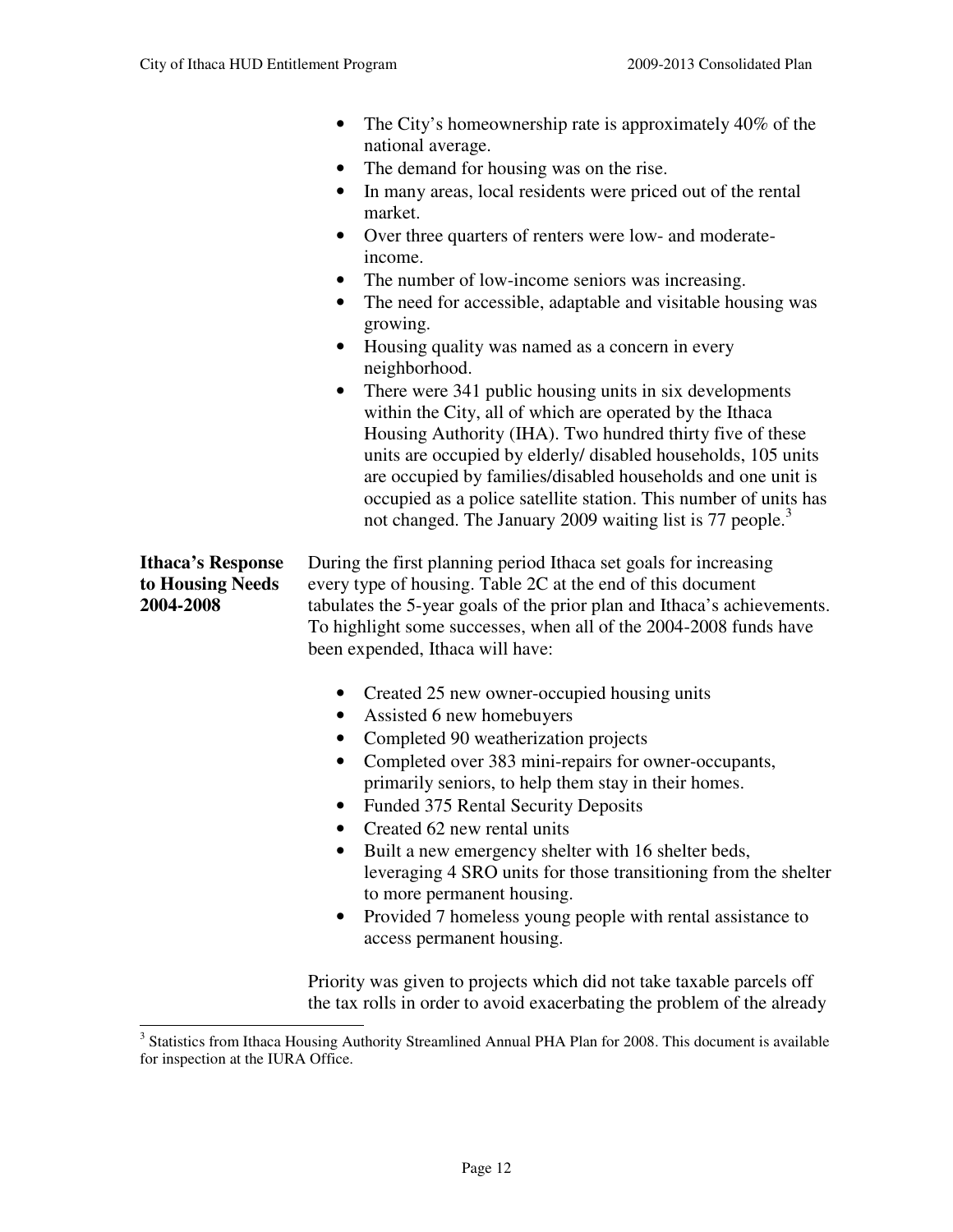high cost of taxes within the City. In addition, funding priority was given to projects which were designed in keeping with neighborhood character and those which were accessible or visitable.

**New Information** There have been significant changes in local programs and **Affecting Housing** initiatives, as well as the impacts from changes in the local and Needs national economy that were considered during the review of Ithaca's Housing objectives. These are:

### **New units**

- An increase in the availability of Housing Choice Vouchers. The Ithaca Housing Authority now administers 873 Section 8 Housing-Choice Vouchers (up from 504, as they now administer those at West Village) and has a waiting list of 394 people. Tompkins Community Action had a one-time increase from 786 to 1065 vouchers. Some of these are a one-time opportunity and Tompkins Community Action will settle back to 900 permanent vouchers as the new ones turn over.
- New Emergency Shelter Beds: Sixteen new emergency beds were created along with a complete renovation of the Friendship Center, Ithaca's drop in day-time program for the homeless. This brings the total to 38 shelter beds, including 9 at the battered women's shelter.
- New low-income affordable rental units: The Ithaca area had a number of tax-credit projects funded in the past few years. Thirty nine units were created at Cedar Creek, 128 at Overlook, and 224 units at Linderman Creek I and II and Conifer Village at Ithaca..
- Lakeview Mental Health Association used tax-credits to construct a new 38 bed SRO facility that offers supportive services along with permanent housing units for the mentally ill.

### **New Information**

- Median household size continues to shrink, exacerbating the mismatch between affordable homes and housing on the market. Many single people buying homes do not want larger houses that are typical of Ithaca.
- The median sale price in Ithaca rose by almost 18% between 2004 and 2007, with the 2007 median sale price at \$198,008. County-wide, the median sale price rose by 22% in the same period with the median sale price of \$182,000 in 2007.
- Tompkins County is projected to see growth in both population and households, with a population growth thought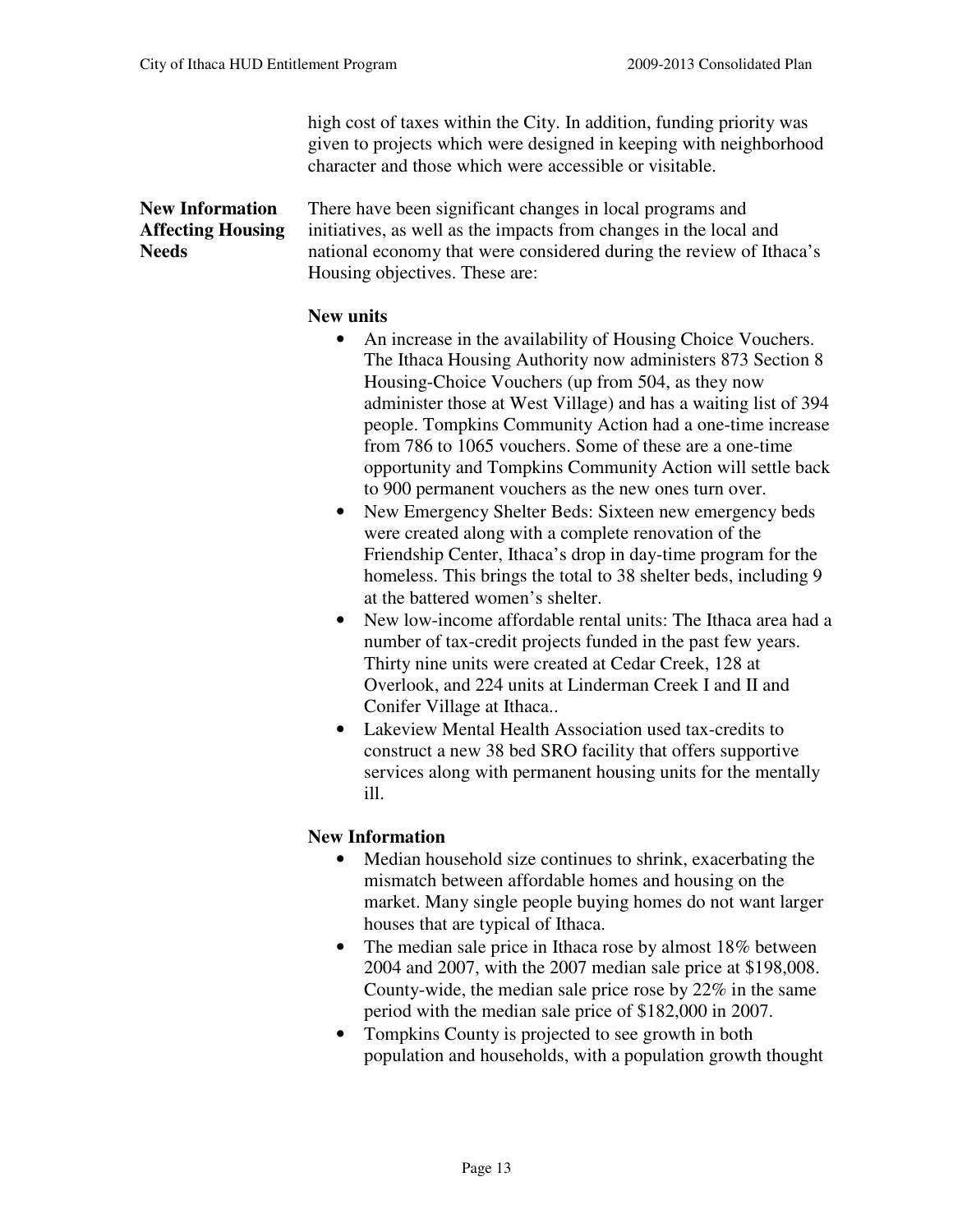to be close to 0.6% per year and the number of households growing by approximately 0.8% per year.<sup>4</sup>

- The real estate tax burden remains high in the City of Ithaca, at \$34.32 per thousand in value for 2008. There also has been a 30-40% increase in valuation for most homeowners in the City since 2003.
- The cost of home heating has increased. The utility allowance has risen from \$135 per month to \$199 per month for "older multi-family units" with 2 bedrooms.
- The cost of water and sewer has risen by 38% in the City since 2004. Each unit (100 cubic feet) costs \$7.12 compared to \$5.15 in 2004 with the minimum quarterly bill being set at \$85.44.
- The demand for mini-repair programs funded through Ithaca Neighborhood Housing Services has been very high, as has the demand for security deposit assistance.
- The need for weatherization in housing throughout the City is high. The demand for weatherization for rental units in federally-funded programs has been low due to the administrative burden and the low incentive for the landlord.
- The development of new senior housing has increased significantly over the past decade. Both independent and assisted living housing has been developed outside of the City. Linderman Creek (72 units for seniors) and Longview (161 units) are both designated as affordable housing.
- Many new units have been constructed through non-IURA or CDBG funded initiatives. Approximately 159 of these units are affordable. A table detailing the units is attached at Appendix A.
- Demand for rental housing remains high. The vacancy rate was 2.75% at the time of the last census and no new data is available for the vacancy rate at this time.
- There are few vacant or dilapidated houses available for house recycling projects within the City. House recycling was traditionally a common way to increase the number of affordable homes for low-income buyers.
- The Ithaca Housing Authority has been awarded approximately \$700,000 for repairs and renovations of their units. This is in addition to the \$512,000 the Housing Authority has allocated annually in their 5-year plan for

<sup>&</sup>lt;sup>4</sup> Data from the Ithaca Neighborhood Housing Services Market Analysis, 2009. Much of the information on the Ithaca housing market is derived from this study.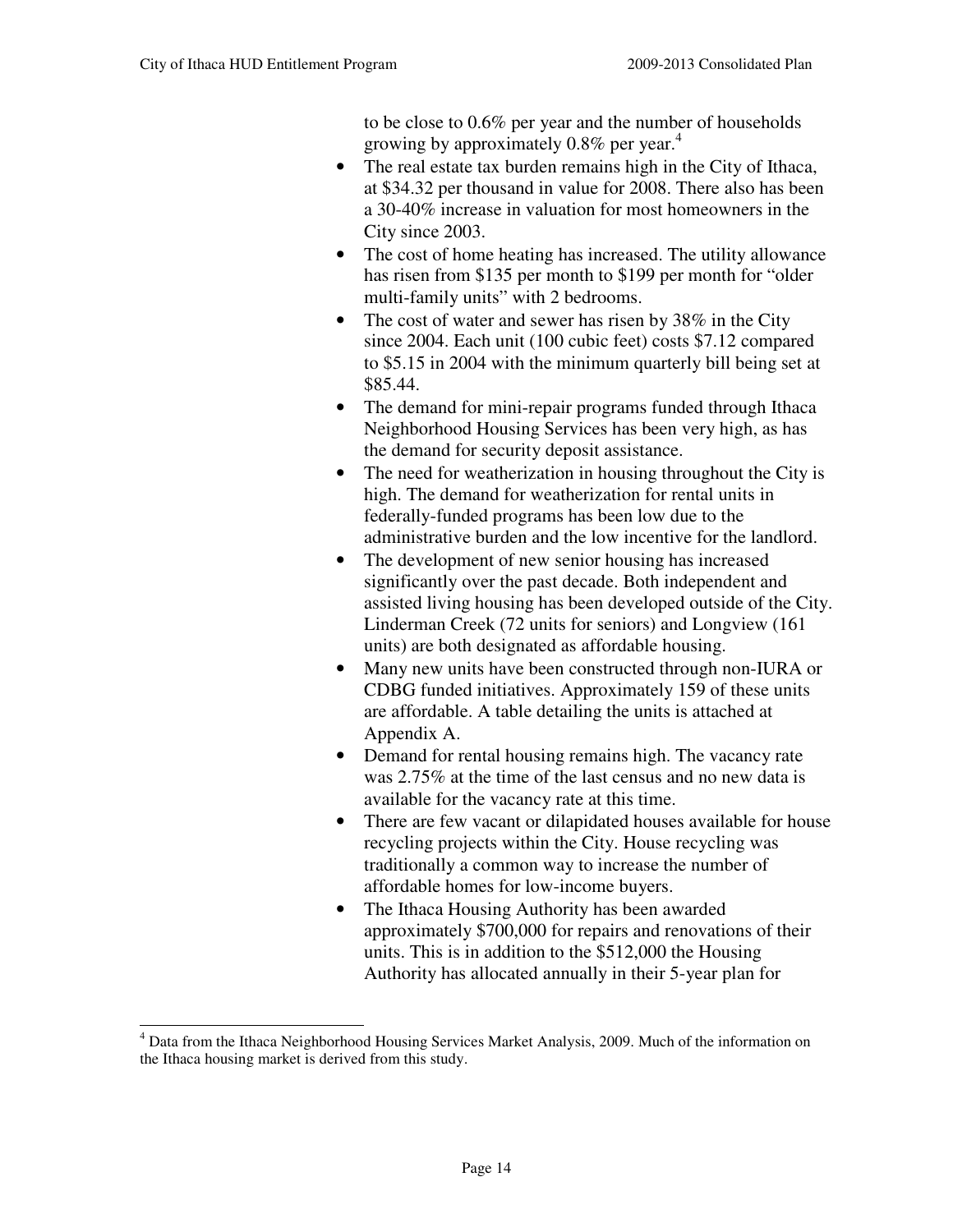capital improvements. Their units are generally in good condition. • The City of Ithaca has avoided most of the downturn in housing prices that resulted from excesses in sub-prime lending and real estate foreclosure. The City of Ithaca had an estimated 1% foreclosure rate as of October 2008. This compares to  $3.6\%$  state-wide.<sup>5</sup> • The Cornell Housing Collaborative, a partnership between the City of Ithaca, Tompkins County, and Cornell University to jointly implement the *Housing Strategy for Tompkins County*. Initially, the members are committing \$2.4 million over six years to capitalize two new local housing programs: (1) the Community Housing Affordability Program which provides predevelopment grants and loans; and (2) the Community Housing Trust Program that will purchase land under newly constructed or rehabilitated affordable homes to ensure they remain affordable to future generations of buyers. **Barriers to** Public policies in the City do not appear to limit the development **Affordable** of affordable housing, nor are they intended to. The limited supply **Housing** of housing, limited number of developable sites, and high demand for housing, largely driven by the student population, controls the market. The City has supported the development and rehabilitation of both affordable rental and owner occupied housing in the downtown neighborhoods. There are no impact fees assessed for housing construction. **Tenant Based** The City has successfully implemented projects with tenant-based **Rental Assistance** rental assistance as a key factor. In these programs, HOME funds are used for rent and/or security and utility deposits. The security deposit program in particular has been instrumental in getting low-income people into permanent housing they could otherwise afford by removing the barrier of amassing the first month's rent and security deposit before the tenant can move in. These programs are an essential part of the City's housing strategy. **Fair Housing** The City of Ithaca recognizes the importance of fair housing for all residents. Chapter 215 of the City Code includes a section making it unlawful to discriminate in the sale or rental of housing on the basis of race, creed, color, national origin, sex, disability, marital status or sexual preference or affection.

<sup>&</sup>lt;sup>5</sup> Data from the US Department of Housing and Urban Development, Neighborhood Stabilization Program. October 2008.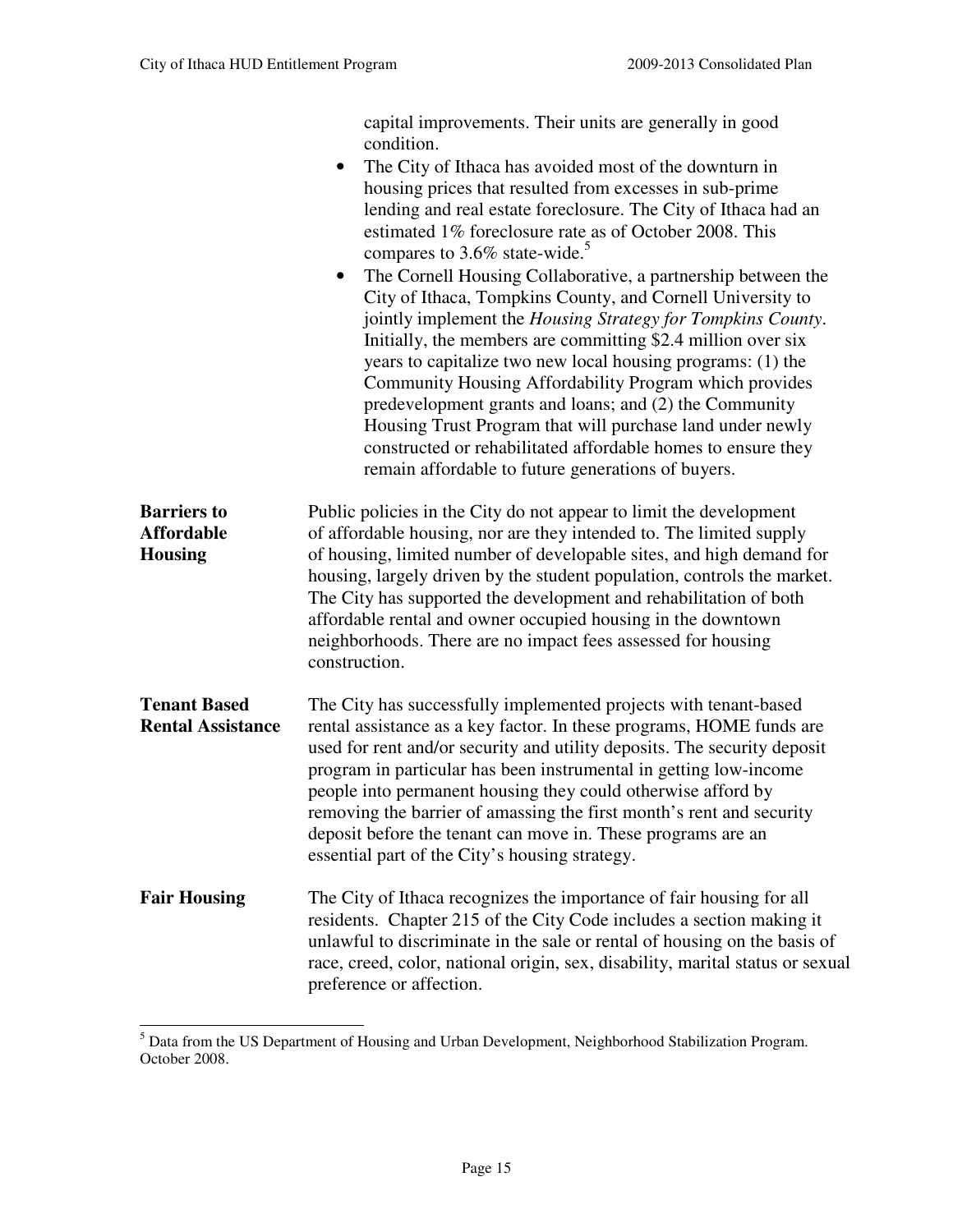|                                        | City residents receive fair housing assistance through a number of<br>agencies in Tompkins County, including the Legal Services office, the<br>Tompkins County Human Rights Commission and the Community<br>Dispute Resolution Center. As part of their work, the Tompkins County<br>Human Rights Commission reviews complaints from City residents and<br>assists them with resolving the issues. A public service notice on Fair<br>Housing is printed each year in the City's newspaper of record.<br>In the summer of 2007 the City undertook an Analysis of Impediments to<br>Fair Housing. That Analysis was adopted on September 27, 2007 and is<br>available for public inspection at the office of the Ithaca urban Renewal<br>Agency. The conclusion of this analysis was that there was no indication<br>that there are significant barriers to Fair Housing in the City. This<br>Analysis of Impediments to Fair Housing will be reviewed and updated<br>in 2012. |  |  |
|----------------------------------------|-------------------------------------------------------------------------------------------------------------------------------------------------------------------------------------------------------------------------------------------------------------------------------------------------------------------------------------------------------------------------------------------------------------------------------------------------------------------------------------------------------------------------------------------------------------------------------------------------------------------------------------------------------------------------------------------------------------------------------------------------------------------------------------------------------------------------------------------------------------------------------------------------------------------------------------------------------------------------------|--|--|
| <b>Needs of the</b><br><b>Homeless</b> | Consultation with members of the Homeless and Housing Task<br>Force <sup>6</sup> indicates a shift in the needs of the homeless and near<br>homeless. While the number of bednights <sup>7</sup> increased until a peak in<br>2006, the totals have now been declining for the past 2 years.<br>Providers attribute the decline to shorter lengths of stay at the Red<br>Cross Shelter, with the average now 21 days, down from 30 days 5<br>years ago. On an average night, 25 people are in the homeless shelter<br>or in motels on an emergency basis and four people are staying at the<br>battered women's shelter.                                                                                                                                                                                                                                                                                                                                                      |  |  |
|                                        | At the outreach meeting with the Homeless Housing Task Force, the<br>creation of single room occupancy (SRO) units was the most widely<br>identified need for homeless housing. Maintaining and improving the<br>existing shelter at Court Street and providing various types of<br>supportive and transitional housing to prevent people from becoming<br>homeless were also discussed. The Tompkins County Office of the<br>American Red Cross, the sole provider of homeless housing in the<br>City, noted that 116 clients avoided homelessness through their<br>eviction prevention case management. They note the lack of<br>affordable housing as their main obstacle to helping people get into<br>permanent housing. Limitations of the public transportation network<br>are also a significant factor which comes into play. It seems that<br>creation of new emergency shelter beds is no longer a priority, and                                                   |  |  |

<sup>&</sup>lt;sup>6</sup> The Homeless and Housing Task Force is a working group of service providers who meet bi-monthly to coordinate efforts to serve the needs of the homeless. The group is managed by the Tompkins County Human Services Coalition.<br><sup>7</sup> A bednight is one night of shelter for one person.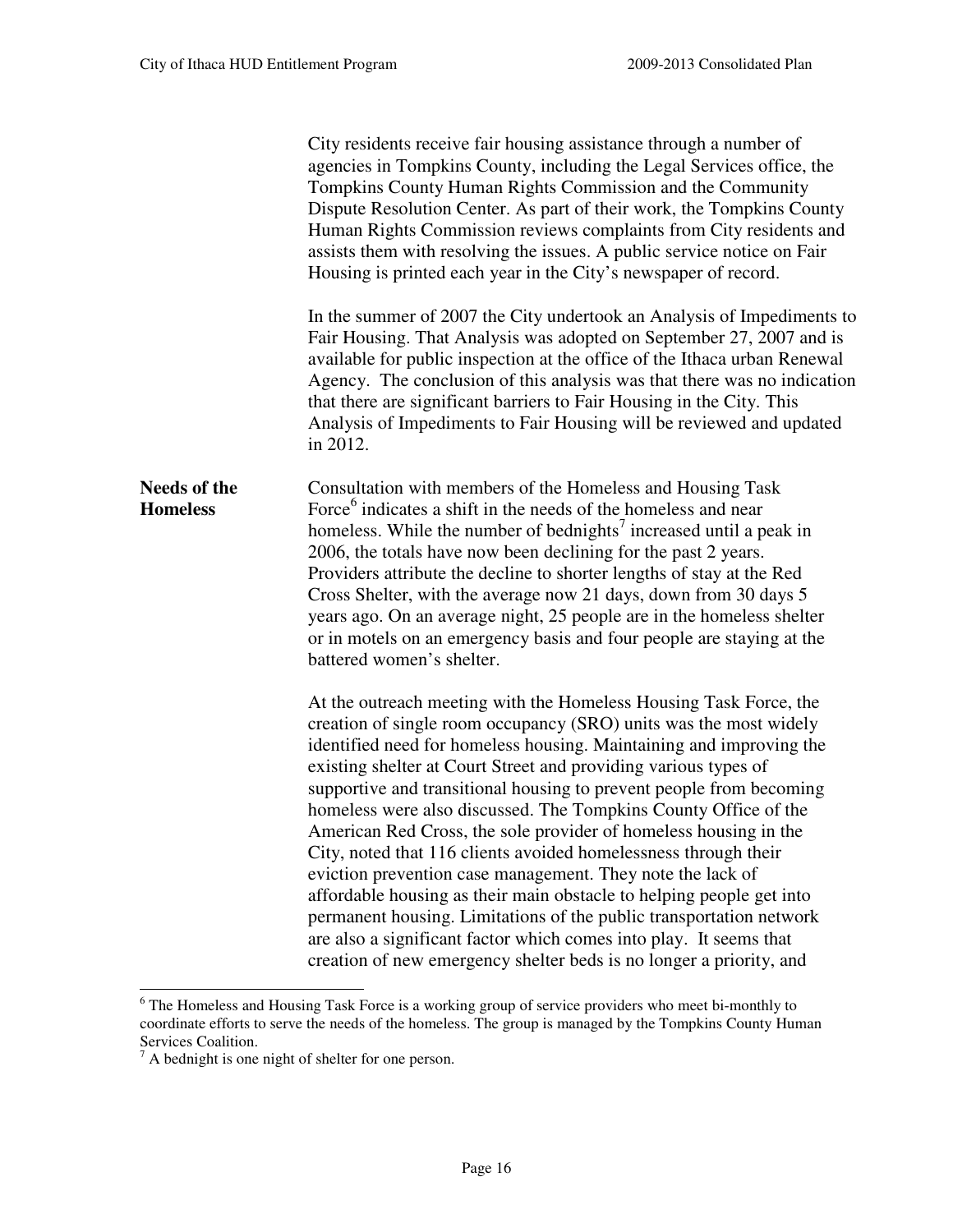creation of more supportive and SRO or transitional beds has become the priority need.

In addition to the homeless population being served by the traditional shelter and related services, Ithaca has been working to address the large number of homeless "unattended youth".<sup>8</sup> These are independent young people, ages 16-25 who typically do not use the homeless shelter and do not participate in homeless assistance and prevention programs geared towards adults and families. Because of their age and developmental needs, these homeless youth straddle both the youth and adult social service systems with their needs 'never being fully met in either system".<sup>9</sup>

Current estimates hold that there are perhaps 600 homeless, unattended youth in the County. While there is no 'point in time' count available, there is information based on surveys and shelter use data that supports this figure. Two hundred and four homeless youth were documented in a recent survey conducted in the county.<sup>10</sup> This group is highly transient, moving from place to place. Over 25% of those surveyed had lived in 6-11 places in the last year. Fifty five percent of homeless youth are people of color (compared to 16.6% county-wide). Thirty-one percent of youth less than 21 and 50% of the 21-25 year olds were pregnant or parenting.<sup>11</sup>

While all of the homeless youth in the county are not City residents, consultations with service providers revealed that approximately 85% of the homeless young people are in the City. The reason for this concentration is thought to be related to lack of transportation in outlying areas, need to be close to jobs which these teens can access, and the need to be close to services and programs on which these teens depend.

**Homeless Strategy** The City of Ithaca supports the implementation of priorities established through the Tompkins County Continuum of Care plan and ensure that a full range of emergency, transitional, and permanent housing resources are available throughout the county. This includes

l

<sup>&</sup>lt;sup>8</sup> Per the McKinney Act, homeless youth are defined as youth who currently have no parental, substitute, foster, or institutional home to which they can safely go. They are unaccompanied by an adult and have spent at least one night either in a formal emergency shelter, improvised shelter, doubled-up, or on the street.

<sup>&</sup>lt;sup>9</sup> This quote and the information on homeless youth provided here is from the work and grant applications prepared by the Learning Web. Copies of this work may be reviewed at the IURA office.

<sup>&</sup>lt;sup>10</sup> The Independent Living Survey was prepared in September 2007 for the Tompkins County Continuum of Care Committee and the Human Services Coalition of Tompkins County. A copy is available for review in the IURA office.

<sup>11</sup> Data from the *Independent Living Survey*.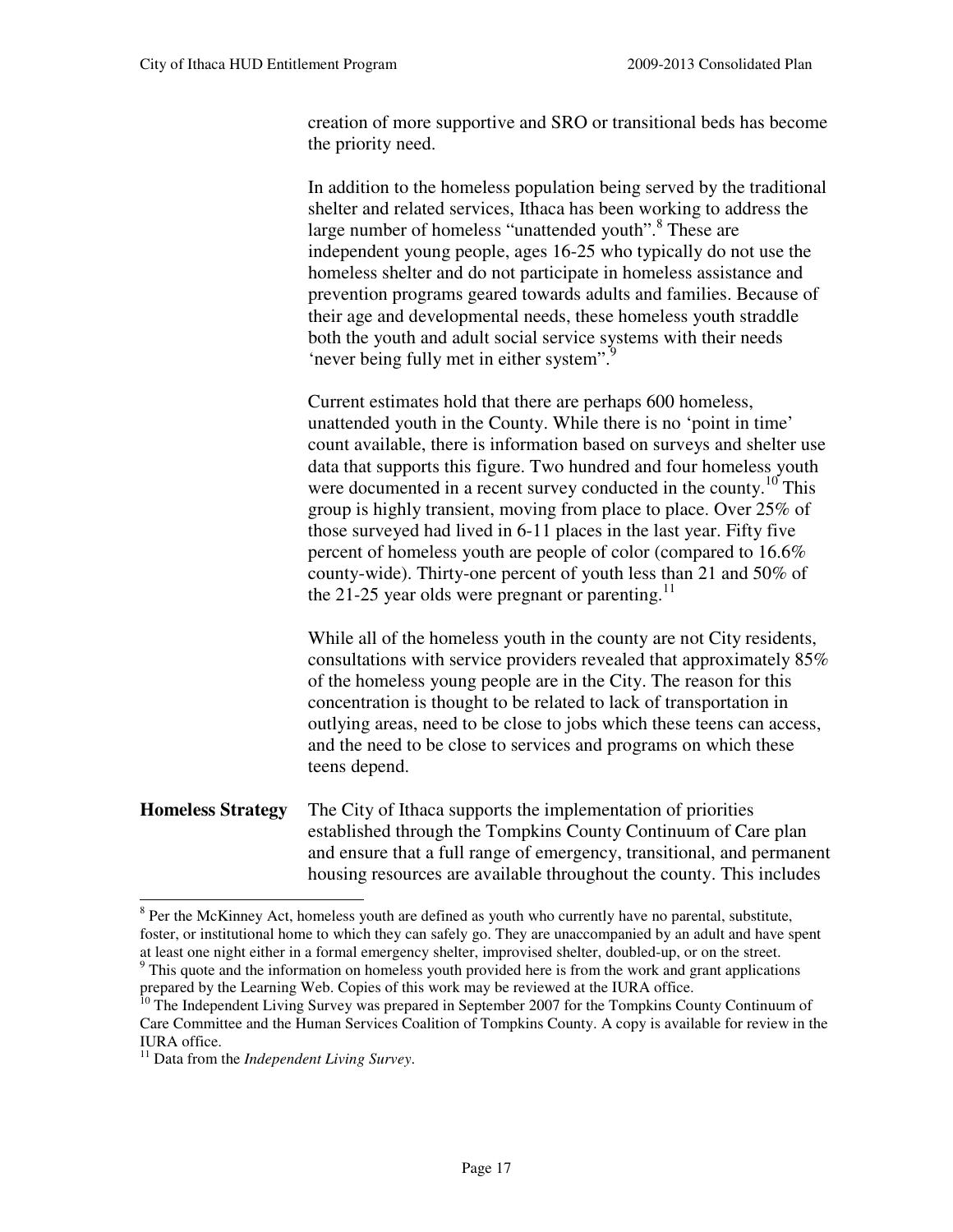|                                     | at this time.                                                                                                                                                                                                                                                                                                                                                                        | efforts to prevent homelessness and programs that focus specifically<br>on homeless teens. The City will not only work cooperatively with<br>the Tompkins County Human Services Coalition on the Continuum of<br>Care initiative, but will also designate the development, transitional,<br>supportive and permanent housing as high priority needs of the<br>community. Through other grant-funded programs, there are many<br>services now operating to prevent homelessness and assist the<br>homeless. The City will not seek to subsidize the necessary services |  |  |  |
|-------------------------------------|--------------------------------------------------------------------------------------------------------------------------------------------------------------------------------------------------------------------------------------------------------------------------------------------------------------------------------------------------------------------------------------|-----------------------------------------------------------------------------------------------------------------------------------------------------------------------------------------------------------------------------------------------------------------------------------------------------------------------------------------------------------------------------------------------------------------------------------------------------------------------------------------------------------------------------------------------------------------------|--|--|--|
| <b>Housing</b><br><b>Objectives</b> |                                                                                                                                                                                                                                                                                                                                                                                      | The City has made significant progress in developing affordable<br>housing, particularly in light of the limited resources available. A<br>particular focus has been to fund projects which keep or return<br>properties to the tax roll. The City reaffirms its previously adopted<br>housing objectives.                                                                                                                                                                                                                                                            |  |  |  |
|                                     | <b>Objective A: Owner Occupied Housing</b><br>Improve the quality and increase the quantity of existing housing<br>stock. Homes will be made safer, more accessible, more energy<br>efficient and will be brought up to code. The integrity of existing<br>housing will be preserved. Programs to assist seniors and disabled<br>persons to remain in their homes will be supported. |                                                                                                                                                                                                                                                                                                                                                                                                                                                                                                                                                                       |  |  |  |
|                                     | objective: $^{12}$                                                                                                                                                                                                                                                                                                                                                                   | The City may consider the following strategies in support of this                                                                                                                                                                                                                                                                                                                                                                                                                                                                                                     |  |  |  |
|                                     | <b>Strategy 1:</b>                                                                                                                                                                                                                                                                                                                                                                   | Use local and federal resources, along with other<br>available programs, to help current homeowners to<br>repair or renovate substandard housing in ways that<br>extend the life of the housing stock or improve<br>energy efficiency and enhance neighborhood<br>viability. $^{13}$                                                                                                                                                                                                                                                                                  |  |  |  |
|                                     | <b>Strategy 2:</b>                                                                                                                                                                                                                                                                                                                                                                   | Help current homeowners to improve the accessibility<br>and design of their houses in ways that extend the<br>utility of the housing for their use and enhance<br>neighborhood stability.                                                                                                                                                                                                                                                                                                                                                                             |  |  |  |

 $12$  Unless otherwise stated, all strategies are optional and represent possible methods for implementing program objectives. The City may adopt additional strategies as necessary for successful implementation of CDBG programs.

<sup>&</sup>lt;sup>13</sup> Unless otherwise noted, in all cases the proposed objective will be funded through local and federal resources along with other available programs.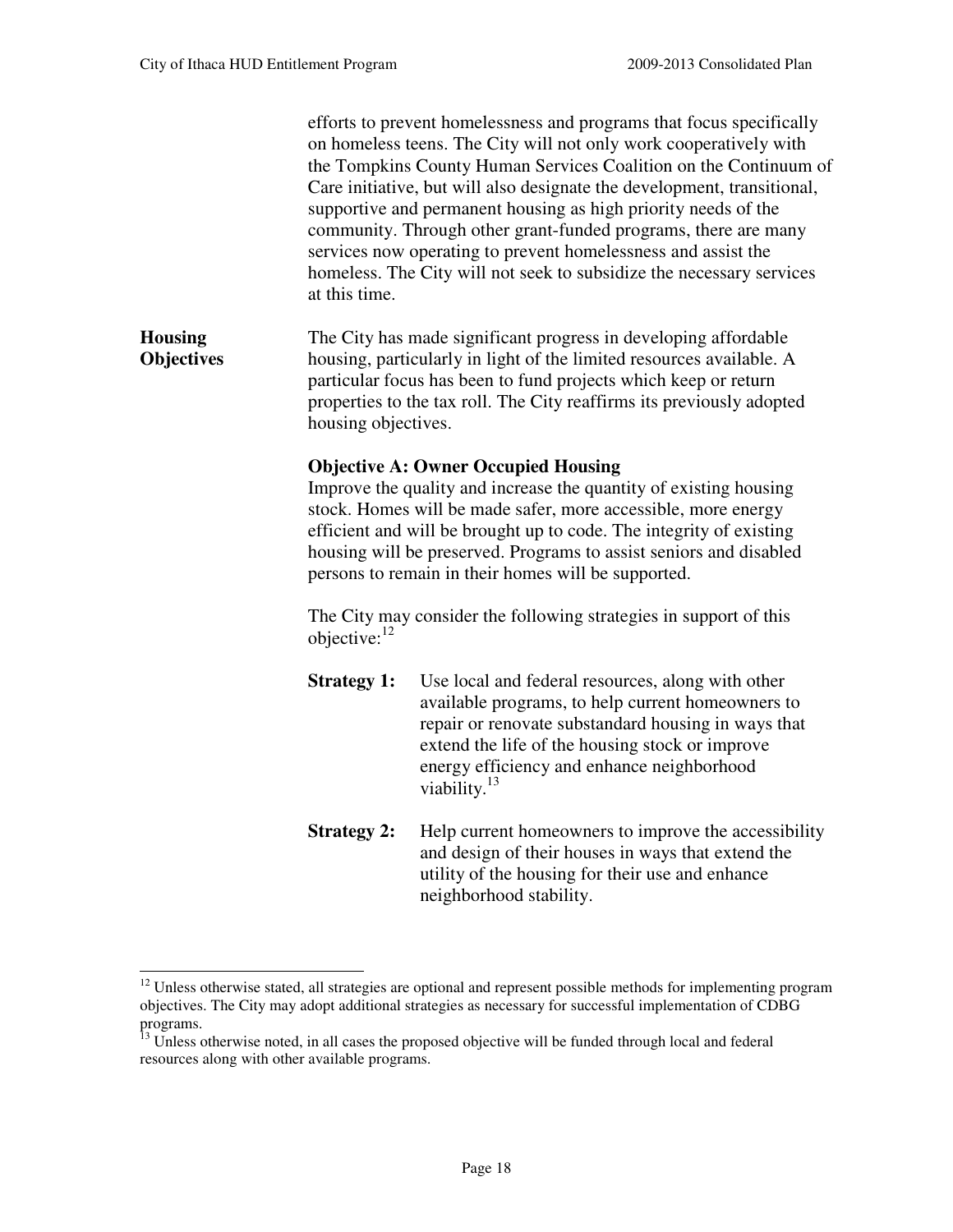- **Strategy 3:** Assist community-based organizations in constructing new houses for owner-occupants.
- **Strategy 4:** Assist community-based organizations with converting sub-standard rental or non-residential properties into new owner-occupied housing units.
- **Strategy 5:** Encourage innovative, affordable forms of new owneroccupied housing.

### **Objective B: First-time Homebuyers**

Increase opportunities for renters to become homeowners within the City. Assure fair lending and address barriers to homeownership.

- **Strategy 1:** Help community-based organizations provide direct housing assistance to targeted households to improve their capacity to buy a home through down payment assistance, homebuyer education, low interest loans and the like.
- **Strategy 2:** Assist community-based organizations in acquiring and/or renovating substandard housing and sell the housing to low- and moderate-income households in ways which maintain its availability as affordable housing.
- **Strategy 3:** Assist community-based organizations to build new housing and sell the housing to eligible households in ways that maintain its availability for affordable housing and enhance neighborhood viability.
- **Strategy 4:** Explore, promote and support alternative forms of ownership and housing tenure to provide a broader range of homeownership options.

### **Objective C: Renters**

Increase the number and availability of quality, affordable rental units. Improve existing affordable rentals so they are safer, more accessible and better maintained.

**Strategy 1:** Assist community-based organizations and others in creating quality, affordable rental units in the City.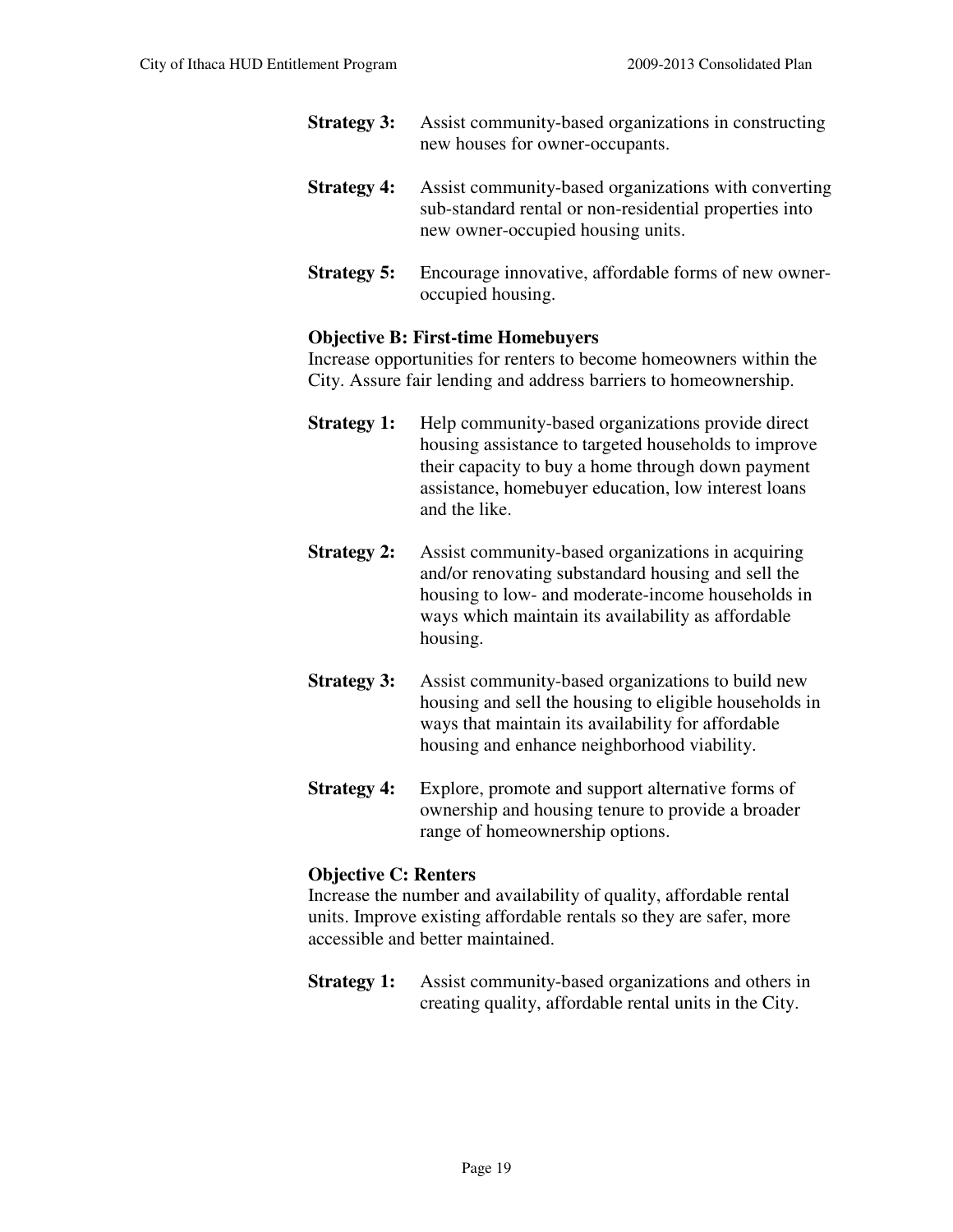- **Strategy 2:** Assist in projects that rehabilitate existing affordable rental units to make them safer, more accessible, more energy efficient, and in compliance with current codes.
- **Strategy 3:** Support programs which make affordable rental units financially accessible to low- and moderate- income renters.
- **Strategy 4:** Assist others in creating more high quality, lowincome rental housing units.
- **Strategy 5:** Conduct an analysis of fair housing choice within the City and take appropriate actions to overcome the effects of any impediments identified through that analysis

### **Objective D: Supportive Housing<sup>14</sup>**

Increase the range of housing options and related services for specialneeds residents, including homeless people. Meet identified needs by creating additional units or renovating existing units to meet safety, accessibility and quality standards.

- **Strategy 1:** Retain existing permanent-supportive and transitional housing units and renovate existing units as necessary to enhance safety, accessibility, code compliance and quality.
- **Strategy 2:** Help community-based organizations expand existing permanent supportive and transitional housing facilities for special needs populations.
- **Strategy 3:** Assist community based organizations in creation of new transitional and permanent supportive housing units.

### **Objective E: Homeless Housing**

Provide quality, accessible emergency shelters to meet the homeless housing needs in the greater Ithaca area and Tompkins County. Meet

<sup>&</sup>lt;sup>14</sup> Emergency shelter is defined as a safe place for homeless people to stay for short periods of time. Transitional housing is temporary housing (24 months or less) with support services to help individuals and families to move towards more stable situations. Permanent supportive housing is more long-term housing for homeless people and includes the assistance of case managers.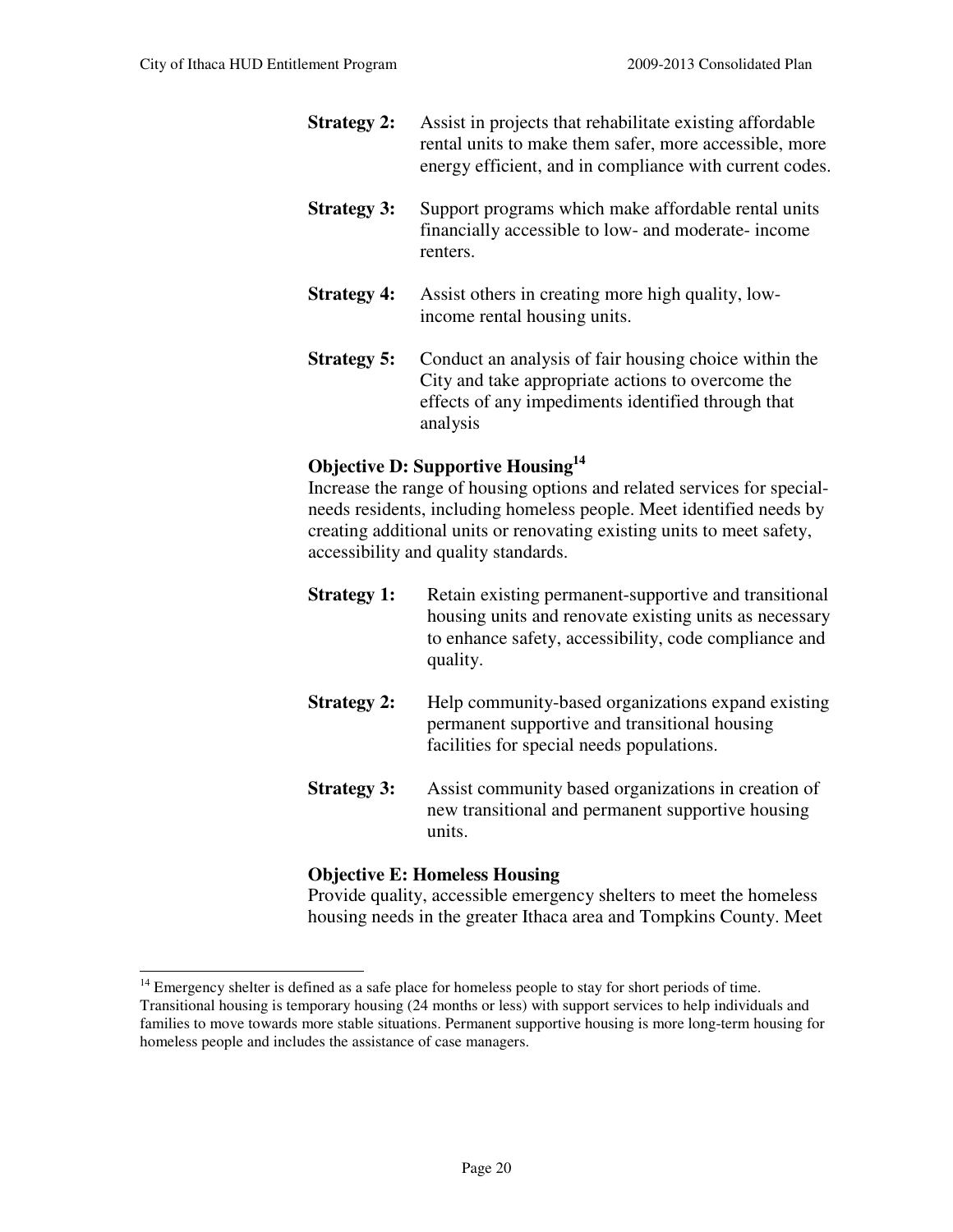transitional and supportive housing needs of the homeless through other housing strategies contained in this plan.

- **Strategy 1:** Retain existing facilities for emergency shelter and assist with improvements in accessibility, safety, and operational or energy efficiency, where necessary.
- **Strategy 2:** Expand existing facilities as needed and as practicable to meet unmet homeless housing needs.
- **Strategy 3:** Support the creation of new emergency shelters as needed to meet homeless housing needs as a strategy of last resort. The City supports the consensus that emergency shelter is the option of last resort, filling the gap in availability of affordable and transitional housing.
- **Strategy 4:** Support the creation of permanent SRO (single room) occupancy) housing
- **Strategy 5:** Coordinate and cooperate with other municipalities to meet the homeless housing need on a countywide basis.

### **Non-Housing Community Development Needs**

**Review of** In 2004, the City adopted the following neighborhood goals:

- **Neighborhood** •Preserve neighborhood character and support efforts **Goals Identified** which strengthen mixed-income, culturally diverse **in 2004 neighborhoods**.
	- Take appropriate actions to remove or address factors which detract from a neighborhood or act as a blighting influence in the area
	- Support efforts that result in LMI neighborhoods becoming safer, more attractive, more accessible, and more desirable places to live.

These goals are being reaffirmed for the 2009-2013 planning period.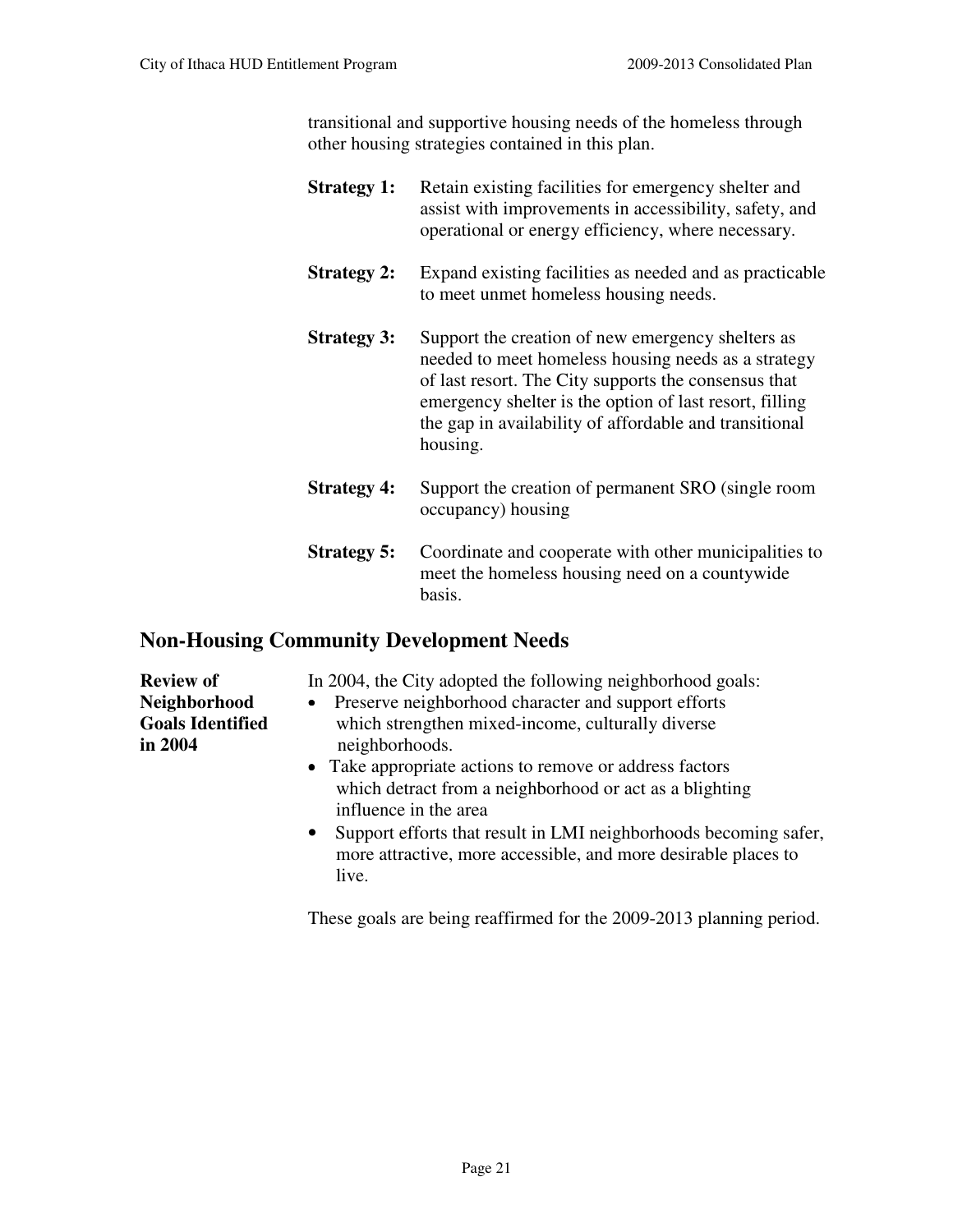l

| Economic<br><b>Development</b><br><b>Trends and Needs</b><br><b>Identified in 2004</b> | During the last planning process, the following trends and needs<br>were identified:<br>The City's economy has historically been, and will continue to<br>$\bullet$<br>be, dominated by educational, health and social services.<br>Countywide, $40\%$ of employment was in the $2\%$ of firms with<br>$\bullet$<br>over 100 employees; 30% of employment was in the 8% of firms<br>with 20-100 employees, and 30% of employment was in the 90%<br>of firms with less than 20 employees. <sup>15</sup><br>While the number of households with earnings remained steady<br>between 1990 and 2000, the median income in the City grew 15%<br>(from $$17,738$ to $$21,221$ ). The number of people below poverty<br>grew by $1.4\%$ <sup>16</sup> , while the number of households qualifying as<br>low- and moderate income grew from 63% to 68% within the<br>City.<br>The City was recording an increase in the number of<br>economically disadvantaged persons, continued low |  |
|----------------------------------------------------------------------------------------|--------------------------------------------------------------------------------------------------------------------------------------------------------------------------------------------------------------------------------------------------------------------------------------------------------------------------------------------------------------------------------------------------------------------------------------------------------------------------------------------------------------------------------------------------------------------------------------------------------------------------------------------------------------------------------------------------------------------------------------------------------------------------------------------------------------------------------------------------------------------------------------------------------------------------------------------------------------------------------|--|
|                                                                                        | unemployment rates with differentials in unemployment among<br>population groups, continued under-employment and stiff<br>competition for good paying jobs, and an increase in labor force<br>participation for women and single parents. <sup>17</sup>                                                                                                                                                                                                                                                                                                                                                                                                                                                                                                                                                                                                                                                                                                                        |  |
| <b>Ithaca's Response</b><br>to Economic<br>2004-2008                                   | Ithaca took a three-pronged approach to address economic<br>development needs—job creation through small business loans,<br>Development Needs job training through unique public/private partnerships, and<br>through the development of more affordable housing since housing<br>was identified as the top priority need identified by stakeholders at<br>the economic development summit meeting for the 2004<br>Consolidated Plan.                                                                                                                                                                                                                                                                                                                                                                                                                                                                                                                                          |  |
|                                                                                        | When all of the activities funded through the 2004-2008 Action Plans<br>are completed, Ithaca will have:<br>Created or retained 22 jobs through small business loans<br>Trained 58 new commercial drivers through the Commercial<br>Driver's License Program.<br>Trained and coached 21 young people and underwritten their<br>$\bullet$<br>first three months of work for 13 of these young people while<br>they completed a 'try out' period with a potential employer.                                                                                                                                                                                                                                                                                                                                                                                                                                                                                                      |  |

<sup>&</sup>lt;sup>15</sup> From *Tompkins County Economic Development Strategy* prepared by Tompkins County Area Development, 1999. This document is available for review at the IURA office.

<sup>&</sup>lt;sup>16</sup> This poverty data does include the student population. Census data to remove individuals from the poverty data is not available.

 $17$  Should there be a drastic change in economic conditions in the City, this plan can be amended to reflect the changing circumstances through the plan amendment process.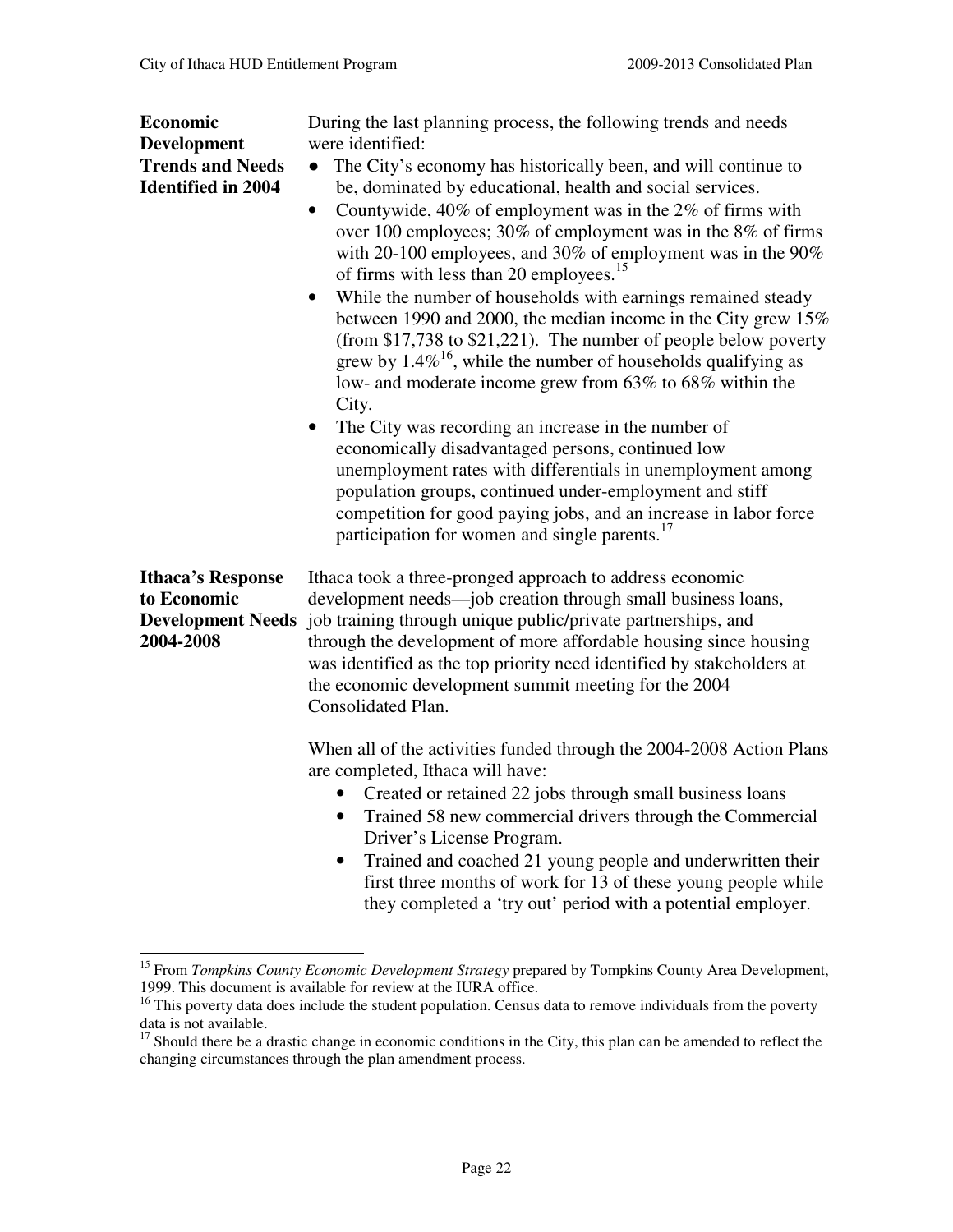- Facilitated the public/private Cayuga Green project converting surface parking lot into the 68-unit Cayuga Place apartment building with ground floor retail (Urban Outfitters) and the relocation and expansion of a downtown movie theater (Cinemapolis). • Financed the transfer of the 1,600 seat State Theatre to ownership by a local non-profit for continued operation as a downtown performing arts theater. **New Information** New Information affecting the local economy, as well as **Affecting Economic** new programs and trends is as follows: **Development** • The unemployment rate for Ithaca in January 2009 was 5.6%. This is up from 4% in January 2008. • The economic recession that began in 2008 has continued to deepen resulting in an increased unemployment of over 5% in Tompkins County, with over 2,500 people unemployed as of December  $2008^{18}$ . All major local employers in the education and manufacturing sectors have announced layoffs, freezes and delays in capital spending. Credit underwriting for commercial real estate has tightened dramatically, especially for residential condominium projects. • There has been increased downtown investment. Over the past five years over \$80 million has been invested in mixed-use downtown projects: Seneca Place on the Commons, Cayuga Green, Gateway Center and Gateway Common - Collectively, these projects include a 100-room hotel, 92 housing units, 110,000 square feet of office space, 40,000 square feet of commercial space, a 5-screen movie theater and 1,100 new or refurbished structured parking spaces. Each one of these projects had financial gaps requiring public sector financial assistance for successful completion, including New Market Tax Credits, real property tax abatements, direct loans, site assembly and public infrastructure improvements. • Over 700,000 square feet of highway-oriented big box retail has been constructed along the Rt. 13 corridor in southwest portion of the City, enhancing the City's tax base. • The ground floor vacancy rate downtown is approaching  $15\%$ , a sharp increase from 5% only two years ago. Approximately
	- 15 storefronts are currently vacant. • There has been a resurgence of the West State Street Corridor. Locally-owned, private sector business start-up and expansion,

coupled with City investment in the State Theater—a historic

<sup>-</sup><sup>18</sup> Bureau of Labor Statistics, U.S. Department of Labor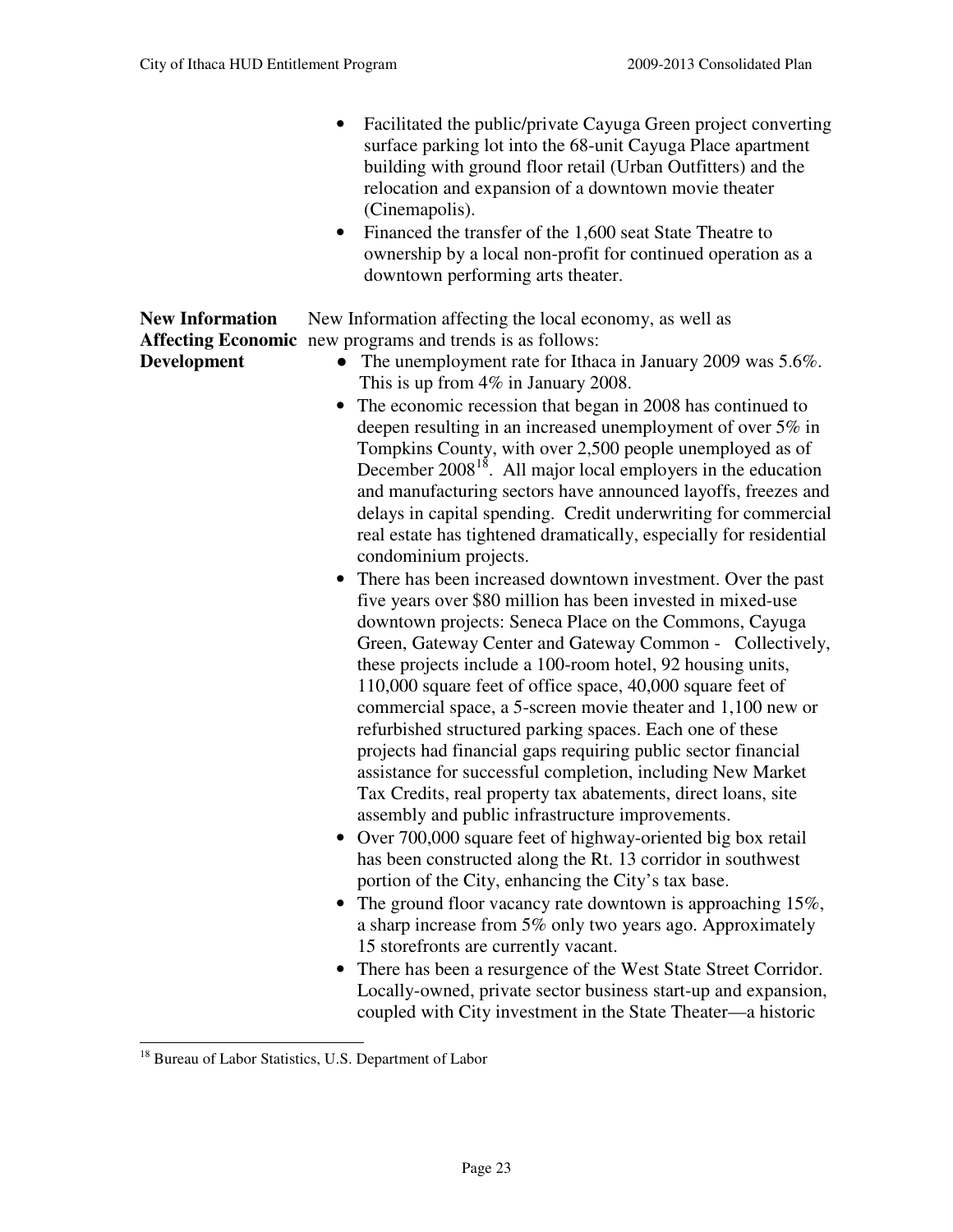anchor in the area--and loan assistance to businesses, has contributed to the establishment of a vital and stable West State Street mixed-use corridor.

- During the planning process, there was much discussion about a strategy in the last plan that supports providing essential commercial services to underserved neighborhoods, such as a pharmacy, grocery stores or laundromat. A concern was raised that the strategy may be used incorrectly to support inappropriate new commercial development in neighborhoods thereby reducing the neighborhood quality of life. Given the City's multiple business districts, most residents are already conveniently located to essential services, and can access these services without driving if safe pedestrian and bicycling facilities are provided. This strategy was therefore dropped with the knowledge that well-designed projects serving neighborhood residents could still be funded through other strategies.
- In 2006, New York State approved the Tompkins County Empire Zone that provides financial incentives for capital investment and job creation within the Zone. Traditional manufacturing and business districts of the City are included in the Empire Zone, including the downtown. The benefits are based on actual investment and job creation, to avoid rewarding non-performing businesses. To date, 18 City businesses have been certified to be eligible to receive Empire Zone benefits with an additional 8 businesses currently seeking approval.
- Two economic development programs of the Tompkins County Industrial Development Agency have been modified. First, New York State has not renewed the authority of industrial development agencies statewide to assist not-for-profit corporations finance facilities through issuance of tax-exempt bonds. Several major local employers, such as Cornell University and Ithaca College, have utilized this program in the past to access cost-effective financing for projects that create jobs and housing.

Second, the Downtown Density Incentive Program intended to induce development of multi-story projects in the downtown through temporary, partial property tax abatements was revised in 2007. The level of tax abatement available is now calibrated to the number of specific community benefits provided by the project and the approval process requires an extensive community engagement component. No projects have sought approval under the revised program requirements.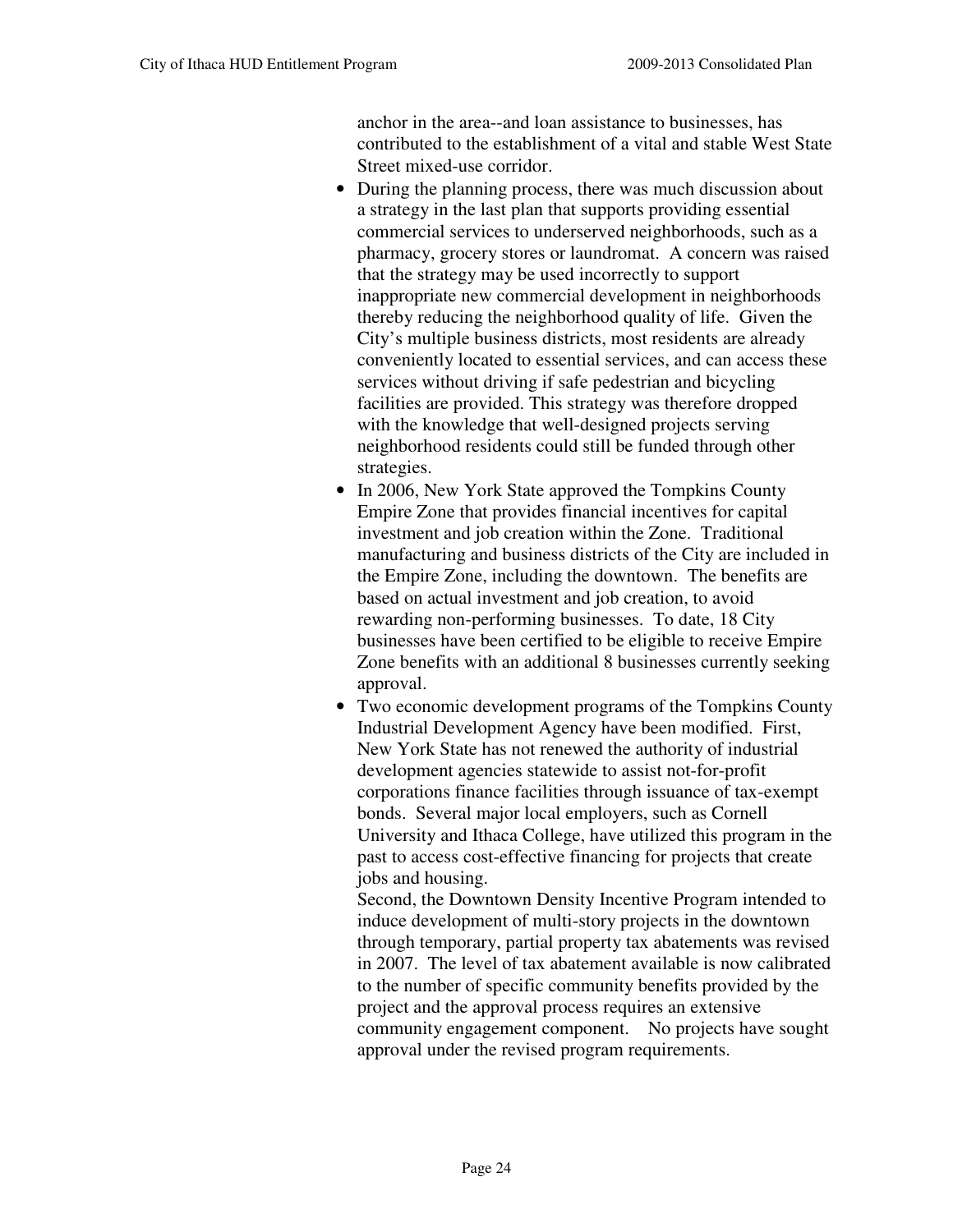| <b>Section 108</b><br>Program                                           | One tool that could be used to fund major investments is the<br>Section 108 Program. Section 108 is the loan guarantee provision<br>of the CDBG program and provides the City with a source of<br>financing for economic development, housing rehabilitation and<br>public facilities projects. In this program, the entitlement funds are<br>pledged to guarantee repayment of a loan, which is packaged and<br>issued through HUD. At this time the City has no plans for utilizing<br>Section 108 but may make use of the program in the future. |                                                                                                                                                                                                                                                                                                                                                                                                                                                                                                    |  |  |  |
|-------------------------------------------------------------------------|-----------------------------------------------------------------------------------------------------------------------------------------------------------------------------------------------------------------------------------------------------------------------------------------------------------------------------------------------------------------------------------------------------------------------------------------------------------------------------------------------------------------------------------------------------|----------------------------------------------------------------------------------------------------------------------------------------------------------------------------------------------------------------------------------------------------------------------------------------------------------------------------------------------------------------------------------------------------------------------------------------------------------------------------------------------------|--|--|--|
|                                                                         |                                                                                                                                                                                                                                                                                                                                                                                                                                                                                                                                                     | Based on this analysis and the feedback in neighborhood and focus<br>group meetings, the City adopts the following objectives to address<br>the economic development needs of the community:                                                                                                                                                                                                                                                                                                       |  |  |  |
| <b>Economic</b><br><b>Development</b><br><b>Objectives</b><br>2009-2013 |                                                                                                                                                                                                                                                                                                                                                                                                                                                                                                                                                     | The City has made progress in supporting the local economy and<br>in particular, in leveraging or facilitating implementation of<br>economic development projects sponsored by others. In light of<br>this progress the City reaffirms its previously adopted economic<br>development objectives.                                                                                                                                                                                                  |  |  |  |
|                                                                         | <b>Objective F: Job Creation and Retention</b><br>Create high quality private-sector jobs or advancement opportunities<br>for low- and moderate-income people                                                                                                                                                                                                                                                                                                                                                                                       |                                                                                                                                                                                                                                                                                                                                                                                                                                                                                                    |  |  |  |
|                                                                         | <b>Strategy 1:</b>                                                                                                                                                                                                                                                                                                                                                                                                                                                                                                                                  | Capitalize an economic development loan fund to<br>assist large scale economic development projects<br>which create new job opportunities for LMI persons or<br>remove slum and blight in commercial areas. Priority<br>will be given to projects with the potential to act as a<br>catalyst, leveraging additional economic development<br>activity or projects creating new jobs with benefits,<br>living wages, <sup>19</sup> or opportunities for education, skill<br>building or advancement. |  |  |  |
|                                                                         | <b>Strategy 2:</b>                                                                                                                                                                                                                                                                                                                                                                                                                                                                                                                                  | Provide financial assistance to small businesses,<br>especially minority and women owned enterprises,<br>through loans made from the repayment stream of the<br>CD Revolving Loan Fund.                                                                                                                                                                                                                                                                                                            |  |  |  |
|                                                                         | <b>Strategy 3:</b>                                                                                                                                                                                                                                                                                                                                                                                                                                                                                                                                  | Assist in activities resulting in revitalization of<br>commercial areas, including downtown, West State<br>Street Corridor, the West End, and Inlet Island.                                                                                                                                                                                                                                                                                                                                        |  |  |  |

<sup>-</sup><sup>19</sup> Living Wages as defined and amended by Alternatives Federal Credit Union. A copy of the current living wage calculation is available for review at the IURA office.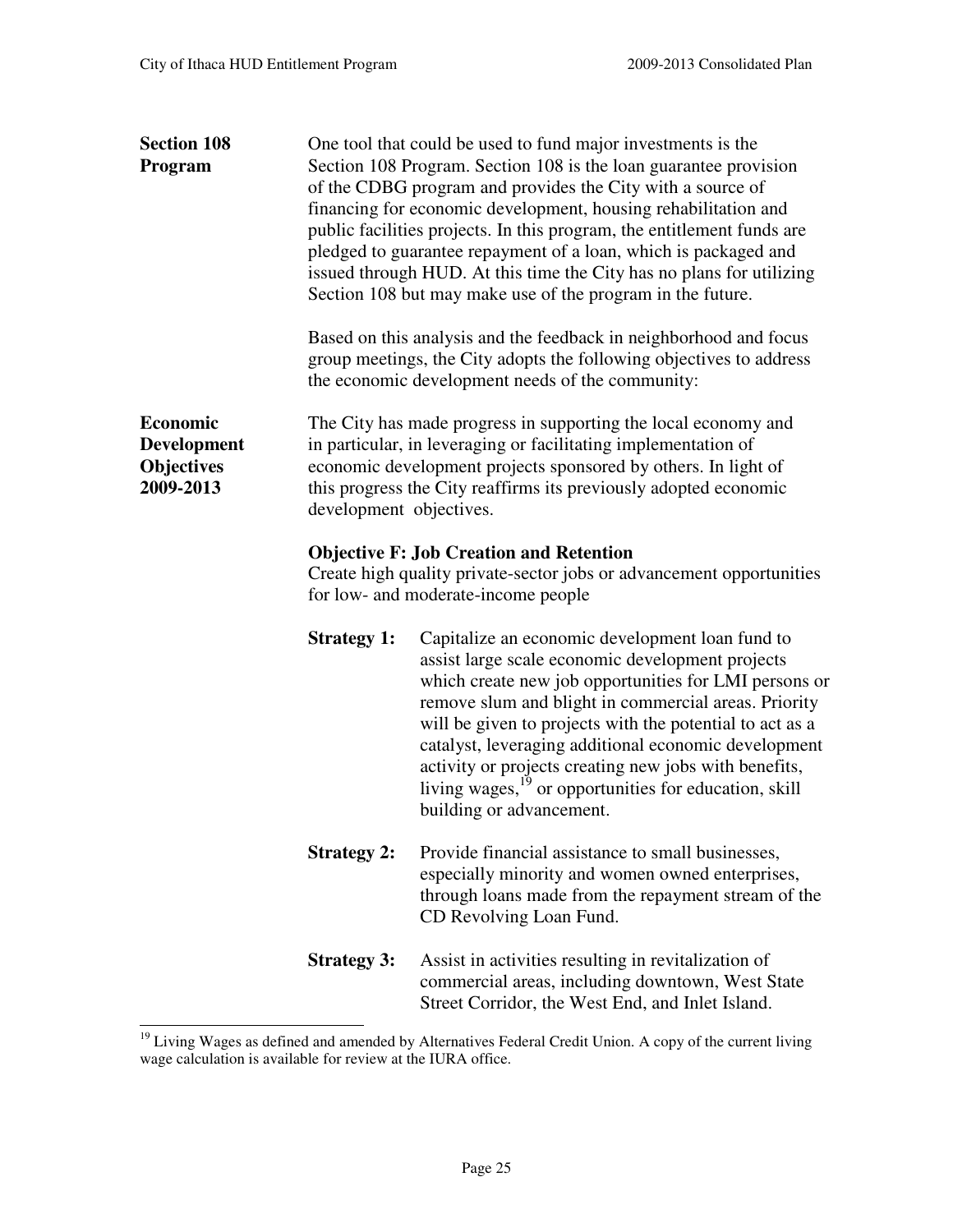- **Strategy 4:** Encourage the creation, growth and retention of manufacturing jobs within the City.
- **Strategy 5:** Implement economic development components of plans previously adopted by the City**.**

 Funding priority will be given to projects implementing economic development components of plans adopted, approved, or accepted by the Common Council. These plans include, but are not limited to:

- Economic Development Plan
- West End Design Study
- Report of the Inlet Island Land Use Committee
- Downtown Design Plan
- Downtown Market Study and Retail Strategy
- Northside Design Study
- 2000-2010 Downtown Ithaca Development Strategy
- **Strategy 6:** Assist in expansion of the local green business sector that focuses on initiatives to reduce energy demand, improve energy efficiency, increase use of renewable energy, conserve materials, and/or reduces greenhouse gas emissions.

### **Objective G: Job training and placement**

Create new job training and placement opportunities for LMI persons.

- **Strategy 1:** Work with schools, community-based organizations, and existing programs to expand job training and placement, apprenticeships and supported work opportunities, especially for people of color and disadvantaged teens.
- **Strategy 2:** Work in partnership with employers or programs to train LMI persons:
	- in specialized job skills needed to fill vacancies where the available pool of applicants is inadequate to meet the needs, or
	- in cases where there is a demonstrated need, to enhance the ability of under-represented groups to obtain available jobs.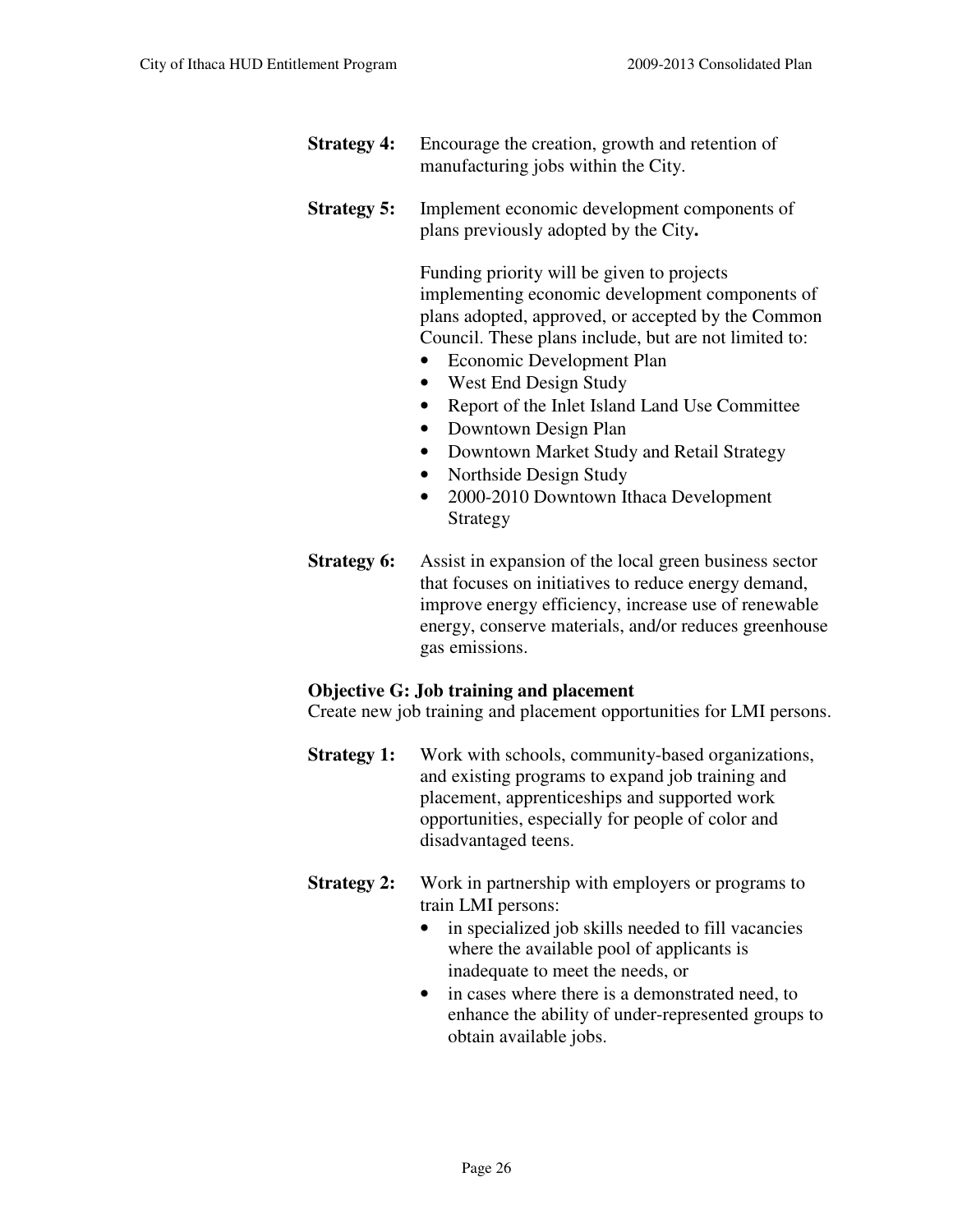**Public** Public facilities encompass both infrastructure (such as roads, **Facilities** sidewalks, water and sewer service and similar amenities) and **Trends and Needs** facilities (such as community centers, daycare centers, parks and **Identified in 2004** recreational areas). Infrastructure and public facilities improvements are eligible for CDBG funding if they are located in low- and moderate- income neighborhoods or serve predominately LMI City residents.

In 2004, public facility needs were identified as follows:

- The need for new facilities and the maintenance and enhancement of existing facilities
- The need to enhance or expand existing community centers
- The need to improve pedestrian amenities and access to various areas in the City was identified as an important neighborhood need.
- Park maintenance, rehabilitation and repair was identified as necessary yet under-funded through the City budgets.

**Ithaca's Response** The City of Ithaca has used a significant portion of CDBG funds **to Public Facility** to address public facility needs in low-income neighborhoods.<br>Needs 2004-2008 When all projects funded though the 2004-2008 Action Plans a When all projects funded though the 2004-2008 *Action Plans* are Complete, Ithaca will have:

- Replaced doors at both community centers, the Youth Bureau, the Senior Center and City Hall to make these public buildings accessible.
- Installed a pedestrian bridge to provide a safe travel way for bikes and people crossing the Cayuga Inlet near a low-income neighborhood.
- Installed traffic calming measures near a downtown elementary school.
- Installed pedestrian amenities in low-income neighborhoods, including crosswalks and pedestrian signs, sidewalks and access ramps.
- Built a playground, a public dock, and a commercial kitchen in a community center
- Delivered a large brownfield remediation project funded through the NYS Environmental Restoration Program.
- Added air conditioning to one community center
- Provided half of the funding for a total renovation of the other downtown community center (funding will total \$1 million over 5 years)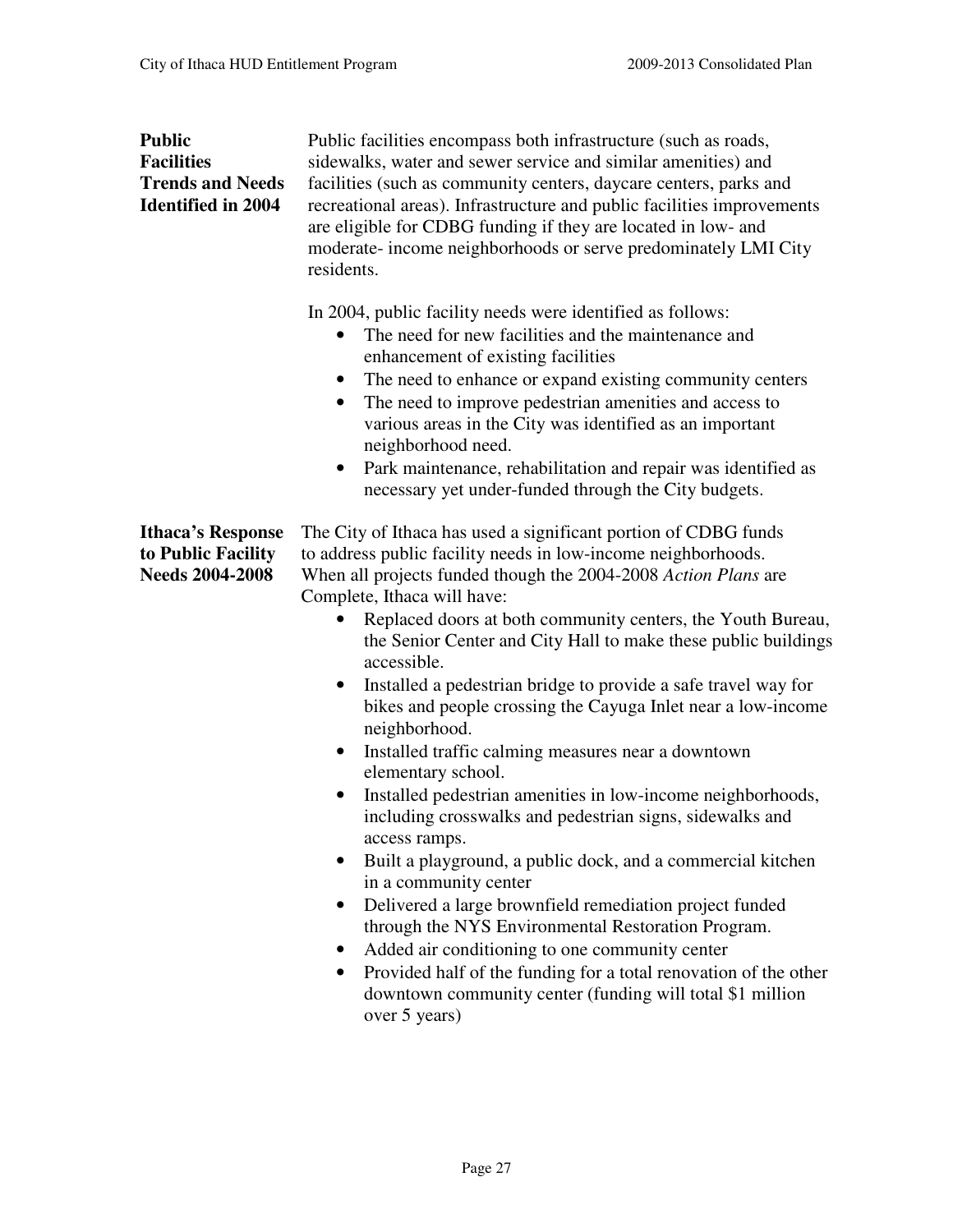**New Information** The information for the American Recovery and Reinvestment Act **Affecting Public** of 2009 stimulus is becoming available as this plan is being written. **Facility Needs** It is clear that many deferred public facility projects will be funded through this initiative. The City is pursuing funding for roads and bridges, pedestrian enhancements, community policing and many other areas of interest. In addition, through the use of CDBG funds and City resources, the community centers have been greatly improved. In addition, many of the existing architectural barriers in these buildings have been removed.

> One area of note that is increasingly coming into focus is the direct link between public transportation and affordable housing. With the cost of housing typically higher in the City of Ithaca than in the surroundings towns and villages, and noting the fact that the City cannot meet the area's needs for affordable housing within the City limits, the need for public transportation so that low-income people can get to work and to stores and amenities if they live outside the City and do not have a car is becoming more of a pressing need. While the local transit system is substantial compared to other places with similar populations, it is typically inadequate for people to regularly commute to jobs, daycare, etc. A variety of alternative forms of public transportation are emerging, including the car-share that has recently been developed in the County. While the limited resources of the Community Development Block Grant funds will likely not leverage major shifts in the transportation needs in the area, the City will make key investments to fund key elements or fill identified gaps where possible.

**2009-2013** 

**Public Facility** In order to address the infrastructure and public facility needs, the **Objectives** City recommits to the following objectives:

### **Objective H: Enhance Existing Community Centers**

- **Strategy 1:** Assist capital improvements that remove architectural barriers or those that improve accessibility to people with mobility limitations.
- **Strategy 2:** Assist capital improvements which expand existing programs, increase the operational efficiency of existing programs, or allow for the creation of new programs.
- **Strategy 3:** Assist capital improvements which increase safety, preserve integrity, improve energy efficiency, or bring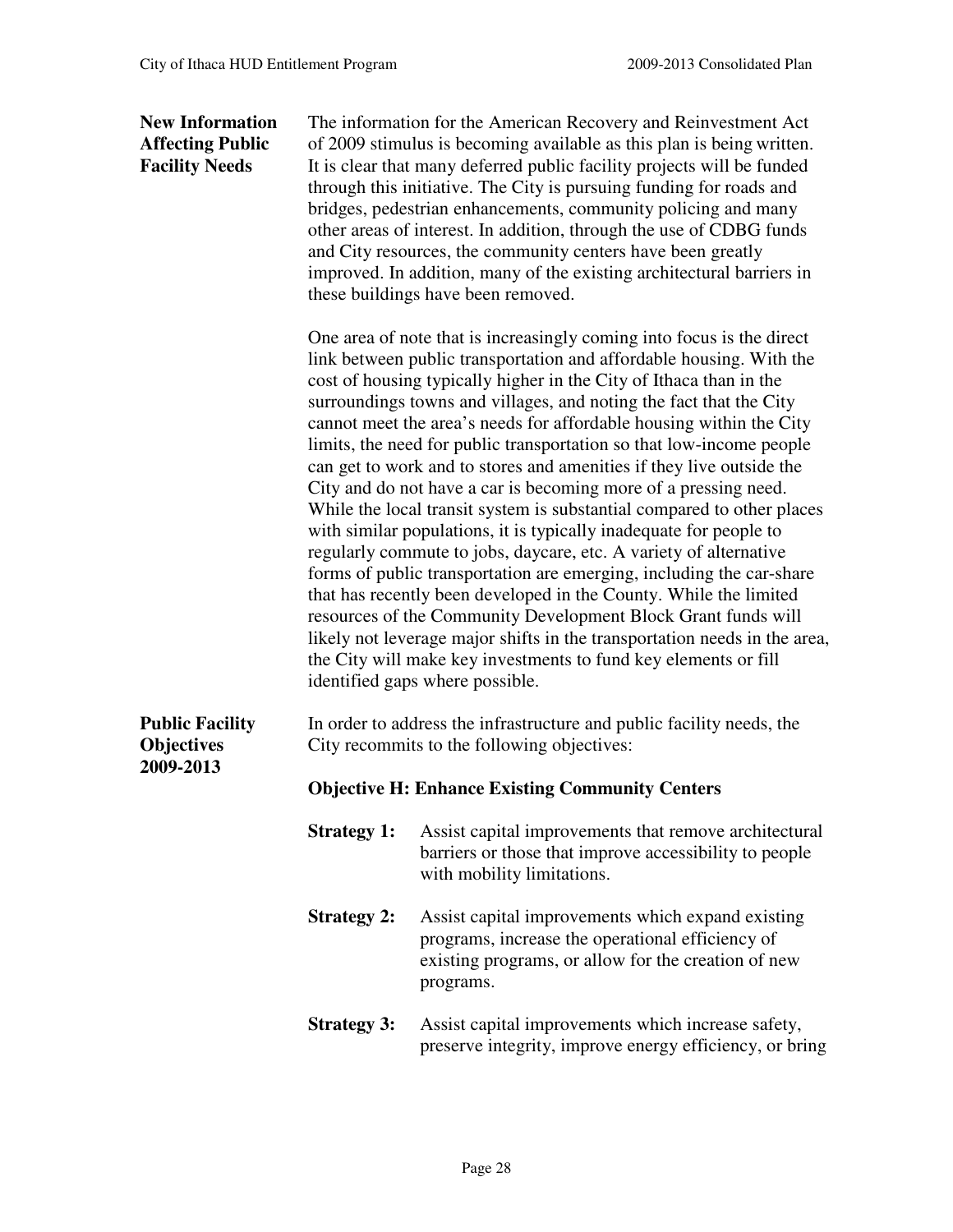the community center into compliance with existing codes in cases where the need is urgent and there is no other source for funding.

### **Objective I: Ensure adequate public facilities in LMI neighborhoods**

- **Strategy 1:** Support projects to meet unmet public facility needs in LMI neighborhoods including parks, playgrounds and recreational facilities.
- **Strategy 2:** Support viable programs to retain or increase affordable daycare centers, head-start programs and other non-recreational public facilities in LMI neighborhoods or in other locations serving predominately LMI City residents.
- **Strategy 3:** Support programs which facilitate access to transit and the existing public transportation system and develop new programs which minimize the use and need for personal vehicles.

### **Objective J: Enhance pedestrian safety in LMI neighborhoods**

| <b>Strategy 1:</b> | Support programs or projects to increase pedestrian<br>safety at key intersections including Route 13 and<br>Third Street, Route 13 and Cecil A. Malone Drive and<br>other high needs areas. A special focus will be placed<br>on the Meadow Street corridor. |
|--------------------|---------------------------------------------------------------------------------------------------------------------------------------------------------------------------------------------------------------------------------------------------------------|
| <b>Strategy 2:</b> | Support programs to address traffic concerns in LMI<br>neighborhood where there is a demonstrated need.                                                                                                                                                       |
| <b>Strategy 3:</b> | Assist with construction of sidewalks and curbs where<br>gaps in the system currently exist.                                                                                                                                                                  |
| <b>Strategy 4:</b> | Fund projects that improve accessibility or remove<br>architectural barriers in public spaces.                                                                                                                                                                |
| <b>Strategy 5:</b> | Support programs and initiatives which incorporate the<br>principles of smart growth and sustainability and<br>enhance walkability to all areas of our community.                                                                                             |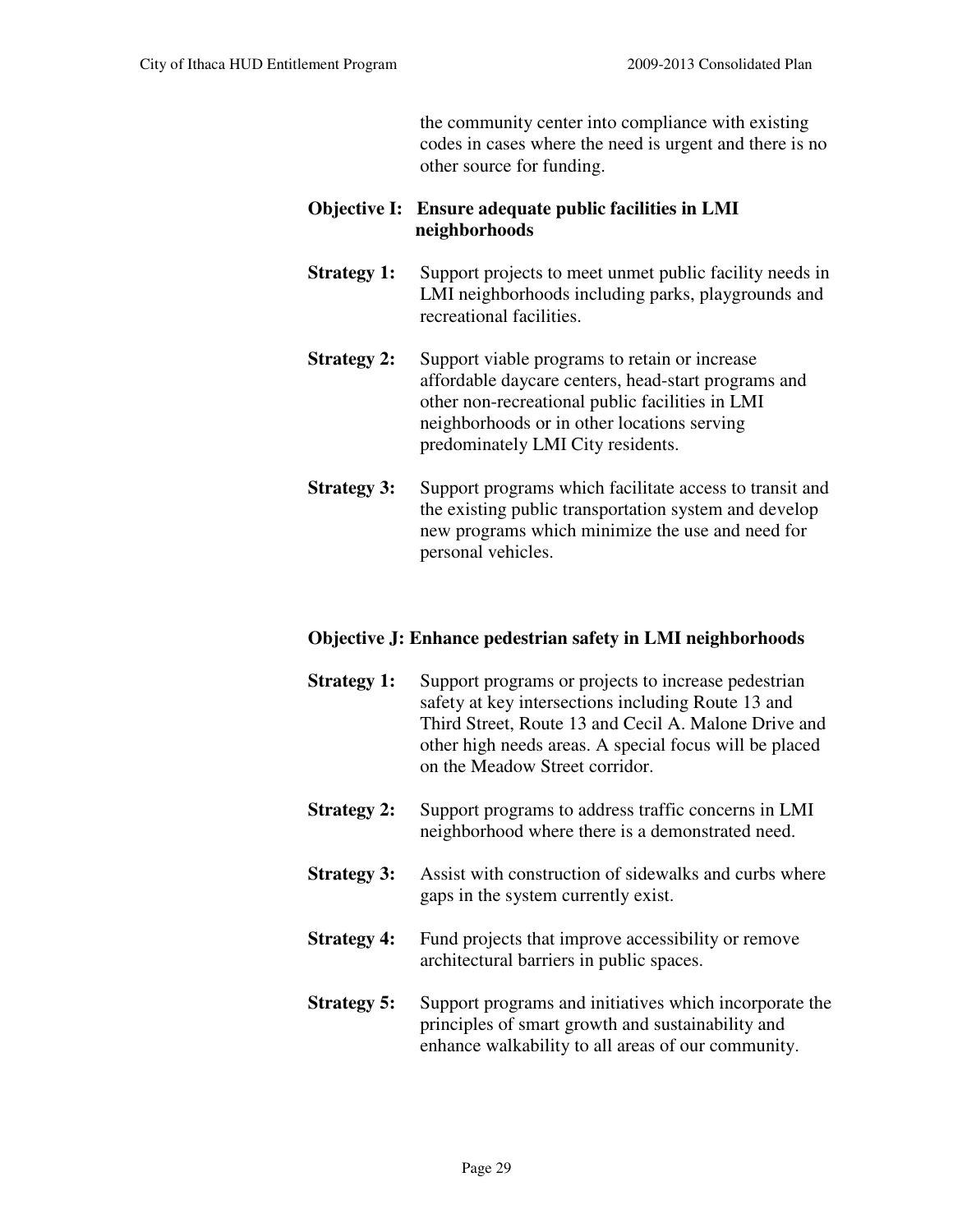### **Objective K: Mitigate the impact of public improvement projects on LMI residents.**

- **Strategy 1:** Finance enhancements to proposed projects that will increase the visual character or add to the value or desirability of LMI neighborhoods.
- **Strategy 2:** Fund programs to reduce the cost of mandatory capital improvements to the homes or properties of LMI people which are triggered by local legislation or regulation (e.g. the City sidewalk program) or area infrastructure improvements (e.g. required water meter upgrades).

### **Objective L: Remove or rehabilitate infrastructure or public facilities which create a blighting influence on LMI neighborhoods.**

- **Strategy 1:** Sponsor or assist projects that eliminate substandard or dilapidated infrastructure and public facilities.
- **Strategy 2:** Sponsor or assist projects which remove or address factors which detract from a neighborhood or act as a blighting influence in the area.

**Review of** The community development goals for public services for 2004 **Public Services** were: **Goals 2004-2008** 

- Ensure that all residents have access to food, shelter, heat, clothing and other essential services.
- Increase programs and services geared toward meeting the needs of focus populations.
- Support existing public services for LMI persons by assisting with capital improvements to stabilize the operations; ensure the coordination and marketing of existing programs; and focus on removing cultural barriers to people of color, immigrants and the poor accessing public services.

The City reaffirms its commitment to these goals for the 2009-2013 planning period.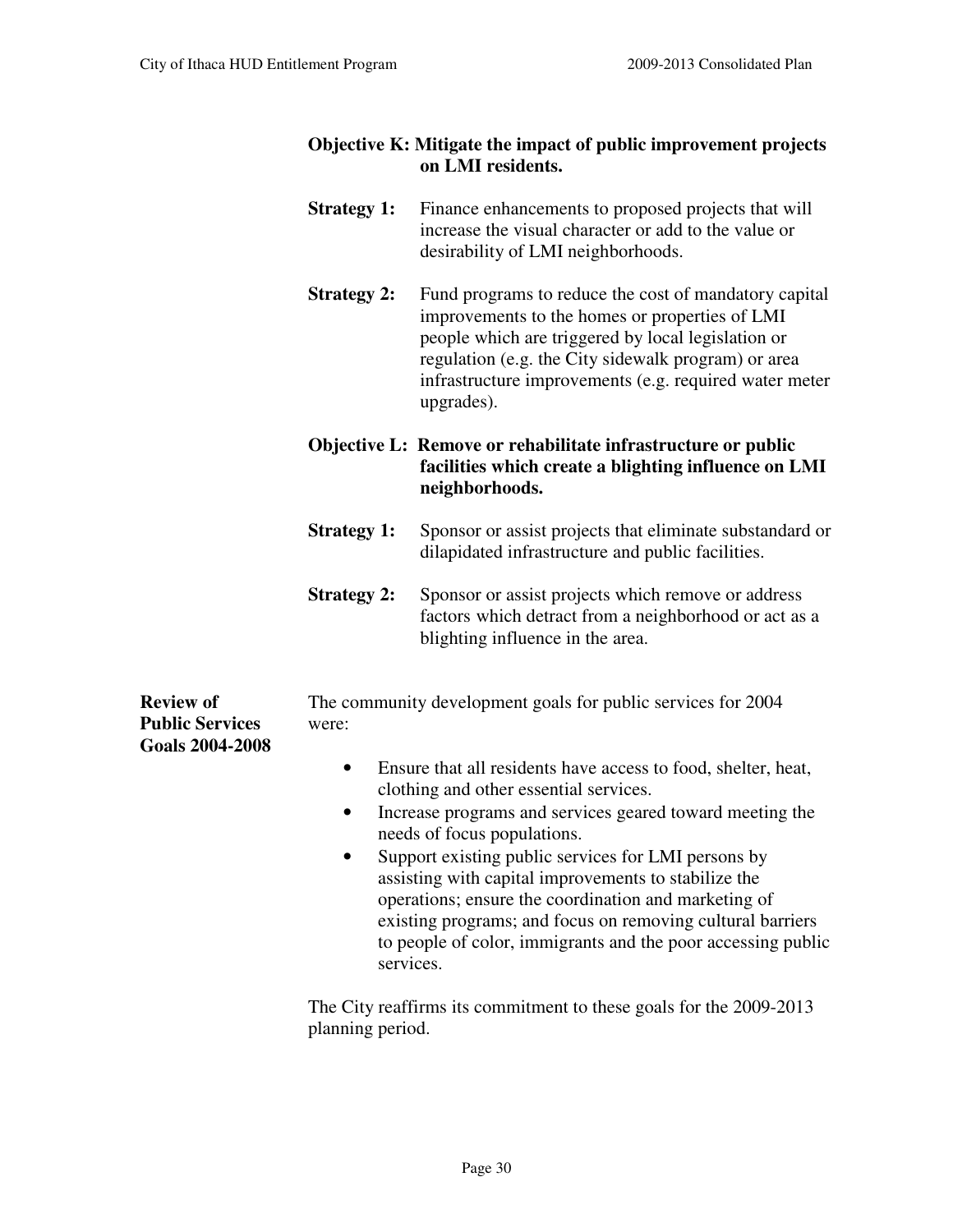**Public Services** Public Services include a broad range of programs designed to **Trends and Needs** assist individuals or groups improve the quality of their lives. **Identified in 2004** These activities range from providing the basic necessities, such as food and clothing, to providing educational, recreational or social opportunities.

> In 2004 the following information was gathered as part of the Consolidated Planning Process:

- Ithaca has an expansive array of existing public services. The Human Services Coalition estimates that there are sixty nonprofit agencies in the county offering services and having paid staff.
- One of the most widely heard comments in neighborhood meetings was the need for better coordination and marketing of existing programs so that people could make better use of programs already in place. For this reason, the only public services specifically eligible for funding of ongoing operational expenses are those which enhance the ability of LMI people to identify and access existing programs.
- There was a significant unmet county-wide need for childcare. Over 40% of Compass II respondents identified lack of affordable childcare as a significant issue $^{20}$ .
- For teens and young adults (here considered to be up to age 21), meaningful programs and job opportunities are a major need in the community. This includes job training and placement programs for young adults.
- A need for more data analysis to identify areas where there are significant disparities in measures of achievement or economic stability between racial and ethnic groups was identified. Graduation rates for minority students entering Ithaca High School were significantly lower than for white students for example. $21$
- Household income varied significantly by race.
- The urgent need for programs or improved access to programs for kids, teens and people of color was expressed in neighborhood meetings. As a result, the City identified 'focus populations' with prioritized needs. These populations are

 $20$  The Compass II report is available for inspection at the IURA office. This study is being updated in 2009 but the new information will not be available in time to inform decisions made in this *Consolidated Plan*.

<sup>&</sup>lt;sup>21</sup> This data taken from the Ithaca City School District 'Report Card'. This document is available for review at the IURA office.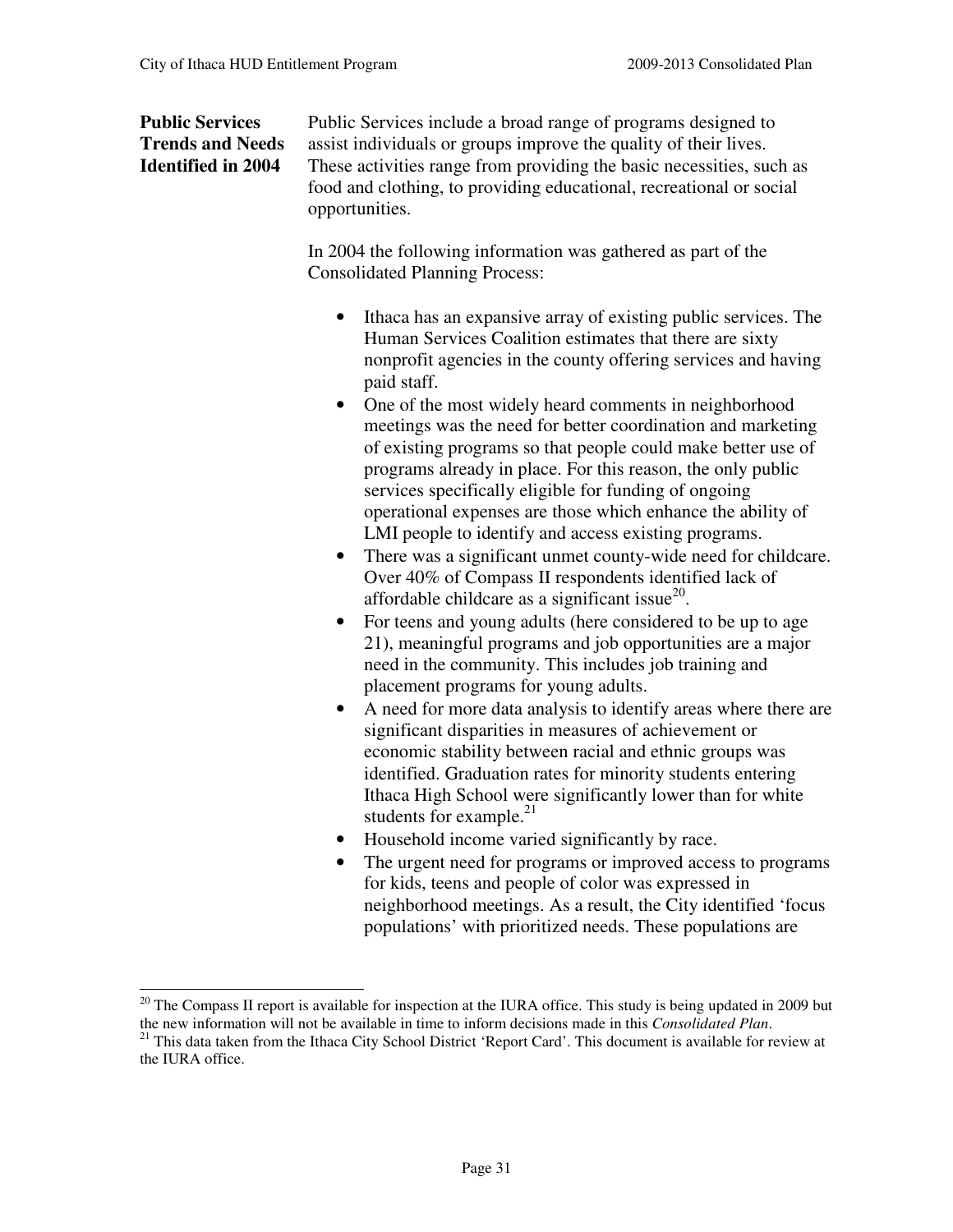children (with an emphasis on daycare and after-school care), teens, young adults (to age 21), and people of color.

| <b>Ithaca's Response</b>                        | When all of the activities funded through the 2004-2008 Action                                                                                                                                                                                                                                                                                                                                                                                                                                          |  |  |
|-------------------------------------------------|---------------------------------------------------------------------------------------------------------------------------------------------------------------------------------------------------------------------------------------------------------------------------------------------------------------------------------------------------------------------------------------------------------------------------------------------------------------------------------------------------------|--|--|
| to Public Service                               | Plans, the following will have been accomplished:                                                                                                                                                                                                                                                                                                                                                                                                                                                       |  |  |
| <b>Needs 2004-2008</b>                          |                                                                                                                                                                                                                                                                                                                                                                                                                                                                                                         |  |  |
|                                                 | Coordinated anti-poverty services, facilitating enrollment of<br>٠<br>low-income people in existing programs                                                                                                                                                                                                                                                                                                                                                                                            |  |  |
|                                                 | Supporting Foodnet in their mission of providing hot meals to<br>٠<br>frail seniors                                                                                                                                                                                                                                                                                                                                                                                                                     |  |  |
|                                                 | Funding community policing efforts in low-income<br>٠<br>neighborhoods                                                                                                                                                                                                                                                                                                                                                                                                                                  |  |  |
|                                                 | Funding training and job placement for 34 teens as they enter<br>$\bullet$<br>the labor market                                                                                                                                                                                                                                                                                                                                                                                                          |  |  |
|                                                 | Funding free health clinic for the un-insured and<br>٠<br>underinsured of our community                                                                                                                                                                                                                                                                                                                                                                                                                 |  |  |
|                                                 | Creating the computer lab at the Greater Ithaca Activities<br>$\bullet$<br>Center                                                                                                                                                                                                                                                                                                                                                                                                                       |  |  |
|                                                 | Supporting the creation and operation of the 2-1-1 call center<br>٠<br>to help low-income people access and navigate through the<br>array of programs and services available to them<br>Funded the Immigrant and Refugee Program which assists<br>$\bullet$<br>non-native residents in accessing programs, services, housing<br>and employment in the community.<br>Funding childcare emergency scholarships to help low-income<br>$\bullet$<br>people maintain their daycare through short-term crisis |  |  |
|                                                 | situations                                                                                                                                                                                                                                                                                                                                                                                                                                                                                              |  |  |
|                                                 | Purchased modular ramp components so that people can stay<br>$\bullet$<br>in their houses through a short-term disabling situation.                                                                                                                                                                                                                                                                                                                                                                     |  |  |
| <b>New Information</b>                          | With the State budget cuts, the dip in the economy, and the                                                                                                                                                                                                                                                                                                                                                                                                                                             |  |  |
| <b>Affecting Public</b><br><b>Service Needs</b> | increases in the cost of doing business, there seems to be a<br>contraction within public service programs. Agencies are reporting<br>the following:                                                                                                                                                                                                                                                                                                                                                    |  |  |
|                                                 | Loss of some program functions. Many agencies reported<br>$\bullet$<br>discontinuation of programs or elements of their programs due<br>to cutbacks in funding.                                                                                                                                                                                                                                                                                                                                         |  |  |
|                                                 | Lack of resources within the agency to assist clients with any<br>$\bullet$<br>referrals for needs beyond the core mission of the agency<br>itself. Staff are reporting that there are no longer resources to<br>work with a client to locate other programs which may be                                                                                                                                                                                                                               |  |  |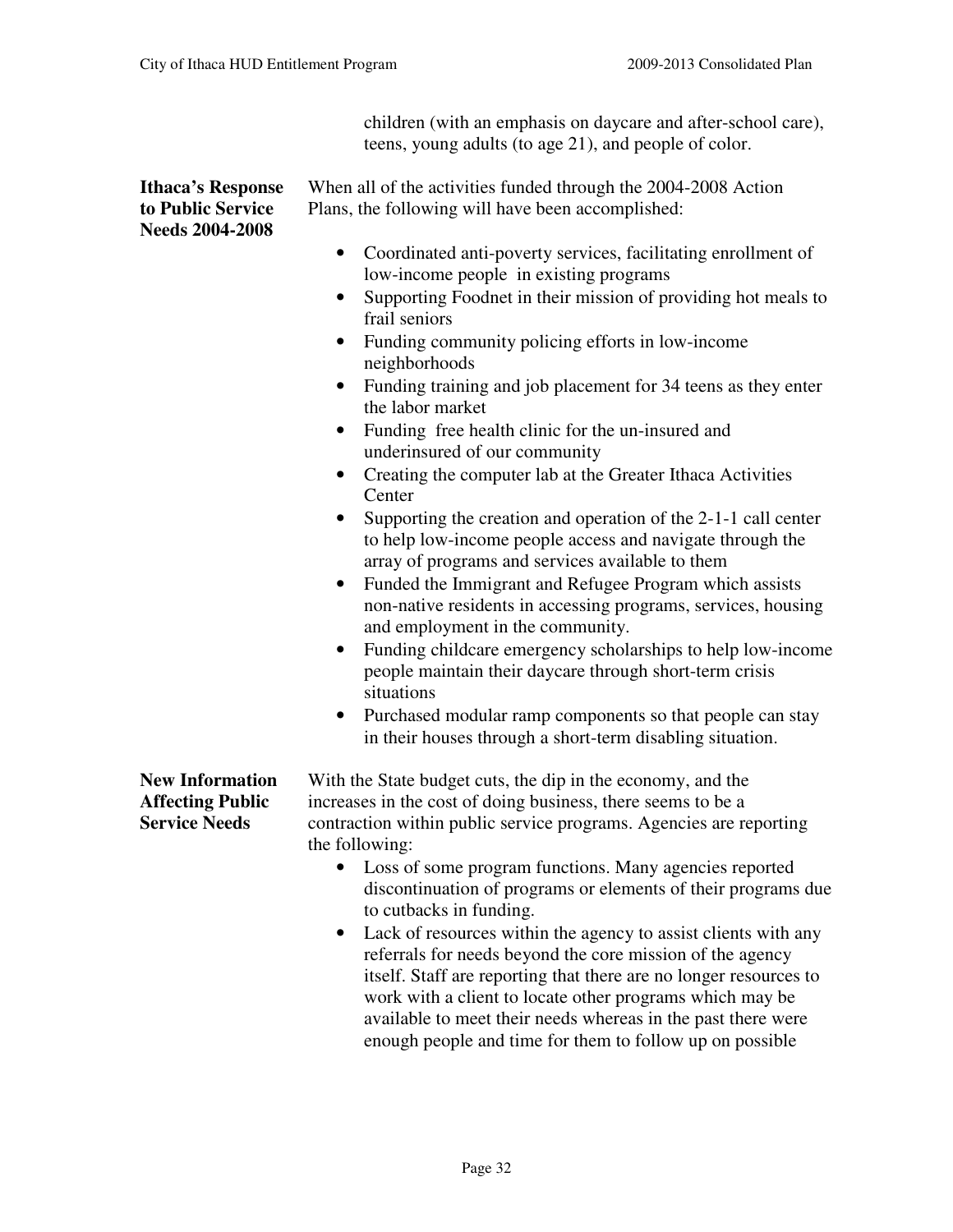|                                                         | wide.<br>$\bullet$<br>$\bullet$<br>$\bullet$                                                         | resources for clients. They report that they rely on 2-1-1 to<br>make referrals to an array of resources within the community<br>as 2-1-1 is perceived to have the time and talent to work with<br>a client for several minutes or over several phone calls to<br>discern the issues and possible solutions, as well as a broader<br>knowledge of programs and services available community<br>Increasing difficulty in finding funding for components of<br>programs. Some agencies can obtain grant funding for youth<br>job training, for example, but are having difficulty finding<br>resources for program materials and supplies.<br>At every outreach meeting the emphasis on previously<br>identified 'focus groups' in the last plan was supported and<br>the City was urged to continue this prioritization of programs<br>for children (with an emphasis on daycare and after-school<br>care), teens, young adults (to age 21), and people of color.<br>At one outreach meeting with a number of public service<br>providers the input about the best use of the HUD funds was<br>summed up as "fill in the gaps". |  |  |
|---------------------------------------------------------|------------------------------------------------------------------------------------------------------|--------------------------------------------------------------------------------------------------------------------------------------------------------------------------------------------------------------------------------------------------------------------------------------------------------------------------------------------------------------------------------------------------------------------------------------------------------------------------------------------------------------------------------------------------------------------------------------------------------------------------------------------------------------------------------------------------------------------------------------------------------------------------------------------------------------------------------------------------------------------------------------------------------------------------------------------------------------------------------------------------------------------------------------------------------------------------------------------------------------------------------|--|--|
| <b>Public Service</b><br><b>Objectives</b><br>2009-2013 |                                                                                                      | Given the success in supporting or developing an array of effective<br>public service activities in the previous planning period, along with<br>continued public support to maintain the emphasis on locally<br>designated focus populations, the City reaffirms the following public<br>services objectives:                                                                                                                                                                                                                                                                                                                                                                                                                                                                                                                                                                                                                                                                                                                                                                                                                  |  |  |
|                                                         |                                                                                                      | Objective M: Improve marketing, outreach and utilization of<br>existing public services.                                                                                                                                                                                                                                                                                                                                                                                                                                                                                                                                                                                                                                                                                                                                                                                                                                                                                                                                                                                                                                       |  |  |
|                                                         | <b>Strategy 1:</b>                                                                                   | Support community-based initiatives to improve<br>access, marketing and utilization of existing public<br>services.                                                                                                                                                                                                                                                                                                                                                                                                                                                                                                                                                                                                                                                                                                                                                                                                                                                                                                                                                                                                            |  |  |
|                                                         | <b>Objective N: Expand existing public services or create new</b><br>programs for focus populations. |                                                                                                                                                                                                                                                                                                                                                                                                                                                                                                                                                                                                                                                                                                                                                                                                                                                                                                                                                                                                                                                                                                                                |  |  |
|                                                         | <b>Strategy 1:</b>                                                                                   | Support community based organizations creating or<br>expanding services that meet a documented need of<br>focus populations. Programs must demonstrate either a<br>one-time need for services or the ability of the<br>program to continue after the first-year CDBG funds<br>are expended. Operational support for a second year<br>may be considered for exceptional programs with a                                                                                                                                                                                                                                                                                                                                                                                                                                                                                                                                                                                                                                                                                                                                         |  |  |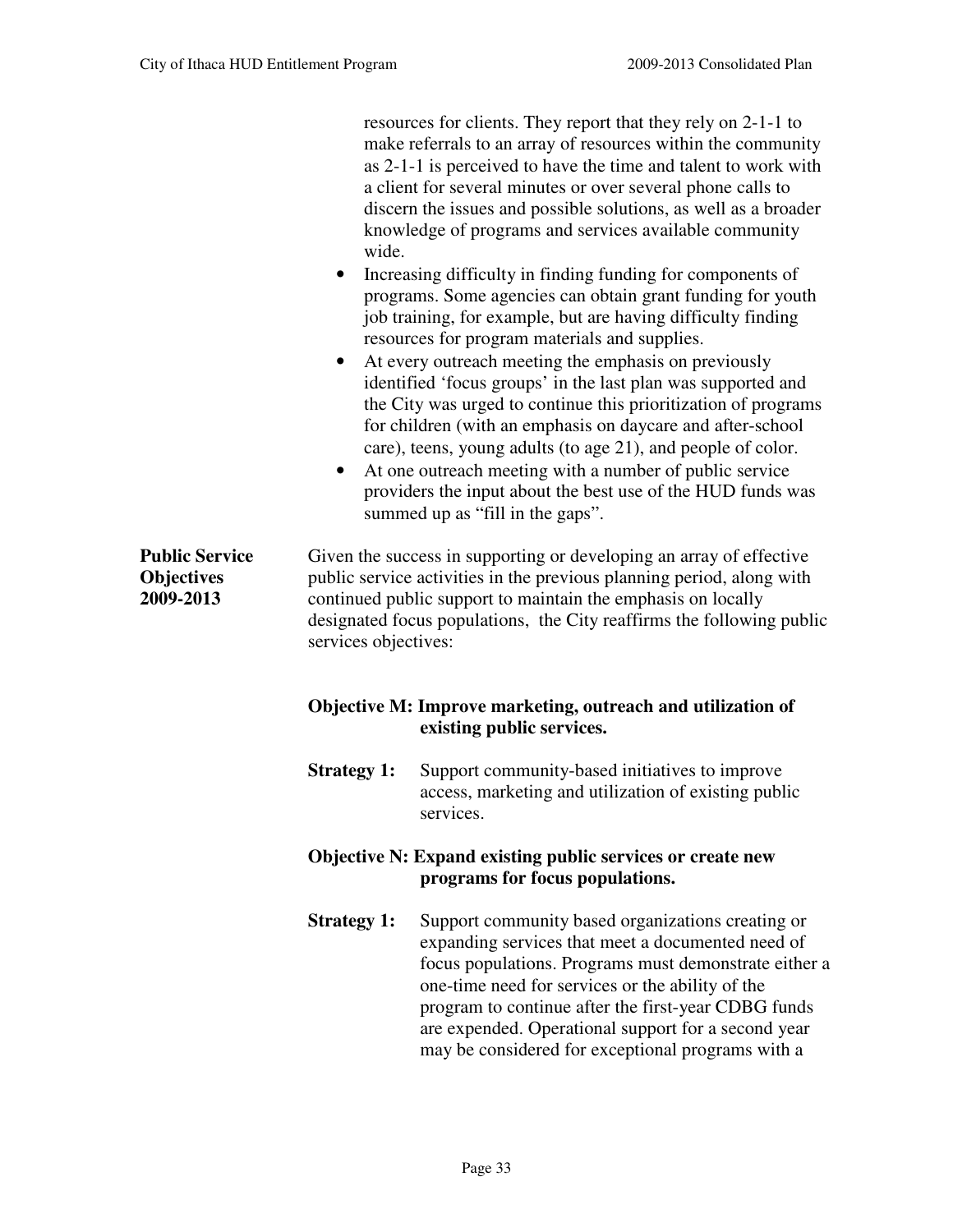sound plan for continuation after CDBG support is no longer available.

### **Objective O: Retain existing public service programs addressing a documented need of LMI people.**

**Strategy 1:** Fund capital improvements which reduce operating costs, improve energy efficiency or ensure the longterm viability of existing public service programs.

> Note that priority will be given to essential services and programs assisting focus populations.

**Strategy 2:** Provide one-time programmatic support for programs providing essential services where ongoing viability of the program can be demonstrated after the infusion of CDBG funds.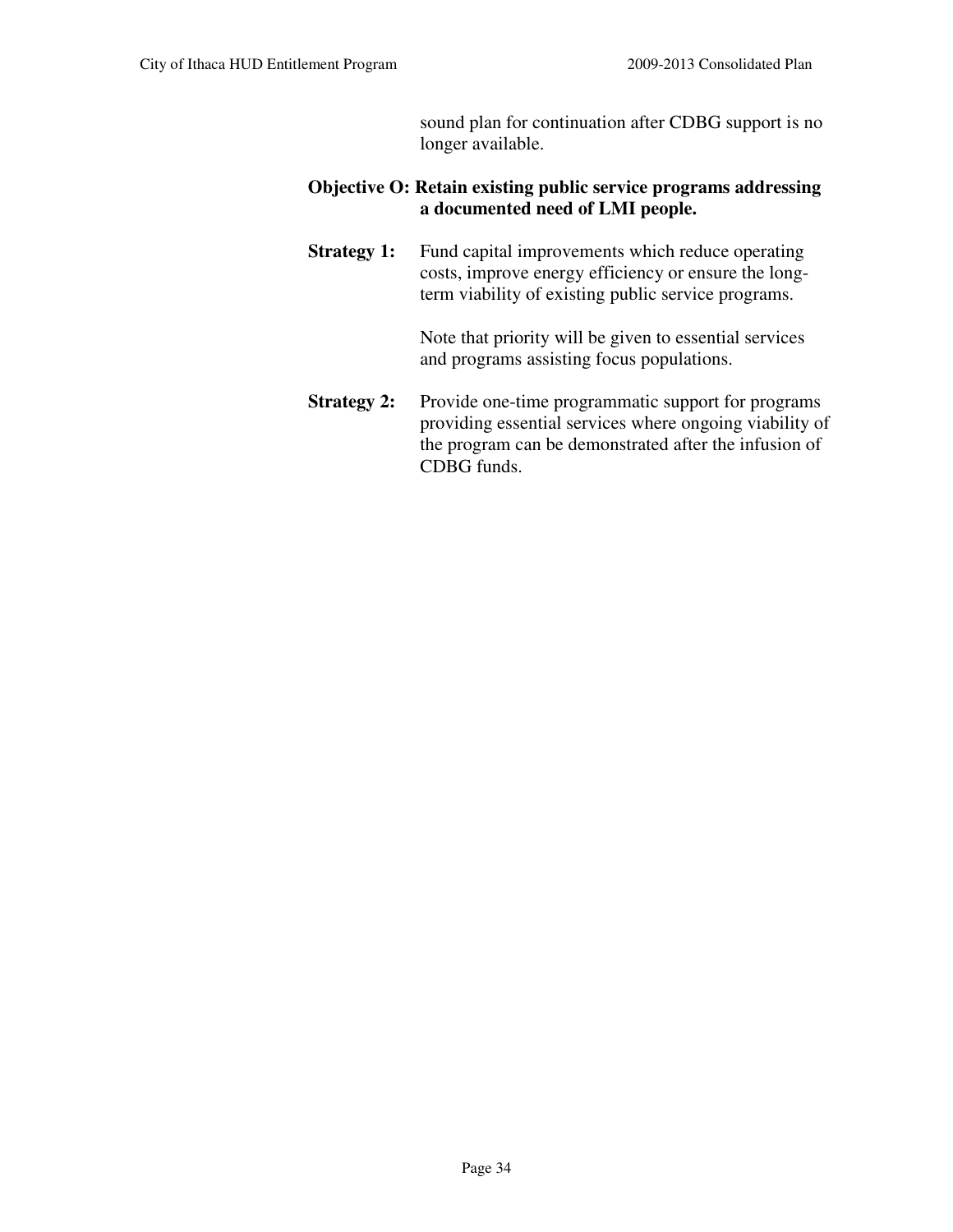# **Appendices**

- **A: Tables and Census Data**
- **B: Areas of HUD and National Interest**
- **C: Response to Citizen Comments about the Draft Plan**
- **D: Map of Census Neighborhoods**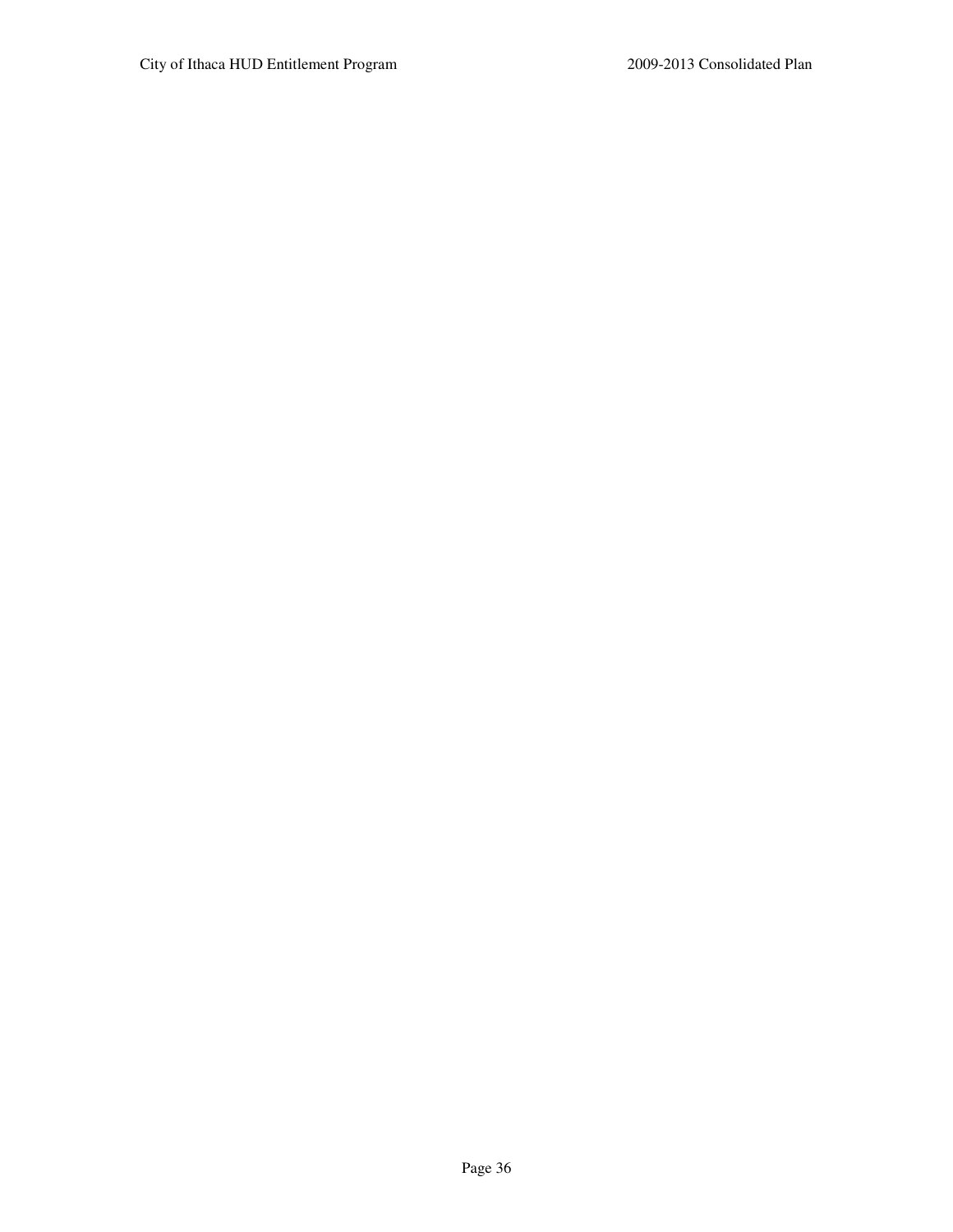# **Appendix A**

# **Tables**

Community needs are summarized in the following required tables. Note that each need is ranked with use of the following HUD definitions:

| <b>High Priority:</b>   | The City plans to fund activities addressing this need during the<br>five-year period of this <i>Consolidated Plan</i> .                                                                                                       |
|-------------------------|--------------------------------------------------------------------------------------------------------------------------------------------------------------------------------------------------------------------------------|
| <b>Medium Priority:</b> | Activities to address this need may be funded during this 5-year<br>period as opportunities arise. The City may also take actions to<br>help groups working to address medium priority needs locate<br>other sources of funds. |
| Low Priority:           | The City does not plan on using CDBG funds to address these<br>needs.                                                                                                                                                          |
| No Such Need:           | The City feels that this need is already substantially addressed or<br>that the need does not exist for LMI City residents.                                                                                                    |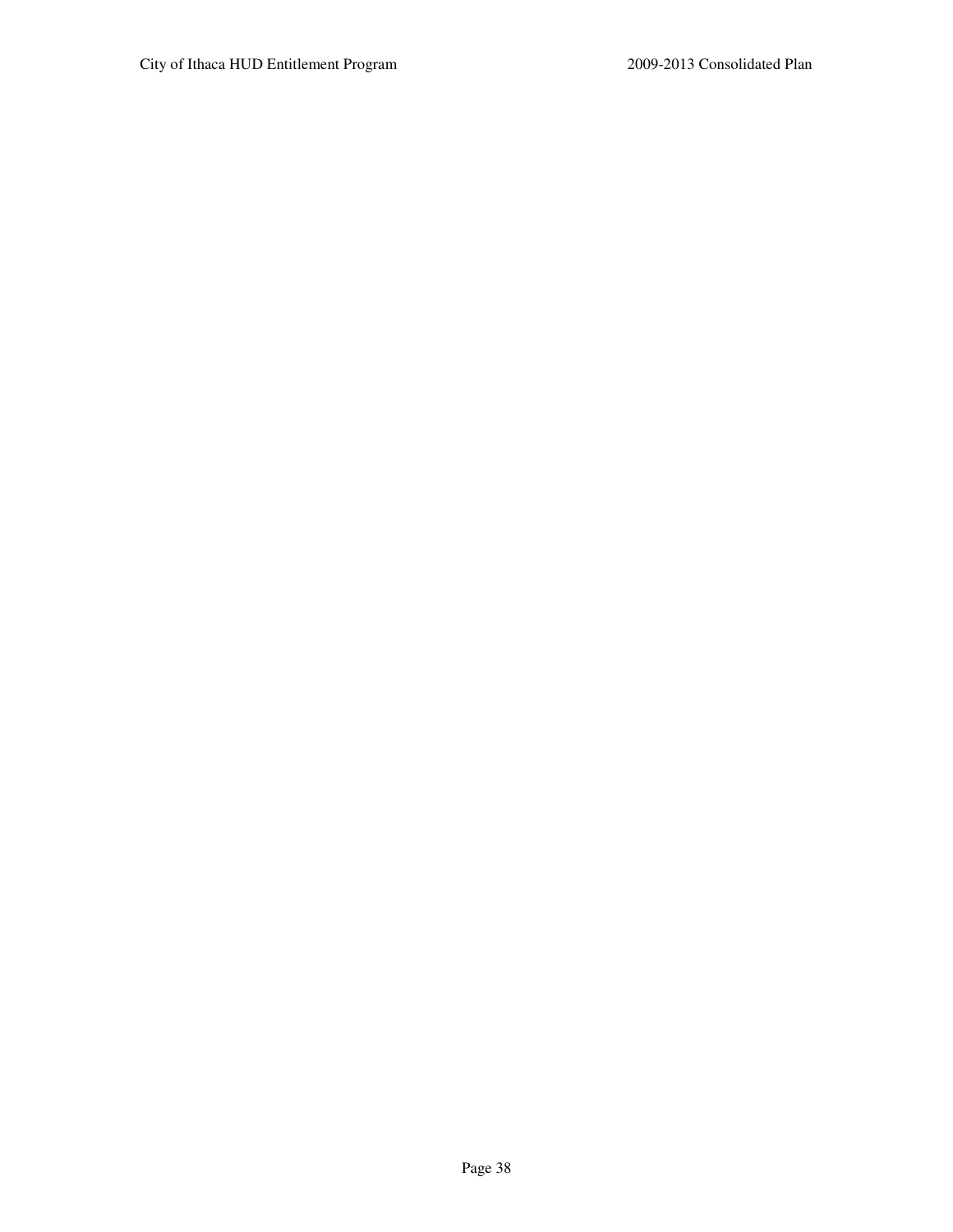| <b>Table 1A</b>                               |  |
|-----------------------------------------------|--|
| <b>Homeless and Special Needs Populations</b> |  |

| <b>Continuum of Care: Housing Gap Analysis Chart</b> |                              |                             |                                          |                           |
|------------------------------------------------------|------------------------------|-----------------------------|------------------------------------------|---------------------------|
|                                                      |                              | <b>Current</b><br>Inventory | Under<br><b>Development</b>              | <b>Unmet Need/</b><br>Gap |
|                                                      |                              | <b>Individuals</b>          |                                          |                           |
|                                                      | <b>Emergency Shelter</b>     | 18                          | $\Omega$                                 | $\Omega$                  |
| <b>Beds</b>                                          | <b>Transitional Housing</b>  | 0                           | $\Omega$                                 | 16                        |
|                                                      | Permanent Supportive Housing | 12                          | $\Omega$                                 | 8                         |
|                                                      | Total                        | 30                          | 0                                        | 24                        |
|                                                      |                              |                             | <b>Persons in Families With Children</b> |                           |
|                                                      | <b>Emergency Shelter</b>     | 22                          | $\mathbf{0}$                             | $\Omega$                  |
| <b>Beds</b>                                          | <b>Transitional Housing</b>  | 28                          | $\theta$                                 | 12                        |
|                                                      | Permanent Supportive Housing | 69                          | $\Omega$                                 | 31                        |
|                                                      | Total                        | 119                         | $\Omega$                                 | 43                        |

# **Homeless and Special Needs Populations**

### **Continuum of Care: Homeless Population and Subpopulations Chart**

| <b>Part 1: Homeless Population</b>                                            |           | <b>Sheltered</b>    | <b>Unsheltered</b> | <b>Total</b> |
|-------------------------------------------------------------------------------|-----------|---------------------|--------------------|--------------|
|                                                                               | Emergency | <b>Transitional</b> |                    |              |
| Number of Families with Children (Family<br>Households):                      | 2         | 8                   | $\Omega$           | 10           |
| 1. Number of Persons in Families with<br>Children                             | 8         | 24                  | $\Omega$           | 32           |
| 2. Number of Single Individuals and Persons<br>in Households without children | 30        | $\Omega$            | 16                 | 46           |
| (Add Lines Numbered 1 & 2 Total<br>Persons)                                   | 38        | 24                  | 16                 | 78           |
| <b>Part 2: Homeless Subpopulations</b>                                        |           | <b>Sheltered</b>    | <b>Unsheltered</b> | <b>Total</b> |
| a. Chronically Homeless                                                       |           | 6                   | $\overline{c}$     | 8            |
| b. Seriously Mentally Ill                                                     | 16        |                     |                    |              |
| c. Chronic Substance Abuse                                                    | 12        |                     |                    |              |
| d. Veterans                                                                   | 6         |                     |                    |              |
| e. Persons with HIV/AIDS                                                      |           |                     |                    |              |
| f. Victims of Domestic Violence                                               |           |                     |                    |              |
| g. Unaccompanied Youth (Under 18)                                             |           |                     |                    |              |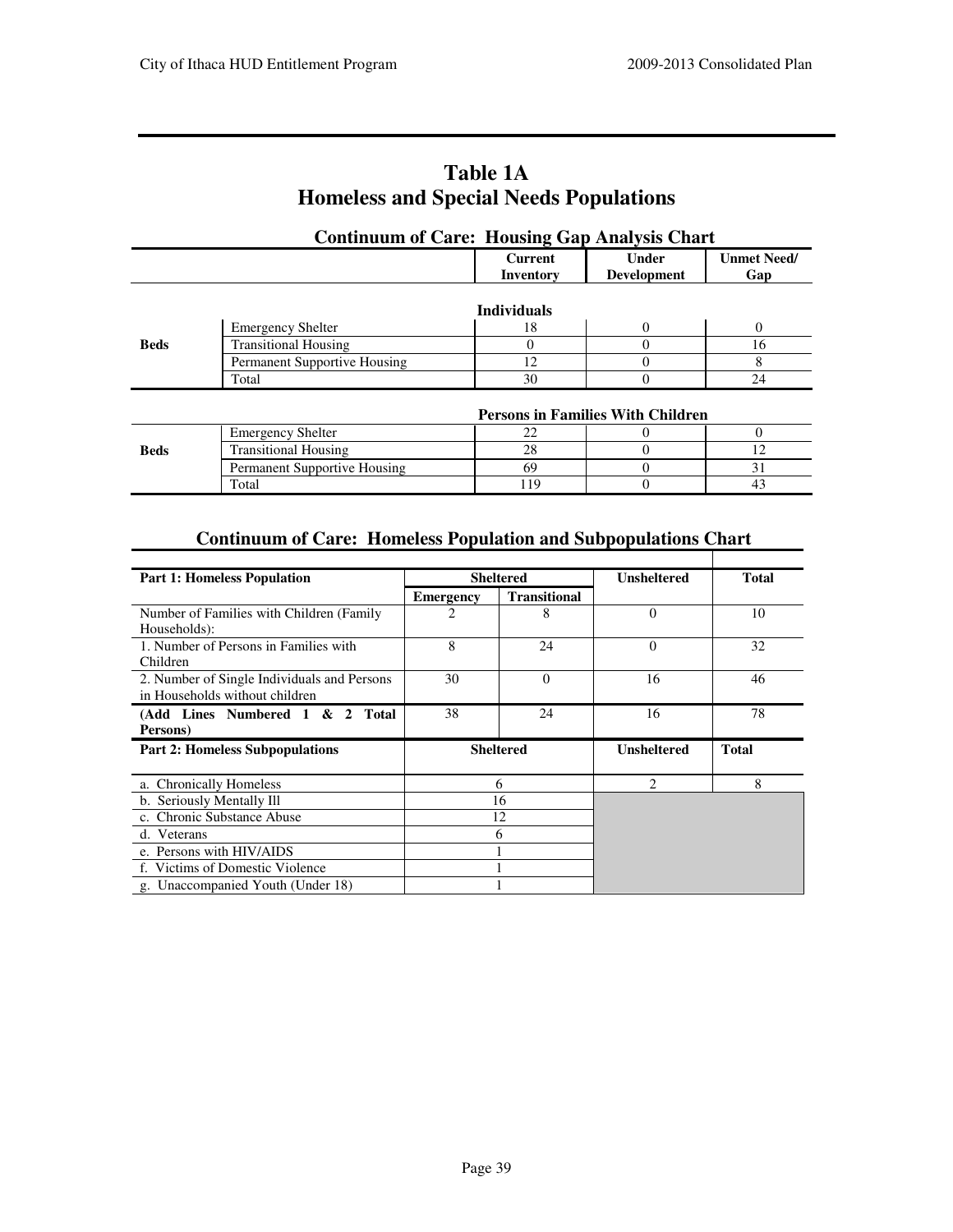### **Optional Continuum of Care Homeless Housing Activity Chart:**

|                                                |                 | Fundamental Components in CoC System - Housing Inventory Chart |           |             |                          |                 |                              |                           |                   |
|------------------------------------------------|-----------------|----------------------------------------------------------------|-----------|-------------|--------------------------|-----------------|------------------------------|---------------------------|-------------------|
| <b>EMERGENCY SHELTER</b>                       |                 |                                                                |           |             |                          |                 |                              |                           |                   |
| Provider                                       | Facility        | <b>HMIS</b>                                                    | Geo       |             | <b>Target Population</b> |                 | 2004 Year-Round Units/Beds   |                           | 200               |
| Name                                           | Name            |                                                                | Code<br>П | A           | B                        | Family<br>Units | Family<br><b>Beds</b>        | Individual<br><b>Beds</b> | Year-<br>Round    |
| <b>Current Inventory</b>                       |                 |                                                                |           |             |                          |                 |                              |                           |                   |
| American Red Cross                             | Court Street    |                                                                | 369109    | HC          |                          | 3 <sup>1</sup>  | 13                           | $\vert 0 \vert$           | 13                |
| Advocacy Center                                | Advocacy Center |                                                                | 369109    | <b>SFHC</b> |                          | 5 <sup>1</sup>  | 9                            | $\overline{0}$            | $\overline{9}$    |
| American Red Cross                             | Shelter         |                                                                | 369109    | <b>SMF</b>  |                          | $\overline{0}$  | $\overline{0}$               | 18                        | 18                |
|                                                |                 |                                                                |           |             | <b>SUBTOTAL</b>          | 8               | 22                           | 18                        | 40                |
| <b>Under Development</b>                       |                 |                                                                |           |             |                          |                 |                              |                           |                   |
|                                                |                 |                                                                |           |             |                          |                 |                              |                           |                   |
|                                                |                 |                                                                |           |             |                          |                 |                              |                           |                   |
|                                                |                 |                                                                |           |             |                          |                 |                              |                           |                   |
|                                                |                 |                                                                |           |             | <b>SUBTOTAL</b>          |                 |                              |                           |                   |
| <b>TRANSITIONAL HOUSING</b>                    |                 |                                                                |           |             |                          |                 |                              |                           |                   |
| Provider                                       | Facility        | <b>HMIS</b>                                                    | Geo       |             | <b>Target Population</b> |                 | <b>Year-Round Units/Beds</b> |                           |                   |
| Name                                           | Name            |                                                                | Code<br>∐ | A           | B                        | Family<br>Units | Family<br><b>Beds</b>        | Individual<br><b>Beds</b> | <b>Total Beds</b> |
| <b>Current Inventory</b>                       |                 |                                                                |           |             |                          |                 |                              |                           |                   |
| Tompkins Community Action                      |                 |                                                                | 369109 HC |             |                          | 6               | 22                           | $\vert$ 0                 | 22                |
| American Red Cross                             | 611 W. Seneca   |                                                                | 369109    | HC          |                          | $\mathbf{1}$    | 6                            | $\vert 0 \vert$           | 6                 |
|                                                |                 |                                                                |           |             |                          |                 |                              |                           |                   |
|                                                |                 |                                                                |           |             | <b>SUBTOTAL</b>          | 7 <sup>1</sup>  | 28                           | $\vert$                   | 28                |
| <b>Under Development</b>                       |                 |                                                                |           |             |                          |                 |                              |                           |                   |
|                                                |                 |                                                                |           |             |                          |                 |                              |                           |                   |
|                                                |                 |                                                                |           |             |                          |                 |                              |                           |                   |
|                                                |                 |                                                                |           |             |                          |                 |                              |                           |                   |
|                                                |                 |                                                                |           |             | <b>SUBTOTAL</b>          |                 |                              |                           |                   |
| PERMANENT SUPPORTIVE HOUSING                   |                 |                                                                |           |             |                          |                 |                              |                           |                   |
| Provider                                       | Facility        | <b>HMIS</b>                                                    | Geo       |             | <b>Target Population</b> |                 | <b>Year-Round Units/Beds</b> |                           |                   |
|                                                |                 |                                                                | Code      |             |                          |                 |                              |                           |                   |
| Name                                           | Name            |                                                                |           |             |                          | Family          | Family                       | Individual                | <b>Total Beds</b> |
|                                                |                 |                                                                |           | A           | B                        | Units           | <b>Beds</b>                  | <b>Beds</b>               |                   |
| <b>Current Inventory</b><br>Tompkins Community |                 |                                                                |           |             |                          |                 |                              |                           |                   |
| Action                                         |                 |                                                                | 369109 SM |             |                          | $\vert$ 0       | $\mathbf{0}$                 | 12                        | $\Omega$          |
| Overlook at West Hill                          | Phase I         |                                                                | 369109 HC |             |                          | 6               | 15                           | $\vert$ 0                 | 15                |
| Overlook at West Hill                          | Phase II        |                                                                | 369109 HC |             |                          | 3               | $\overline{9}$               | $\vert$                   | $\mathbf C$       |
| Commmunity Housing of                          |                 |                                                                |           |             |                          |                 |                              |                           |                   |
| Ithaca                                         |                 |                                                                | 369109 HC |             |                          | 3               | $\mathbf Q$                  | $\vert$ 0                 | Q                 |
| Tompkins Community                             |                 |                                                                |           |             |                          |                 |                              |                           |                   |
| Action                                         | Corn Street     |                                                                | 369109 HC |             |                          | 6               | 22                           | $\vert$ 0                 | 22                |
|                                                |                 |                                                                |           |             | <b>SUBTOTAL</b>          | 18              | 55                           | 12                        | 46                |
| <b>Under Development</b>                       |                 |                                                                |           |             |                          |                 |                              |                           |                   |
|                                                |                 |                                                                |           |             |                          |                 |                              |                           |                   |
|                                                |                 |                                                                |           |             | <b>SUBTOTAL</b>          |                 |                              |                           |                   |

Homeless Housing Activity Chart Guide

**Target Population A**: **SM**= only Single Males (18 years and older); **SF**= only Single Females (18 years and older); **SMF**= only Single Males and Females (18 years and older with no children)

### **2009 All Beds (Emergency Shelters Only)**

Emergency shelters are usually structures with year-round beds, but there are structures with seasonal beds that are made available to homeless persons during particularly high-demand seasons of the year, usually wintertime. In Tompkins County all beds are year-round beds.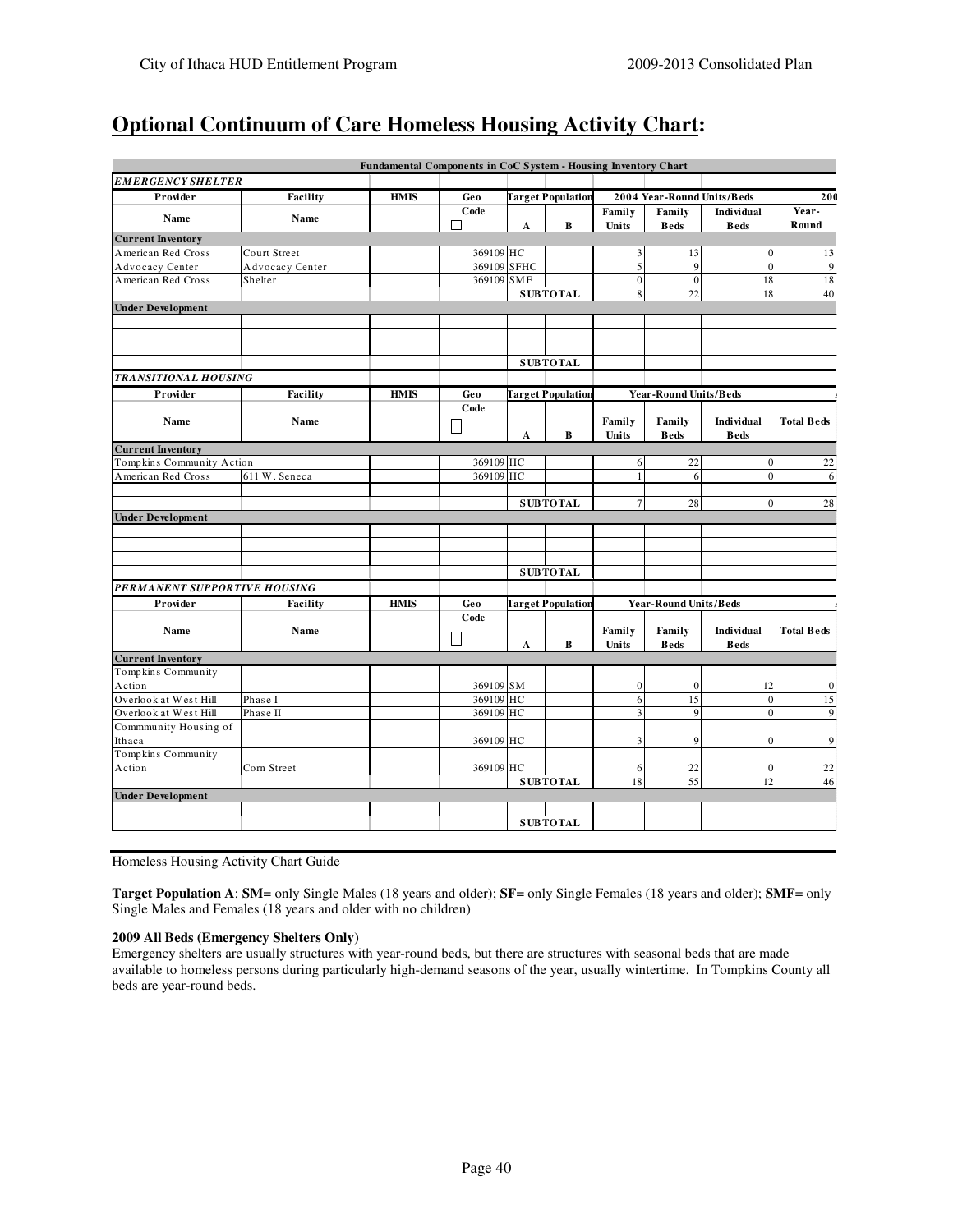Table 1B is designed to allow decision makers to understand the relative numbers and the unmet needs of populations of special concern. Information in this table is based on estimates and are not intended to represent actual people or documented needs.

| HUD Table 1B                                                                            |                                    |                                               |                                                            |                                     |
|-----------------------------------------------------------------------------------------|------------------------------------|-----------------------------------------------|------------------------------------------------------------|-------------------------------------|
| <b>Sub-populations with</b><br><b>Exceptional Community</b><br><b>Development Needs</b> | <b>Estimated</b><br><b>Numbers</b> | <b>Number</b><br>with<br>Unmet<br><b>Need</b> | <b>Need Level</b><br>High, Medium,<br>Low,<br>No Such Need | Goals<br>(program<br>beneficiaries) |
| Elderly (not 'frail elderly')                                                           | 1475                               | 669                                           | Medium                                                     | 100                                 |
| Frail Elderly                                                                           | 354                                | 126                                           | High                                                       | 75                                  |
| <b>Severe Mental Illness</b>                                                            | 800                                | 270                                           | Low                                                        | $0**$                               |
| Developmentally Disabled                                                                | 170                                | 30                                            | Medium                                                     | $0**$                               |
| <b>Physically Disabled</b>                                                              | 312                                | 78                                            | Medium                                                     | 15                                  |
| Persons w/ Alcohol/Other Drug                                                           | 240                                | 80                                            | Medium                                                     | $0**$                               |
| <b>Addictions</b>                                                                       |                                    |                                               |                                                            |                                     |
| Persons w/HIV/AIDS                                                                      | 108                                | 0                                             | low                                                        | $0**$                               |
| TOTAL                                                                                   | 3,459                              | 1.253                                         |                                                            |                                     |

| Need Level, as defined by HUD, describes the number not homeless but in need of |  |
|---------------------------------------------------------------------------------|--|
| supportive housing or services.                                                 |  |

\*\*\* This community development need is primarily addressed by others.

**Assumptions:** There is no attempt here to conduct an exhaustive analysis of the exact number and needs of each special needs populations. Based on information from area service providers, local agencies, census data, national trends and public input, general assumptions were made to arrive at a reasonable estimate of people and need.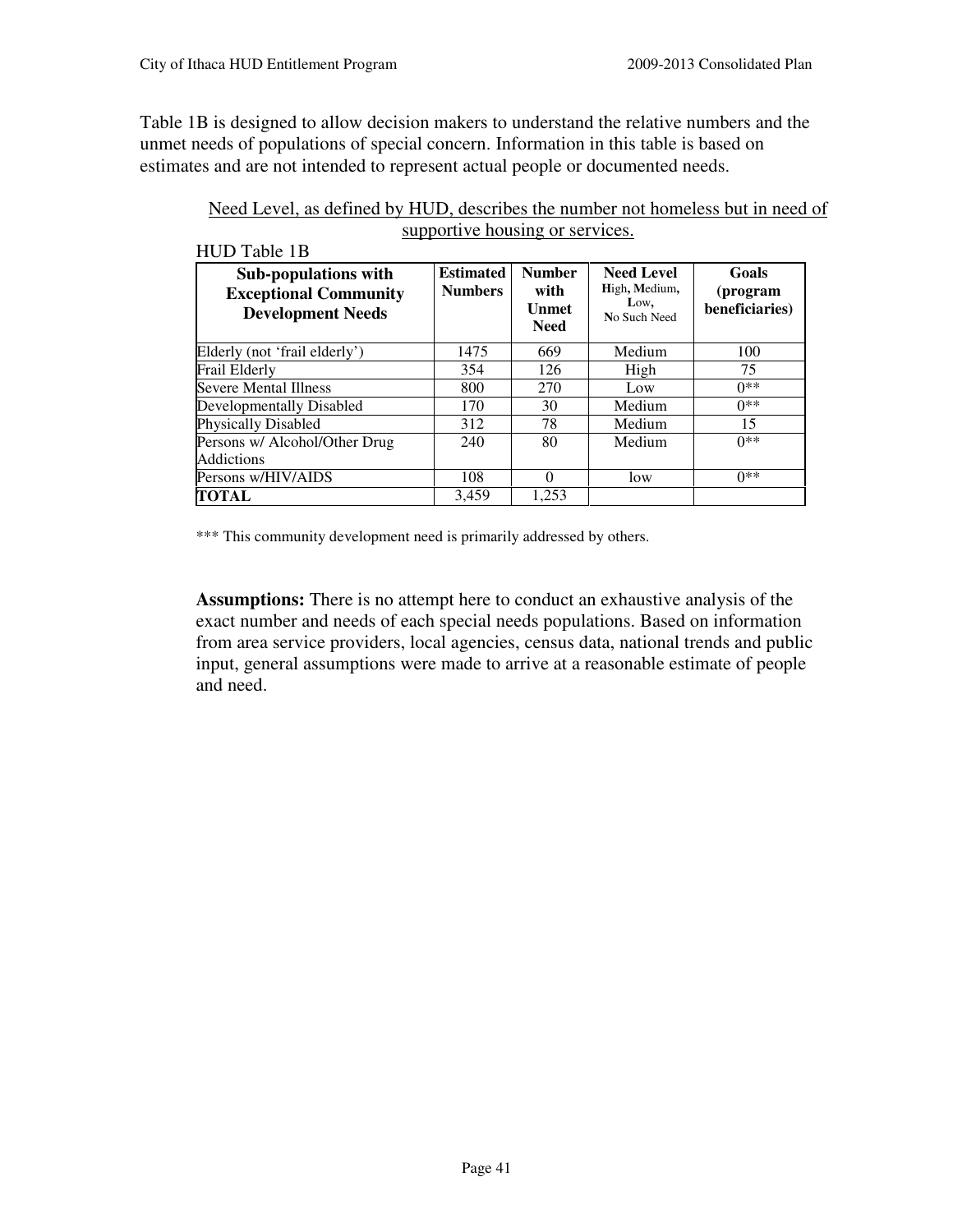| Obj<br>$\#$    | <b>Specific Objectives</b>                                                                              | Sources of<br><b>Funds</b> | Performance<br><b>Indicators</b> | <b>Expected</b><br><b>Number</b> | <b>Actual</b><br><b>Number</b> | Outcome/<br>Objective* |
|----------------|---------------------------------------------------------------------------------------------------------|----------------------------|----------------------------------|----------------------------------|--------------------------------|------------------------|
|                | <b>Homeless Objectives</b>                                                                              |                            |                                  |                                  |                                |                        |
| $\mathbf{1}$   | Increase the number of<br>transitional units<br>available for homeless<br>persons.                      | HOME/CDBG                  | <b>Housing Units</b>             | 12                               |                                | DH <sub>2</sub>        |
| $\overline{2}$ | Stabilize the housing<br>situation of lower-income<br>households through<br>security deposit assistance | <b>HOME</b>                | Households<br>Assisted           | 200                              |                                | DH <sub>2</sub>        |
| 3              | Increase the number of<br>quality affordable rental<br>units.                                           | <b>CDBG/HOME</b>           | <b>Rental Units</b>              | 20                               |                                | DH <sub>2</sub>        |
| $\overline{4}$ | Provide job training an<br>placement for LMI<br>households                                              | <b>CDBG</b>                | Persons<br>Assisted              | 15                               |                                | EO1                    |
| 5              | Assist LMI persons in<br>accessing existing programs<br>and services which meet basic<br>needs.         | <b>CDBG</b>                | Persons<br>Assisted              | 250                              |                                | SL1                    |
|                | <b>Special Needs Objectives</b>                                                                         |                            |                                  |                                  |                                |                        |
| 5              | Assist in cresting permanent<br>supportive housing units in<br>partnership with others.                 | HOME/CDBG                  | <b>Housing Units</b>             | 6                                |                                | DH <sub>2</sub>        |
|                | <b>Other Objectives</b>                                                                                 |                            |                                  |                                  |                                |                        |
|                |                                                                                                         |                            |                                  |                                  |                                |                        |

### **Transition Table 1C Summary of Specific Housing/Community Development Objectives (Table 1A/1B Continuation Sheet)**

### **\*Outcome/Objective Codes**

|                        | Availability/Accessibility | <b>Affordability</b> | <b>Sustainability</b> |
|------------------------|----------------------------|----------------------|-----------------------|
| <b>Decent Housing</b>  | DH-1                       | $DH-2$               | $DH-3$                |
| <b>Suitable Living</b> | $SL-1$                     | $SL-2$               | $SL-3$                |
| <b>Environment</b>     |                            |                      |                       |
| <b>Economic</b>        | $EO-1$                     | $EO-2$               | $EO-3$                |
| Opportunity            |                            |                      |                       |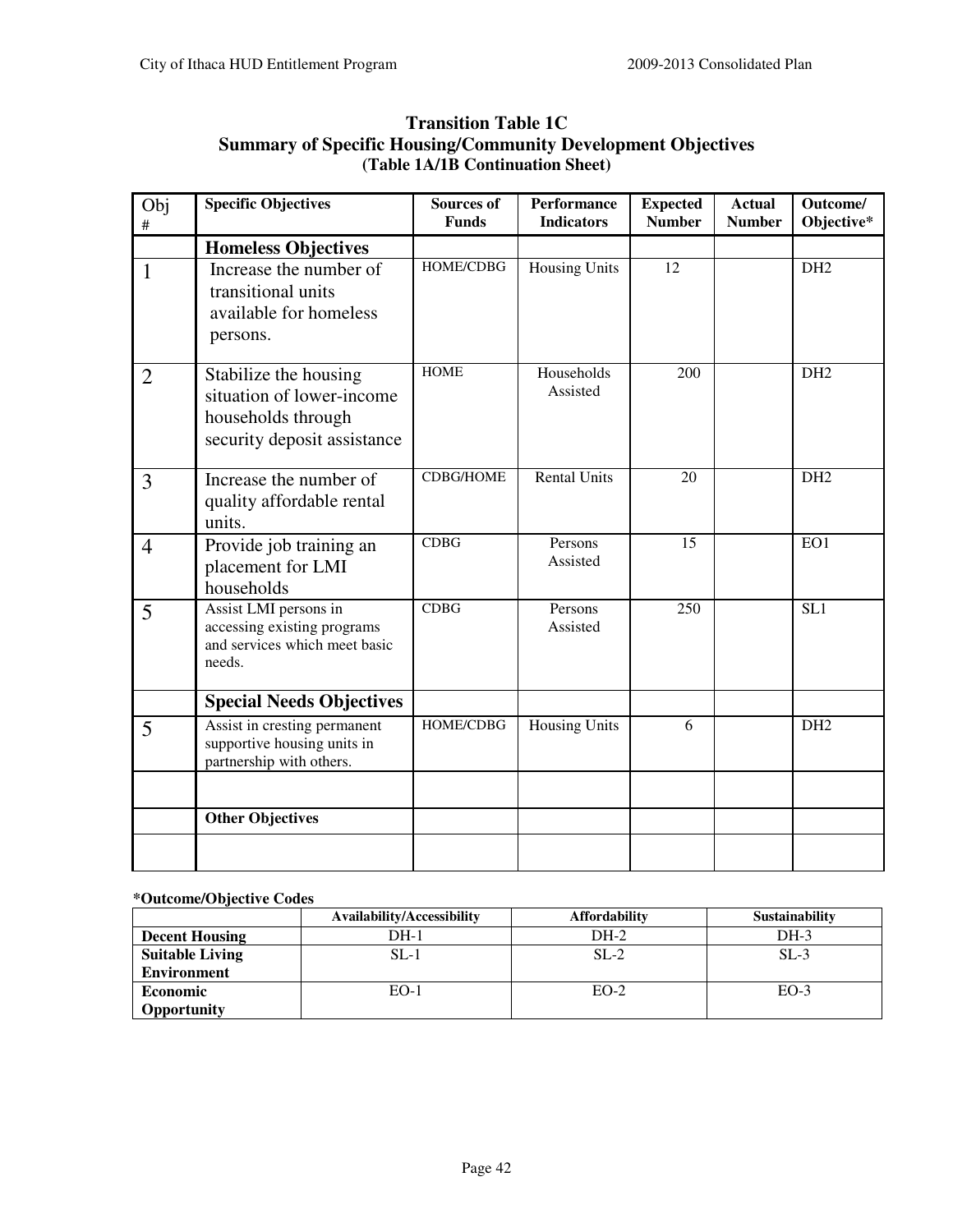| <b>HUD Table 2A</b>               | <b>PRIORITY HOUSING NEEDS (households)</b> |                              | <b>Priority Need</b><br>Level <sup>22</sup> | <b>Unmet</b><br>$\mathrm{Need}^{23}$ | Goals <sup>24</sup> |
|-----------------------------------|--------------------------------------------|------------------------------|---------------------------------------------|--------------------------------------|---------------------|
|                                   |                                            | $\overline{\text{MFI}^{25}}$ |                                             |                                      |                     |
| <b>Renter</b>                     | <b>Small</b>                               | $0 - 30%$                    | High                                        | 263                                  | 50                  |
|                                   | Related <sup>26</sup>                      | 31-50%                       | High                                        | 220                                  | 20                  |
|                                   |                                            | 51-80%                       | High                                        | $\overline{231}$                     | 20                  |
|                                   | Large                                      | $0 - 30%$                    | Medium                                      | 44                                   | 5                   |
|                                   | Related <sup>27</sup>                      | 31-50%                       | Medium                                      | 18                                   | 10                  |
|                                   |                                            | 51-80%                       | Medium                                      | $\overline{28}$                      | 10                  |
|                                   | Elderly <sup>28</sup>                      | $0 - 30\%$                   | High                                        | 245                                  | 15                  |
|                                   |                                            | 31-50%                       | Medium                                      | 142                                  | 10                  |
|                                   |                                            | 51-80%                       | Medium                                      | 127                                  | 10                  |
|                                   | <b>All Other</b>                           | $0 - 30%$                    | Medium                                      | 2649                                 | 81                  |
|                                   |                                            | 31-50%                       | Medium                                      | 1006                                 | 50                  |
|                                   |                                            | 51-80%                       | Medium                                      | 780                                  | 25                  |
| Owner                             |                                            | $0 - 30%$                    | High                                        | 159                                  | 130                 |
|                                   |                                            | 31-50%                       | High                                        | 193                                  | 85                  |
|                                   |                                            | 51-80%                       | High                                        | 392                                  | $\overline{82}$     |
| <b>Special Needs<sup>29</sup></b> | Transitional<br>Housing                    | $0-80\%$                     | High                                        |                                      | 6                   |
| <b>Total Goals</b>                |                                            |                              |                                             |                                      |                     |
| Total $215^{30}$ Goals            |                                            |                              |                                             |                                      | 603                 |
| <b>Total 215 Renter</b>           |                                            |                              |                                             |                                      | 306                 |

 $^{22}$  By HUD guidelines, activities to address 'high priority' needs will be funded during the period covered by this Consolidated Plan (2004-2008). 'Medium priority' needs will be addressed, as funds are available. Low priority needs will not be funded during the Consolidated Plan period.

 $23$  These numbers provided through HUD CHAS Data.

<sup>&</sup>lt;sup>24</sup> This is the number of households assisted with federal funds. This may include rehabilitation, construction, assistance with purchase, or assistance with rent/security deposits.

 $^{25}$  MFI is median family income as a percentage of HUD-adjusted MFI for area.

<sup>&</sup>lt;sup>26</sup> Small Related is 2-4 people in household including at least one related to householder by blood, marriage, or adoption.

<sup>&</sup>lt;sup>27</sup> Large Related is a household of 5 or more people including at least one related to householder by blood, marriage, or adoption.

 $^{28}$  Elderly is a 1 or 2 person household with at least one person 62 or older.

 $29$  Special needs housing includes at least one member with mobility impairments or disabilities, including mental, physical, developmental disabilities, persons with HIV/AIDS, or persons with alcohol/drug addiction requiring housing with supportive services.

 $30$  This refers to Section 215 in HUD regulations which outlines affordable housing guidelines.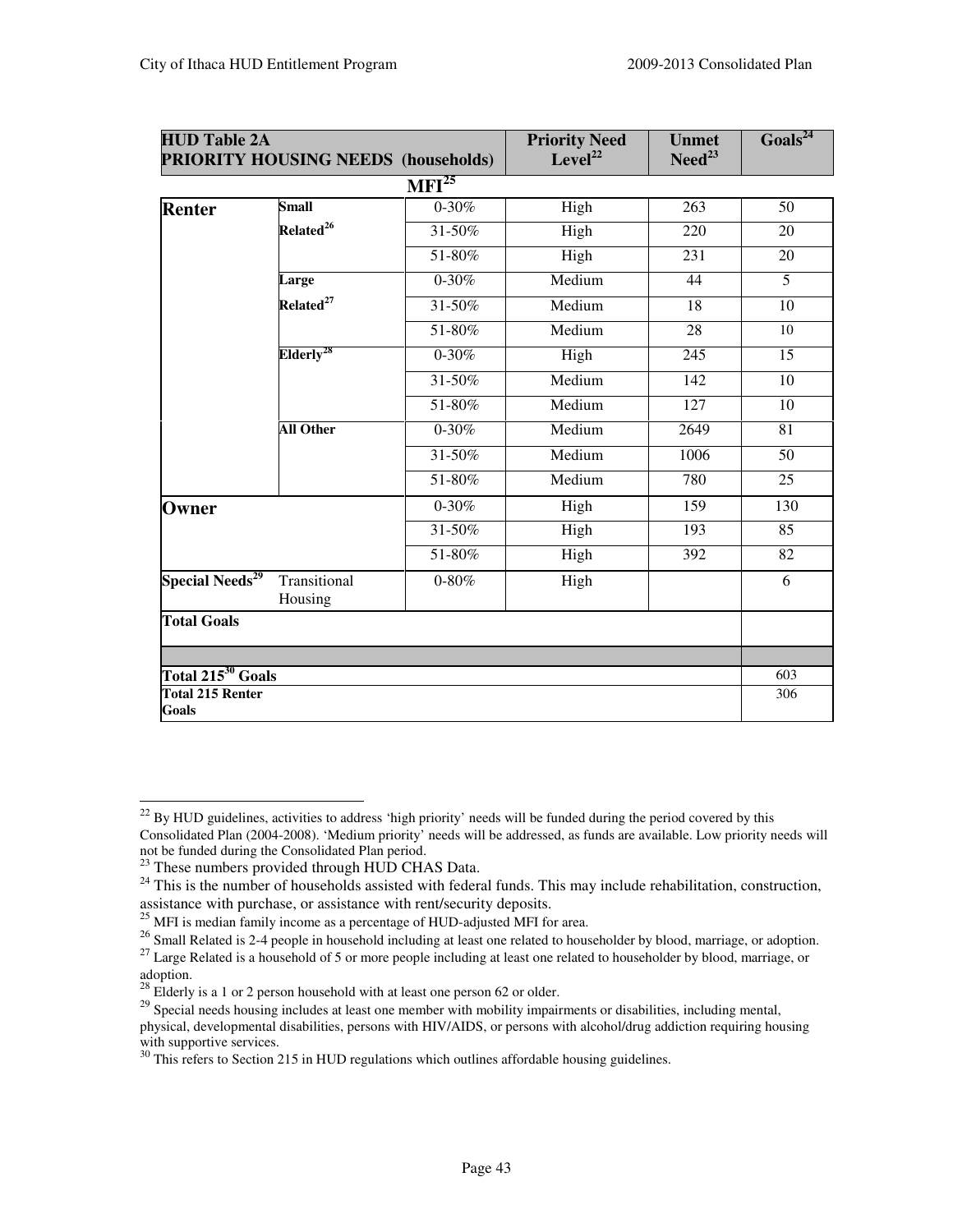|                                                | <b>Priority Need Level</b> | Goals                  |
|------------------------------------------------|----------------------------|------------------------|
| PRIORITY COMMUNITY                             | High, Medium, Low,         | Persons or projects    |
| DEVELOPMENT NEEDS                              | No Such Need               | assisted               |
| <b>PUBLIC FACILITY NEEDS (projects)</b>        |                            |                        |
| Senior Centers                                 | Low                        | $\boldsymbol{0}$       |
| Handicapped Centers                            | Low                        | $\boldsymbol{0}$       |
| Homeless Facilities                            | Low                        | $\theta$               |
| <b>Youth Centers</b>                           | Medium                     | 3 projects             |
| <b>Child Care Centers</b>                      | Medium                     | 1 project              |
| <b>Health Facilities</b>                       | Medium                     | 1 project              |
| Neighborhood Facilities                        | Low                        | 0 projects             |
| Parks and/or Recreation Facilities             | Medium                     | 1 project              |
| <b>Parking Facilities</b>                      | Low                        | $\theta$               |
| Non-Residential Historic Preservation          | $Low*$                     | $\Omega$               |
|                                                |                            |                        |
| <b>INFRASTRUCTURE</b> (projects)               |                            |                        |
| Water/Sewer Improvements                       | Medium*                    | 0                      |
| <b>Street Improvements</b>                     | Medium*                    | $\theta$               |
| Sidewalks/Pedestrian Safety                    | High                       | 3 projects             |
| Solid Waste Disposal Improvements              | $Low*$                     | 0                      |
| <b>Flood Drain Improvements</b>                | $Low*$                     | $\Omega$               |
|                                                |                            |                        |
| <b>PUBLIC SERVICE NEEDS (people)</b>           |                            |                        |
| Senior Services                                | Medium                     | 100 persons            |
| <b>Handicapped Services</b>                    | $Low*$                     | $\theta$               |
| <b>Youth Services</b>                          | High                       | 48                     |
| <b>Child Care Services</b>                     | High*                      | 15                     |
| <b>Transportation Services</b>                 | $Low*$                     | 50                     |
| <b>Substance Abuse Services</b>                | $Low*$                     | $\theta$               |
| <b>Employment Training</b>                     | High                       | 36 persons             |
| <b>Health Services</b>                         | Medium*                    | 1 project              |
| <b>Lead Hazard Screening</b>                   | $Low*$                     | $\mathbf{0}$           |
| Crime Awareness/Community Policing             | Low                        | $\theta$               |
| Other- marketing/outreach of existing programs | High                       | 300 persons            |
|                                                |                            |                        |
| <b>ECONOMIC DEVELOPMENT</b>                    |                            |                        |
| ED Assistance to For-Profits(businesses)       | High                       | 30 jobs created        |
| ED Technical Assistance(businesses)            | Medium                     | 15 businesses assisted |
| Micro-Enterprise Assistance(businesses)        | Medium                     | 8 businesses assisted  |
| Rehab; Publicly- or Privately-Owned            | Medium                     | 1 project              |
| Commercial/Industrial (projects)               |                            |                        |
| $C/I31$ Infrastructure Development (projects)  | Medium                     | 1 project              |
|                                                |                            |                        |
| <b>PLANNING</b>                                |                            |                        |
| Planning                                       | Medium                     | 1 project              |

**Table 2B Priority Community Development Needs** 

\*Primary Responsibility for these programs and services rests with others.

<sup>-</sup><sup>31</sup> Commercial or Industrial Improvements by Grantee or Non-profit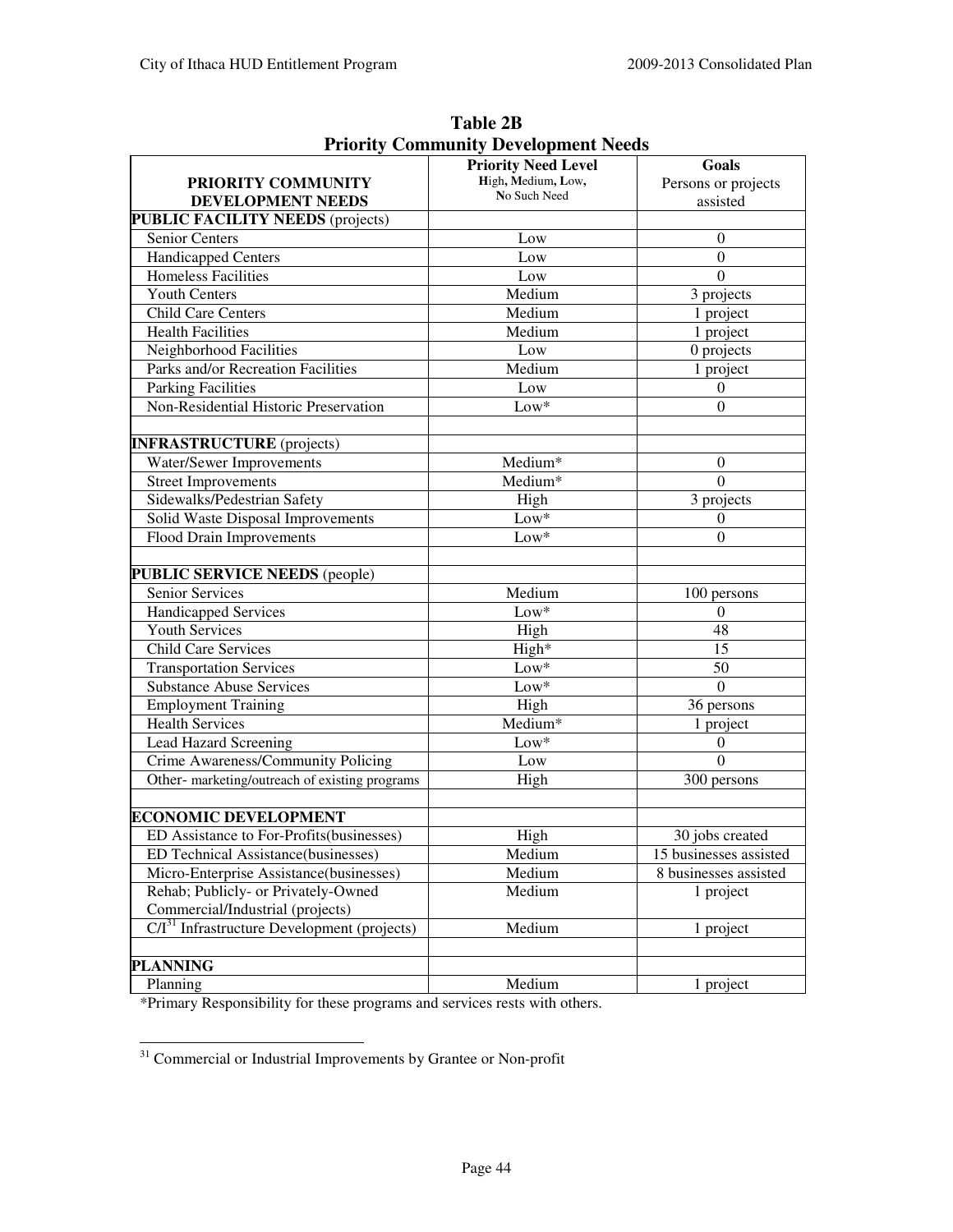| Objective                 | <b>Specific Objectives</b>                                                                                               | Performance<br><b>Measure</b> | <b>Expected</b><br><b>Units</b> | <b>Actual</b><br><b>Units</b> |
|---------------------------|--------------------------------------------------------------------------------------------------------------------------|-------------------------------|---------------------------------|-------------------------------|
|                           | <b>Affordable Housing Objectives</b>                                                                                     |                               |                                 |                               |
| A                         | <b>Owner Occupied Housing</b>                                                                                            | Assisted<br>Households        | 92                              |                               |
| B                         | First-Time Homebuyers                                                                                                    | Assisted<br>Households        | 5                               |                               |
| $\overline{C}$            | <b>Rental Housing</b>                                                                                                    | <b>Assisted Units</b>         | 100                             |                               |
| ${\bf D}$                 | <b>Supportive Housing</b>                                                                                                | <b>Assisted Units</b>         | 6                               |                               |
| ${\bf E}$                 | <b>Homeless Housing</b>                                                                                                  | <b>Assisted Beds</b>          | 12                              |                               |
|                           | <b>Economic Development Objectives</b>                                                                                   |                               |                                 |                               |
| $\boldsymbol{\mathrm{F}}$ | <b>Job Creation</b>                                                                                                      | New jobs                      | 30                              |                               |
| $\mathbf G$               | Job Training and Placement                                                                                               | Persons Assisted              | 36                              |                               |
|                           | <b>Public Facilities and Infrastructure</b>                                                                              |                               |                                 |                               |
| H                         | <b>Enhance Existing Community Centers</b>                                                                                | Projects                      | $\overline{3}$                  |                               |
| $\rm I$                   | Ensure availability and desirability of LMI<br>neighborhood public facilities                                            | Projects                      | $\overline{4}$<br>Total         |                               |
| $\bf J$                   | Enhance Pedestrian Safety in LMI Neighborhoods                                                                           | Projects                      | Projects                        |                               |
| $\overline{K}$            | Mitigate the impact of public improvement projects<br>on LMI residents                                                   | Projects                      | $\overline{2}$                  |                               |
| $\mathbf{L}$              | Remove or rehabilitate infrastructure or public<br>facilities which create a blighting influence on LMI<br>neighborhoods | As needed                     |                                 |                               |
|                           | <b>Public Services</b>                                                                                                   |                               |                                 |                               |
| $\mathbf M$               | Improve marketing, outreach and utilization of<br>existing public services                                               | Persons assisted              | 300                             |                               |
| ${\bf N}$                 | Expand existing public services or create new<br>programs for focus populations                                          | Programs<br>Assisted          | 15                              |                               |
| $\overline{O}$            | Retain existing public service programs addressing a<br>documented need of LMI people.                                   | Programs<br>Assisted          | 5                               |                               |
|                           |                                                                                                                          |                               |                                 |                               |

**HUD Table 2C Summary of Specific Housing/Community Development Objectives** 

Record of Deferred Homeowner Units—All 39 rental units at Cedar Creek will be converted to home ownership in 15 years.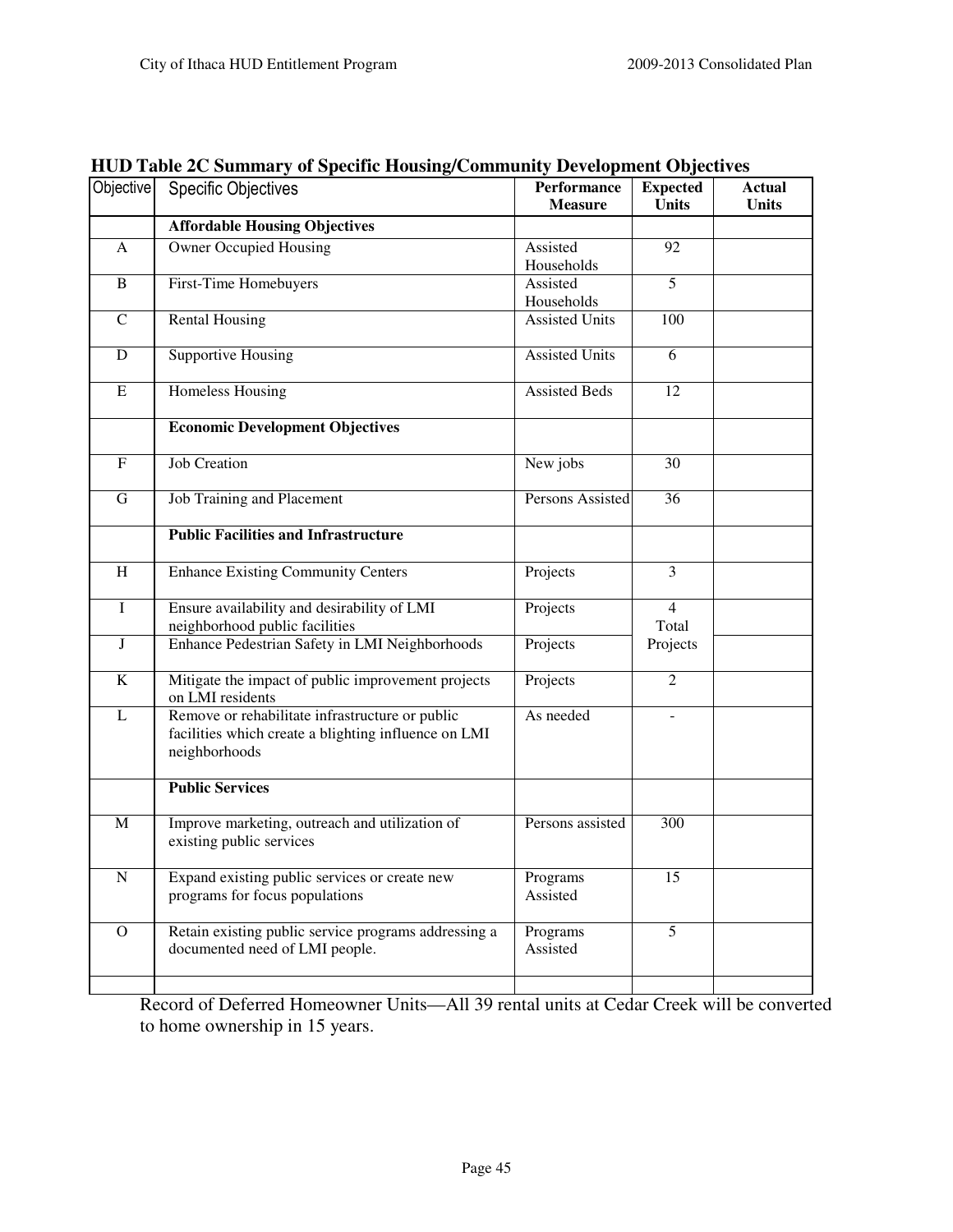# Housing units sheet here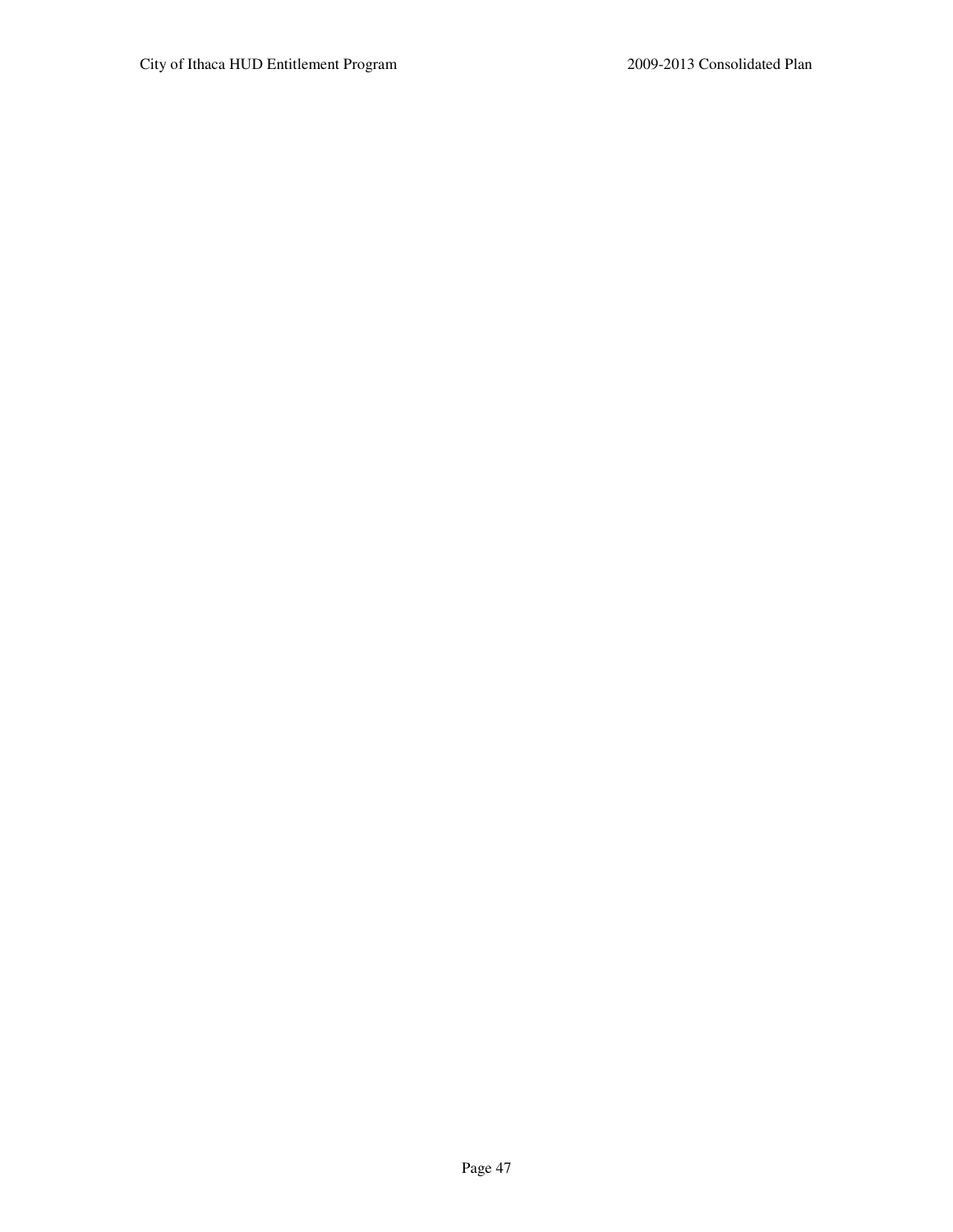# **Appendix B**

# **Areas of HUD and National Interest**

- Lead Based Paint Needs
- Anti-Poverty Strategy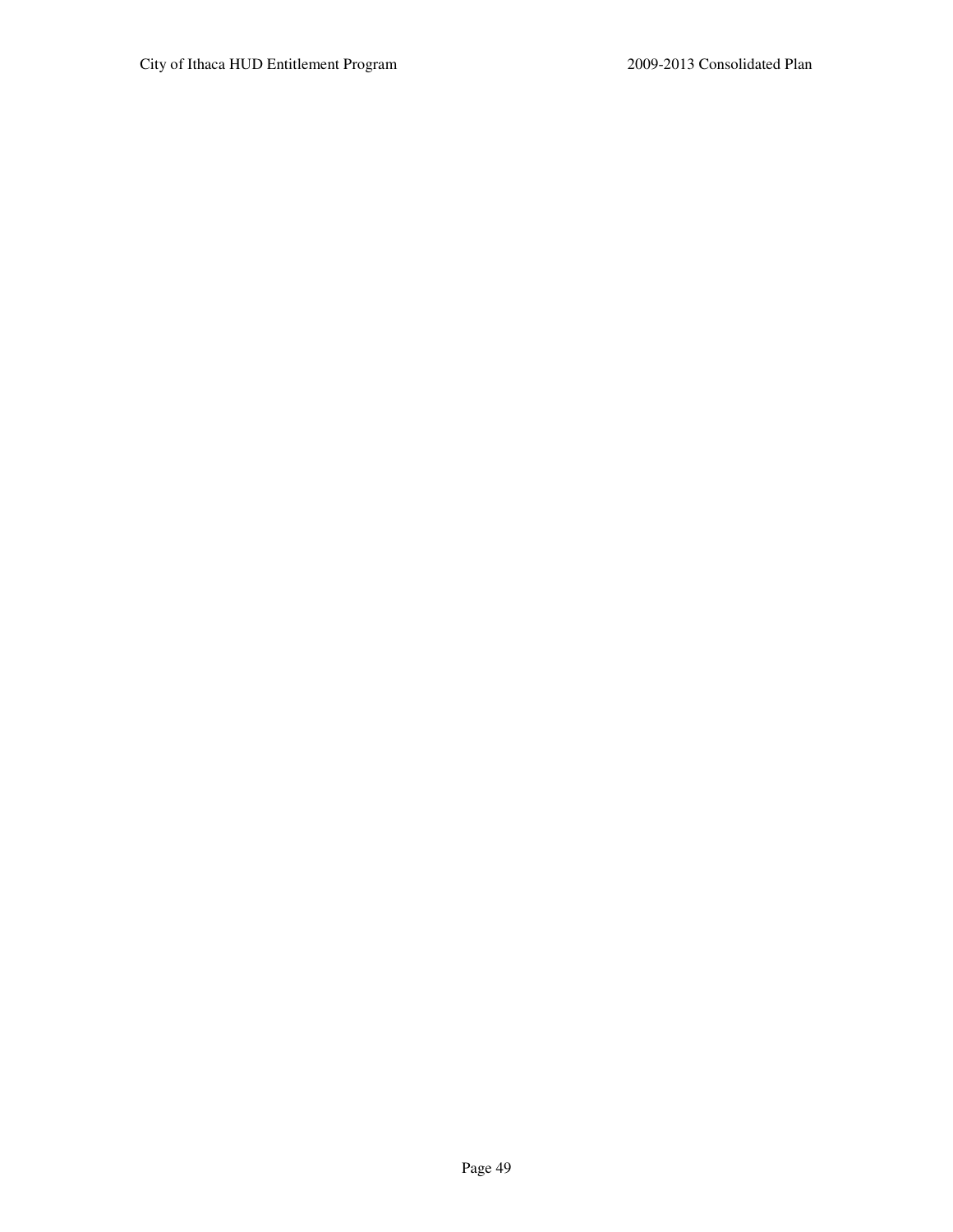### Lead-Based Historically, the highest quality paint available had high levels of lead. **Paint Needs** By 1960 the amount of lead in residential interior paint declined significantly through self- imposed industry regulation. In 1978, the Consumer Product Safety Commission banned lead from such paint and the availability of lead-based paint decreased correspondingly. Thus, in order to determine the number of housing units that potentially have lead based paint, the year a structure was built often serves as a proxy. Housing built before 1960 would be considered almost certainly to have lead-based paint. Housing built between 1960 and 1978 is likely to have less lead-based paint and housing built after 1978 is likely to have little lead-based paint. However, there is a significant difference between a housing unit that contains lead-based paint and the presence of a leadbased paint hazard. In order to determine whether a housing unit has a lead-based paint hazard, each unit must be inspected, surveyed or assessed for risks.

According to the 2000 Census, there are 10,287 housing units within the City of Ithaca. Approximately 65% of these housing units were built before 1960. Another 21% were built between 1960 and 1979 and between 1980 and March 2000 the remaining 14% were built.

| Selected               | Housing units     | Housing units | LMI housing units         |
|------------------------|-------------------|---------------|---------------------------|
|                        | built before 1960 | built between | likely to have lead       |
| Neighborhoods          |                   | 1960 and 1979 | based paint <sup>32</sup> |
| <b>Fall Creek</b>      | 1180              | 65            | 629                       |
| <b>Lower Northside</b> | 672               | 21            | 412                       |
| <b>CBD</b>             | 597               | 182           | 455                       |
| Southside              | 459               | 71            | 306                       |
| Collegetown            | 447               | 176           | 476                       |
| South Belle Sherman    | 395               | 89            | 194                       |
| Eastern South Hill     | 389               | 141           | 350                       |
| Lower Collegetown      | 381               | 51            | 358                       |
| Northside              | 352               | 96            | 308                       |
| Triangle/Inlet Island  |                   |               |                           |
| University Hill        | 329               | 66            | 279                       |

The following chart shows the statistics for housing units in the City of Ithaca by tenure and age of construction.

Over the 10-year period from 1997 to 2008 59 children were identified as having elevated blood lead levels in Tompkins County. Eight of these

<sup>&</sup>lt;sup>32</sup> This number is all houses built before 1960 plus 10% of houses built between 1960 and 1976 multiplied by the percentage of LMI residents in that neighborhood.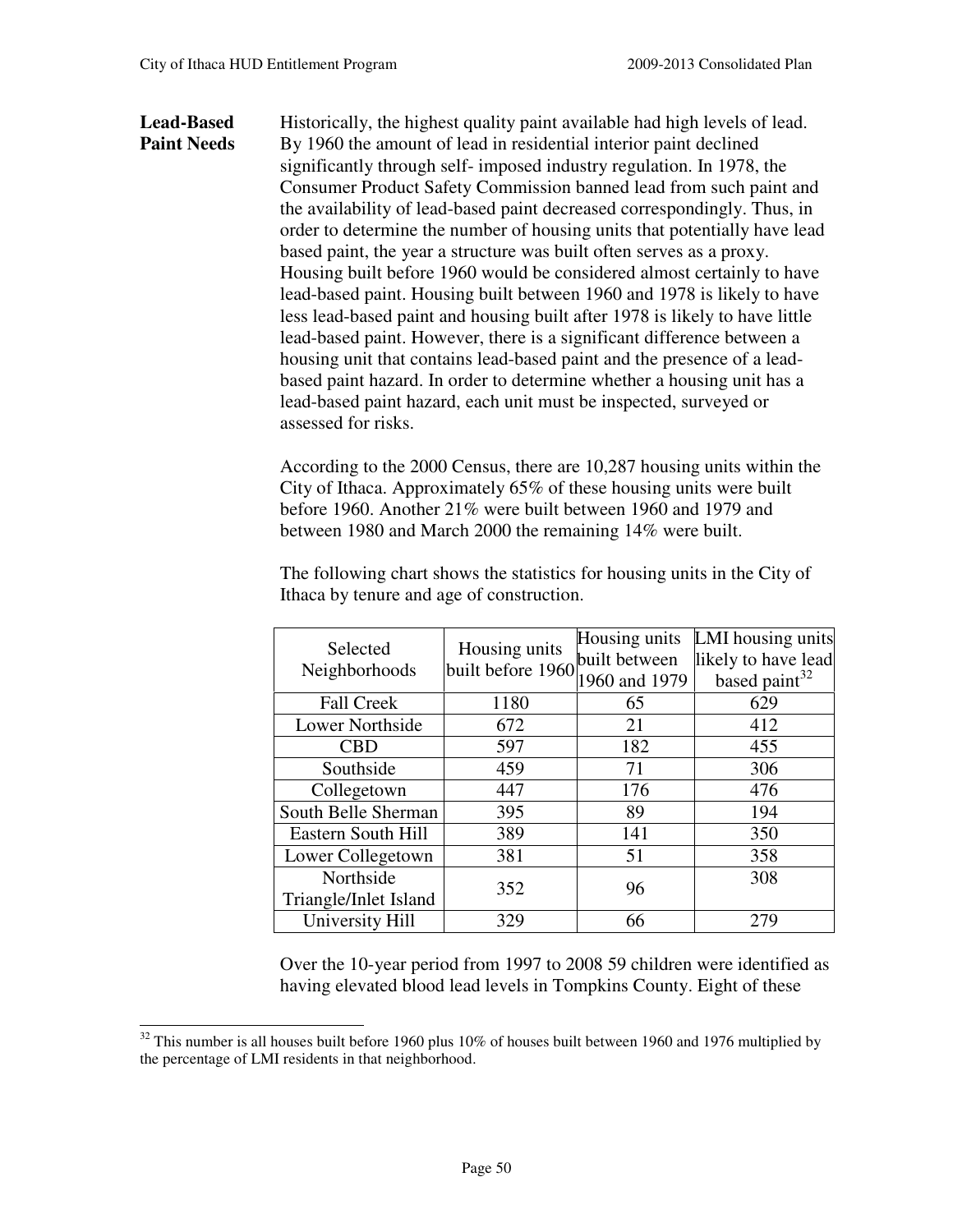were identified last year (2008). During the same 10-year period, 6 children were identified with blood levels high enough to be considered 'blood poisoned'. Only the blood lead levels for children are reported and tracked locally. There are no comparable numbers for adults.

The Tompkins County Health Department reports that the number of children with elevated blood lead levels has varied over the past 10 years from 1 to 14 each year with no apparent pattern.

Cooperative Extension of Tompkins County runs a Lead Poisoning Prevention Education program (see http://www.cce.cornell.edu/tompkins/consumer/lead/index.htm). This program provides information about lead-based paint hazards and a list of resources to deal with potential hazards. It also coordinates with the County Health Department to provide lead poisoning screenings for local residents. Brochures are provided at local doctors' offices and paint stores.

There are three times when the disclosure of information about leadbased paint hazards is mandatory: 1) the sale of an owner occupied housing unit; 2) in a lease from landlord to renter; 3) contractors to owners of housing units built before 1978.

Based on discussions with Alan Wagner of EcoSpect, there seem to be adequate training opportunities for lead-based paint hazard risk assessments, safe work practices, abatement control, and clearance. Local housing agencies partnering with the City in implementing HUD-funded projects have been trained in the assessment and handling of lead. HUDfunded projects are monitored for compliance with lead paint regulations and all Tenant-Based Rental Assistance beneficiaries are screened for a lead-impacted family member and advised about the risks of lead paint.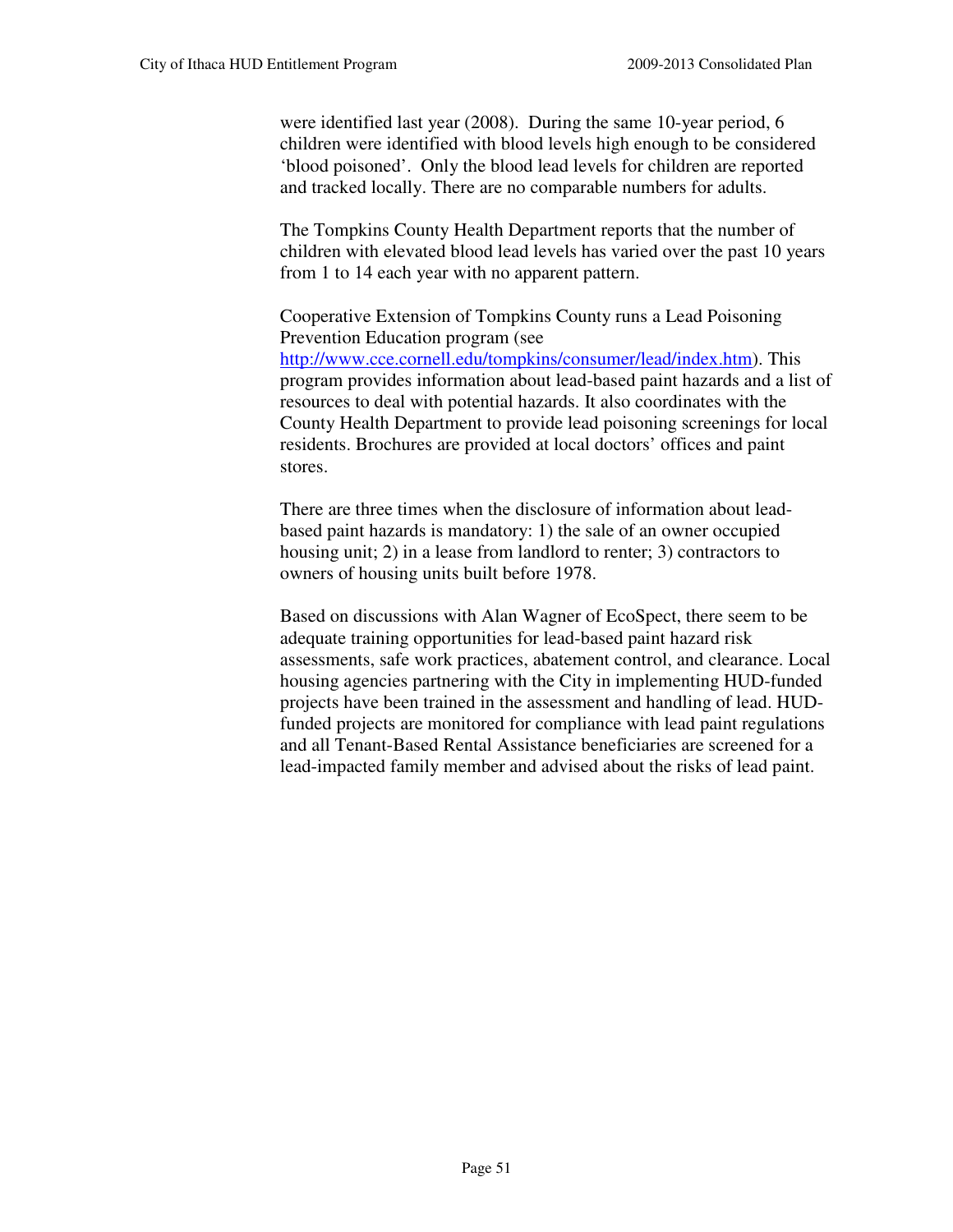**Anti-Poverty** With no new census data it is difficult to provide current numbers **Strategy** for poverty in the City of Ithaca. At the time the 2000 census was undertaken, there were 392 families (13.5%) living in poverty in 1999. Fifteen percent of families earned less than \$15,000. An additional ten percent of families earned less than \$25,000.<sup>33</sup>

> The likelihood of living in poverty dramatically increases in homes where there is a female head of household. One in three female headed households live in poverty. In Ithaca, 43% of female headed households with children live in poverty. (Half of all male-headed single parent families live in poverty. There were 40 counted in the 2000 census.)

Poverty and race/ethnicity are also closely tied. It is very difficult to draw any conclusions about individuals in the City who are in poverty because, by definition, almost all of the college students live in poverty. Information about families in poverty shows definite trends and removes almost the college students.

White families have a 10% chance of living in poverty. This number at least doubles if the family is non-white. (If you are a member of a Black family you have better than a 1 in 5 chance of living in poverty. Asian families have a 1 in 4 chance of living in poverty. Unfortunately, census data leaves us unable to get accurate numbers of Latino families in poverty. There are also too few American Indian and Pacific Islander families to avoid data suppression.

| Race              | # of Families | % of Families |
|-------------------|---------------|---------------|
|                   | <b>Below</b>  | <b>Below</b>  |
|                   | Poverty       | Poverty       |
| White             | 238           | 10%           |
| <b>Black</b>      | 56            | 21%           |
| Asian             | 51            | 25%           |
| American Indian   |               | $0\%$         |
| Pacific Islander  |               | $0\%$         |
| Two or more races | 47            | 42%           |
| Other race        |               | $0\%$         |

The City of Ithaca has adopted six major strategies to reduce the number of non-student households living in poverty: $34$ 

 $33$  Federal poverty thresholds are as follows: single person: \$10,830 in income; family of two: \$14,570; family of three: \$18,310; family of four: \$22,050.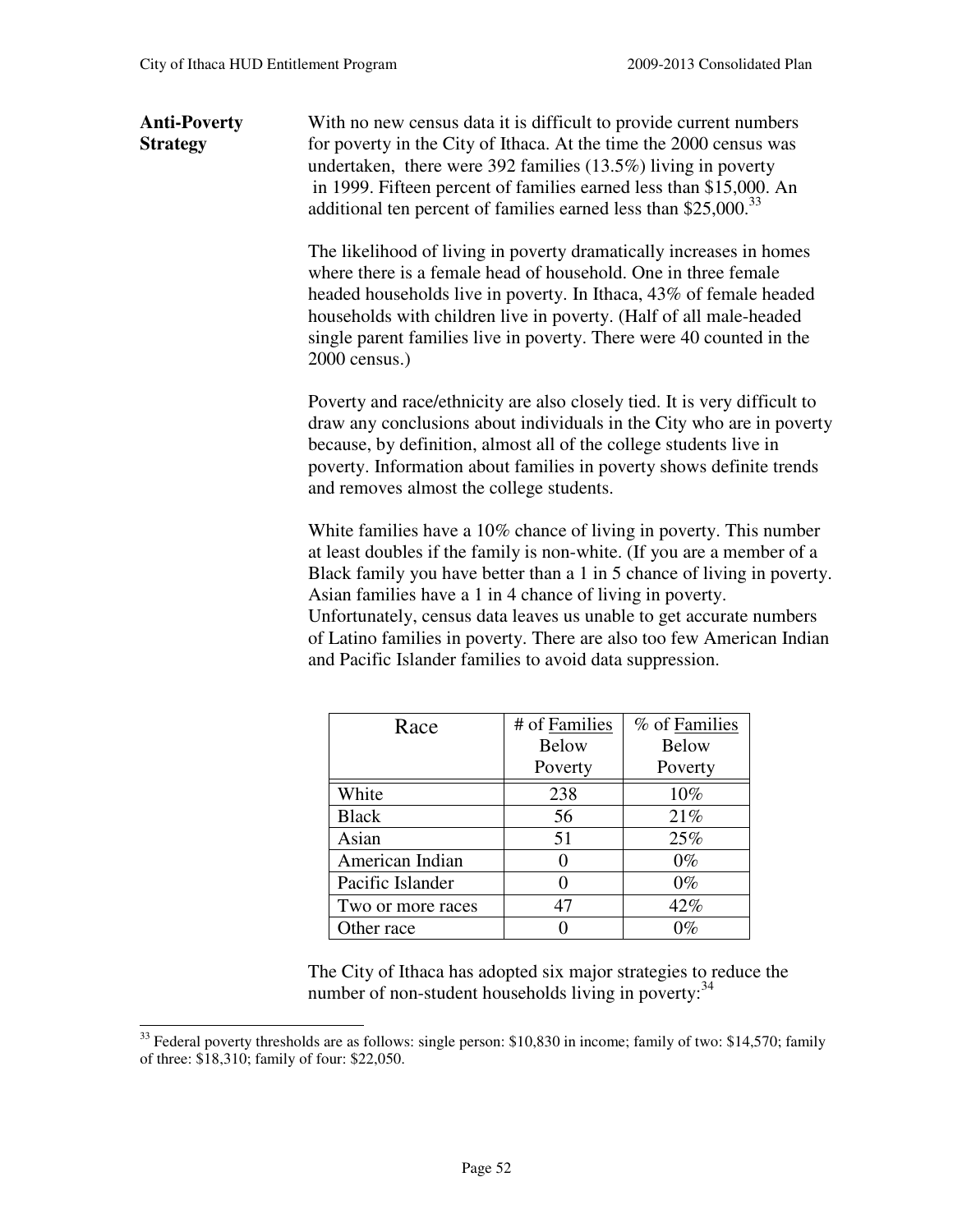- 1) Link those in poverty with existing programs and services that are available to assist with basic needs.
- 2) Fund programs that stabilize people in affordable housing. It may be obvious that once a household has secured decent affordable housing it can then focus on other pressing needs like education and employment but that makes it no less essential.
- 3) Fund programs that increase the high school graduation rate of low- and moderate-income residents.
- 4) Fund job training activities that benefit very low-income residents, with special emphasis on jobs which pay a living wage.
- 5) Prioritize economic development activities which create jobs paying at least a living wage.
- 6) Focus on reducing cultural barriers limiting access by LMI people of color and immigrants to programs and projects, including social services, housing, and economic development and job training programs.

The City of Ithaca recognizes that not all residents will be employed or employable during this five-year planning period. Assistance to these individuals will be made through the provision of transitional, supportive and homeless housing, and through participation in the Continuum of Care program.

 $34$  Full time college students comprise nearly 58% of the city population and almost all meet federal definitions of living in poverty.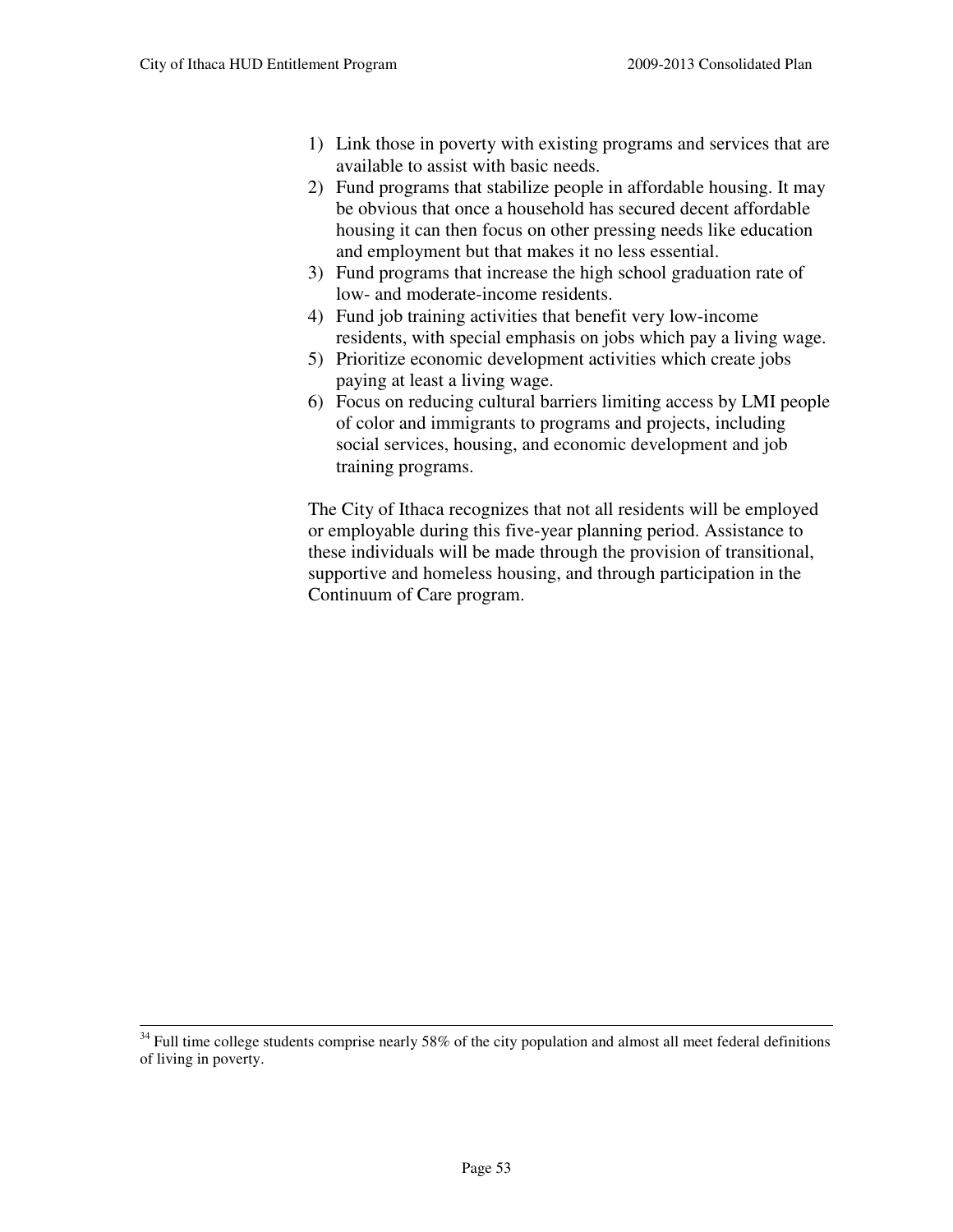| <b>Monitoring</b>                         | The City has a monitoring program in place which is administered by<br>the Ithaca Urban Renewal Agency (IURA). One employee is<br>primarily focused on ensuring that all HUD-assisted programs are in<br>compliance with federal regulations. The IURA enters into contract<br>agreements with sub-grantees (those community-based organizations<br>or loan-recipients implementing activities using CDBG funds) for the<br>implementation of activities that it does not carry out itself.                                                                                                                                                                                       |
|-------------------------------------------|-----------------------------------------------------------------------------------------------------------------------------------------------------------------------------------------------------------------------------------------------------------------------------------------------------------------------------------------------------------------------------------------------------------------------------------------------------------------------------------------------------------------------------------------------------------------------------------------------------------------------------------------------------------------------------------|
|                                           | Grant and Loan agreements for project implementation typically<br>contain:<br>a synopsis of the work to be done;<br>a budget;<br>$\bullet$<br>record keeping and reporting requirements;<br>$\bullet$<br>a statement of consequences for non-performance:<br>applicable federal regulations, and;<br>administrative and other requirements.<br>$\bullet$                                                                                                                                                                                                                                                                                                                          |
|                                           | The performance of sub-grantees is monitored through the review of<br>periodic reports and financial statements and through informal<br>contacts and site visits. The frequency of monitoring contacts depends<br>on the complexity of the project or performance of the sub-grantee.<br>Monitoring for compliance with HUD regulations, as well as local<br>areas of interest including outreach practices, program guidelines and<br>results in delivering projects which are inclusive and reaching all<br>populations, particularly the City's Focus Populations, is ongoing.<br>IURA staff may offer assistance or training to improve program<br>performance or compliance. |
|                                           | IURA staff will report to the IURA board on the progress of on-going<br>projects to receive review and comments. Monitoring reports will be<br>made available for public review in compliance with the Citizen<br>Participation Plan.                                                                                                                                                                                                                                                                                                                                                                                                                                             |
| <b>Anti-Displacement</b><br><b>Policy</b> | The City of Ithaca seeks to minimize the displacement of persons<br>as a result of activities assisted with programs covered by the<br>Consolidated Plan, including the CDBG Entitlement program.                                                                                                                                                                                                                                                                                                                                                                                                                                                                                 |
|                                           | For activities assisted with programs covered by the Consolidated<br>Plan that displaces a person or persons, the City of Ithaca will comply<br>with the acquisition and relocation requirements of the Uniform<br>Relocation Assistance and Real Property Acquisition Policies Act of<br>1970, as amended and the Ithaca Urban Renewal's Relocation and<br>Displacement Plan.                                                                                                                                                                                                                                                                                                    |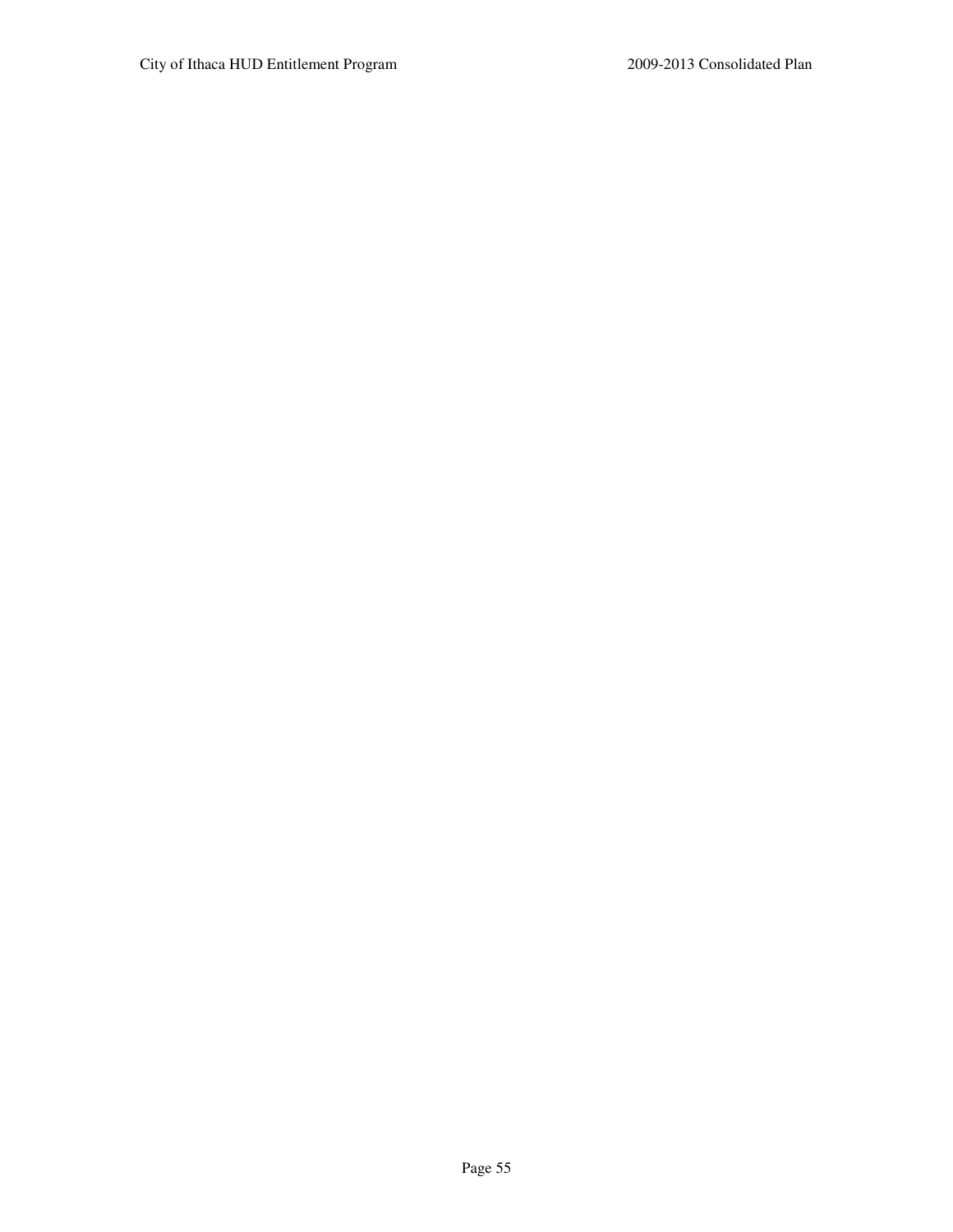# **Appendix C**

## **Response to Citizen Comments about the Draft Plan**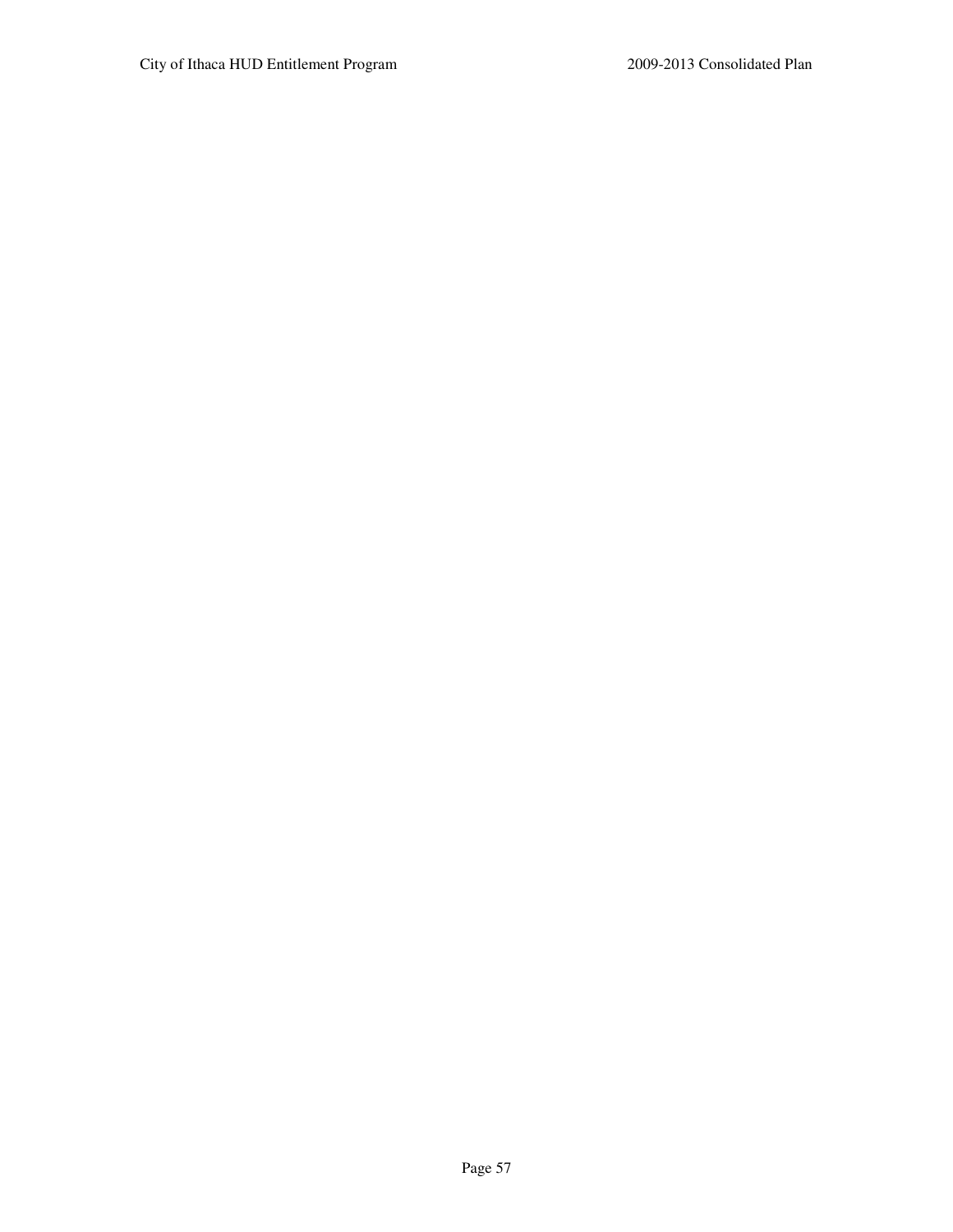**Public Hearing # 1** Comments were exclusively regarding particular projects proposed for funding. No comments on the *Consolidated Plan* were received.

**Public Hearing #2** No comments were made by the public at this hearing.

 At the Planning and Economic Development Committee Meeting where the second public hearing was held, a question was raised by a council member regarding poverty statistics and race. Census data was available to determine the percentage of families in poverty by the race of the household. This data demonstrates much higher odds of living in poverty if you are a member of an Asian or African American family, for example, as compared to a white family.

This data does not seem to be available for Hispanic families, however. Although the shortcoming of the data, as presented in the table on page 51, could not be overcome by staff in time for publication of this plan, the Ithaca Urban Renewal Agency will continue to seek this information and will request that it be included in any special run of data undertaken for the next census.

**Comments Received** Although comments were solicited from not for profits and local agencies, only one comment was received. In a letter dated February 23, 2009, the Child Development Council submitted a letter emphasizing the need for a local 2-1-1 Call Center to assist families in connecting with programs and services available to them. The Consolidated Plan reflects the role of the 2-1-1 Call Center in the local community.

> All comments received during public outreach meetings prior to the development of the *Consolidated Plan* have been summarized and are available for review at the Ithaca Urban Renewal Agency.